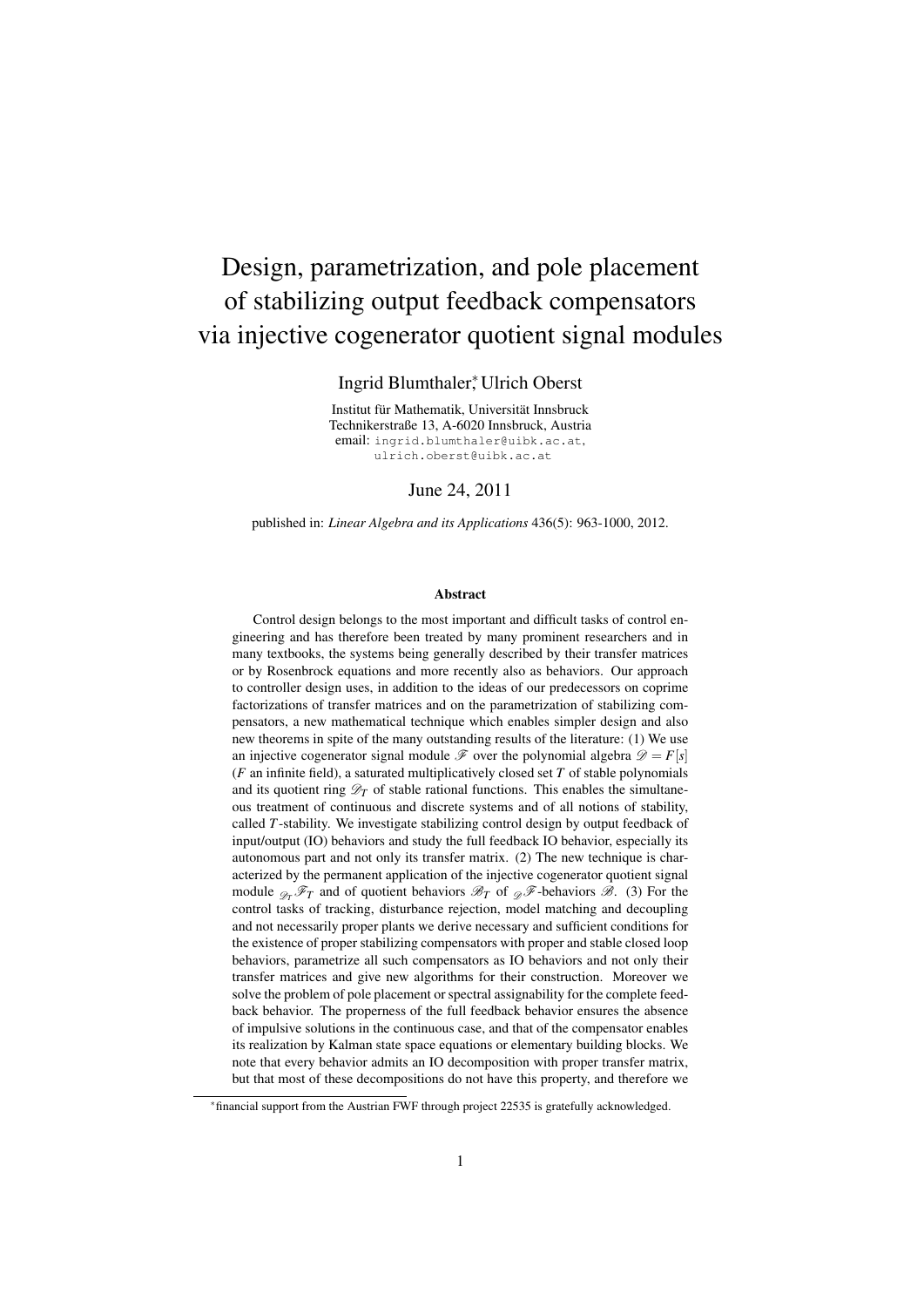do not assume the properness of the plant. (4) The new technique can also be applied to more general control interconnections according to Willems, in particular to two-parameter feedback compensators and to the recent tracking framework of Fiaz/Takaba/Trentelman. In contrast to these authors, however, we pay special attention to the properness of all constructed transfer matrices which requires more subtle algorithms.

AMS-classification: 93B25, 93B52, 93B55, 93D15

Keywords: behavioral systems theory, quotient signal module, stabilization by output feedback, proper, pole placement, control systems design, tracking

### 1 Introduction

The present paper is an elaboration of the MTNS 2010 paper [\[6\]](#page-38-0).

Problems of control design have always been of central interest in systems theory and have been investigated by many prominent researchers, among them Antsaklis and Michel [\[1,](#page-38-1) Ch.7, Part 2, pp.589-634], Bengtsson, Blomberg and Ylinen [\[3\]](#page-38-2), Bourlès [\[7\]](#page-38-3), Callier and Desoer [\[8,](#page-39-0) Chs.7,9, pp.196-242], Chen [\[9,](#page-39-1) Ch.9, pp.458-534], Falb, Feintuch and Saeks [\[10\]](#page-39-2), Francis, Kailath [\[13,](#page-39-3) Sec.7.5, pp.532-538], Khargonekar, Kučera [\[14\]](#page-39-4), Murray, Pearson, Pernebo [\[19\]](#page-39-5), Schneider, Vardulakis [\[26,](#page-39-6) Ch.7, pp.335-354], Vidyasagar [\[27,](#page-40-0) Sec.5.7, Sec.7.5, pp.294-317], Wolovich [\[29,](#page-40-1) Ch.8, pp.269-323], Wonham [\[30\]](#page-40-2), Youla, Zames, their coauthors and many other contributors. We refer to the quoted books for history, origin and development of the decisive ideas of control design which is generally described in difficult advanced chapters of these books. Due to the large number of researchers and original papers on control design we only refer to the books where these papers are quoted, used, and elaborated and to some newer papers on behavioral stabilization. *We present a new technique for controller design which enables both simpler proofs and new theorems in spite of the many outstanding results of the literature*, but we also use the ideas of our predecessors on coprime factorizations of transfer matrices and parametrization of stabilizing compensators. For observer constructions the corresponding work was done in [\[4\]](#page-38-4) after Fuhrmann's authoritative survey article [\[12\]](#page-39-7). Our approach to the problems of the title is distinguished by the following *original features*:

1. We use an injective cogenerator signal module  $\mathscr F$  over a polynomial algebra  $\mathscr D$  = *F*[ $s$ ] (*F* an infinite field) of differential or difference operators with the action  $d \circ y$ ,  $d \in$  $\mathscr{D}, y \in \mathscr{F}$ , and define *T*-stability and *T*-stabilization with respect to a *saturated multiplicatively closed subset or submonoid*  $T \subseteq \mathcal{D} \setminus \{0\}$  of *stable polynomials*. This enables the simultaneous discussion of discrete and continuous systems and of different stability notions, in particular of all those discussed in [\[12\]](#page-39-7). An input/output (IO) behavior is *T*-stable if its autonomous part and its transfer matrix have this property. We investigate stabilization by output feedback and control design for  $\mathscr{F}$ -IO *behaviors* instead of Rosenbrock systems or transfer matrices which are mostly used in the literature (see item 6) and pay special attention to the autonomous part of the IO feedback behavior and not only to its transfer matrix. We note that an injective and faithful  $(d \circ \mathcal{F} = 0 \Longrightarrow d = 0)$  signal module  $\mathcal F$  is called *regular* in [\[3,](#page-38-2) Def.3 on p.81]. The signal module  $_{F[s]}F(s)$  is regular, but not a cogenerator. The duality between equation modules and behaviors is valid for injective cogenerators, but not for regular signal modules.

2. The signal module  $\mathcal{F}$  gives rise to its quotient module  $\mathcal{F}_T := \{ \begin{bmatrix} y \\ t \end{bmatrix}; y \in \mathcal{F}, t \in T \}$ over the quotient ring  $\mathscr{D}_T := \left\{ \frac{d}{t} : d \in \mathscr{D}, t \in T \right\} (\subseteq F(s))$  of *stable rational functions*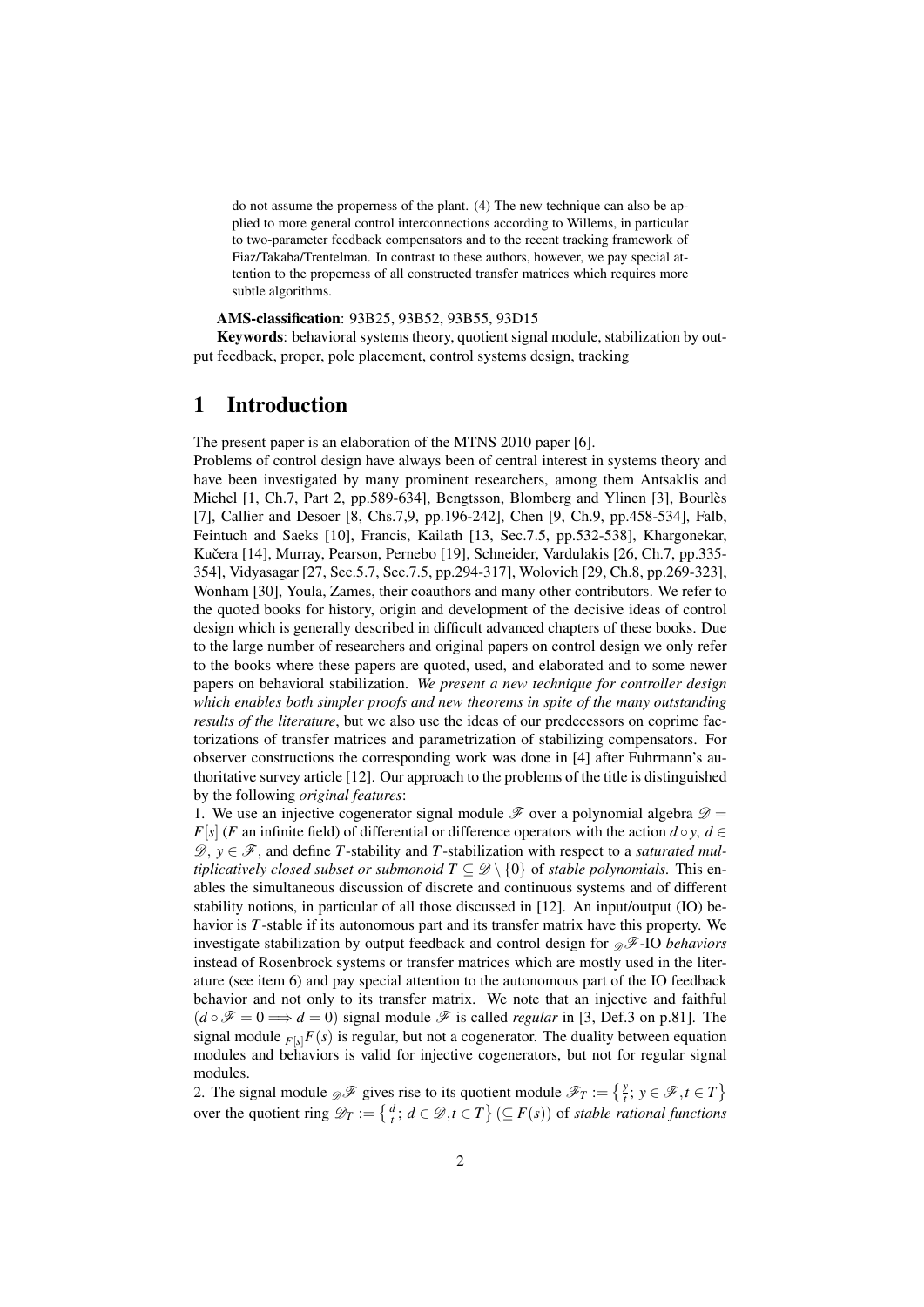and to the direct sum decomposition  $\mathscr{F} \cong \mathscr{F}_T \oplus \mathfrak{t}_T(\mathscr{F})$  where  $\mathscr{F}_T \mathscr{F}_T$  is again an *injective cogenerator* with its own behavioral systems theory and where  $t_T(\mathcal{F})$  is the *T*-torsion submodule of *T*-*small* or *T*-*negligible* signals [\[18\]](#page-39-8), [\[4\]](#page-38-4). Every behavior  $\mathscr{B} \subseteq \mathscr{F}$ <sup>q</sup> admits a corresponding direct sum decomposition  $\mathscr{B} \cong \mathscr{B}_T \oplus \mathfrak{t}_T(\mathscr{B})$  into the quotient  $\mathcal{D}_T \mathcal{F}_T$ -behavior  $\mathcal{B}_T$  and its *T*-small (*T*-negligible, *T*-autonomous) part  $tr_T(\mathscr{B})$ . The consideration of the  $\mathscr{D}_T \mathscr{F}_T$ -behaviors  $\mathscr{B}_T$  signifies to study  $\mathscr{D}$ -behaviors *up to T-negligible ones.* A transfer matrix  $H \in \mathcal{D}_T^{p \times m}$  of *T*-stable rational functions gives rise to the IO *operator*  $H \circ : \mathcal{F}_T^m \to \mathcal{F}_T^p$ ,  $u \mapsto y := H \circ u$ , which plays an essential part in our derivations. We note that the widely used subring  $\mathscr{S} \subset \mathscr{D}_T$  of *proper and T*-stable rational functions also acts on  $\mathscr{F}_T$ , but *not on*  $\mathscr{F}$ . The use of quotient mod*ules and especially of the injective cogenerator quotient signal module*  $\mathscr{D}_T \mathscr{F}_T$  *and the quotient behaviors* B*<sup>T</sup> enables relatively short and conceptual proofs of all results on control design.*

3. Like all IO behaviors every considered plant  $\mathscr{B}_1$  has a rational transfer matrix  $H_1$ . We do *not* assume that  $\mathcal{B}_1$ , i.e.,  $H_1$ , is proper and can therefore admit arbitrary decompositions of the variables of  $\mathcal{B}_1$  into input and output components. *In contrast we only consider proper IO compensators* B<sup>2</sup> *such that the output feedback IO behavior* fb( $\mathscr{B}_1,\mathscr{B}_2$ ) *is proper and T-stable*. The properness of  $\mathscr{B}_2$  enables its realization by Kalman equations or elementary building blocks while that of  $f_0(\mathscr{B}_1,\mathscr{B}_2)$  ensures the absence of impulsive solutions in the continuous case. *For the control tasks of tracking, disturbance rejection, model matching and decoupling and not necessarily proper plants we derive necessary and sufficient conditions for the existence of proper stabilizing compensators with proper closed loop behaviors, parametrize all such compensators as IO behaviors and not only their transfer matrices and give new algorithms for their construction*. For a plant  $\mathcal{B}_1$  in state space form we also obtain all possible *T*-stabilizing compensators and their feedback behavior in the same form. The parametrization of all not necessarily proper controllers, but with stable and proper feedback behavior is *considerably simpler* and derived in Thm. [3.12.](#page-12-0)

4. *The generality of the monoid T also permits to solve the problem of spectral assignability or pole placement for the considered control tasks constructively*: Under a necessary and sufficient condition on the plant  $\mathcal{B}_1$  and the other data a least monoid  $T_{\text{min}}$  can be constructed for which a  $T_{\text{min}}$ -stabilizing compensator  $\mathcal{B}_2$  for the intended control task exists. This  $T_{\text{min}}$  is finitely generated up to units. The finitely many roots of the polynomials in  $T_{\text{min}}$  are then unavoidable as possible poles of the closed loop behavior. Any finite or infinite set of complex numbers which contains these unavoidable poles can be prescribed for the location of the closed loop poles.

5. New algorithms for the construction of all proper compensators  $\mathcal{B}_2$  as described above are presented and exhibited in an example.

6. Comparison with the *behavioral* control interconnection literature: More general regular interconnections of plant and controller have been discussed by several authors from the behavioral point of view, for instance in  $[28]$ , $[2]$ , $[24]$ , $[21]$ . The latter paper [\[21\]](#page-39-10), for instance, parametrizes the set of all regularly implementing, partially interconnected controllers for which the manifest controlled behavior is autonomous and stable. Since an autonomous behavior has no transfer matrix such matrices, their properness and use in control design as in [\[9\]](#page-39-1), [\[8\]](#page-39-0), [\[27\]](#page-40-0) and in the present paper are, of course, not discussed in [\[21\]](#page-39-10). While our full feedback behavior is proper and stable as IO system which is necessary for the proper functioning of any machine realization the stability of the full interconnected behavior is not a subject of [\[21\]](#page-39-10). The newest paper [\[11\]](#page-39-11) also treats control tasks in this framework. In Blumthaler's forthcoming thesis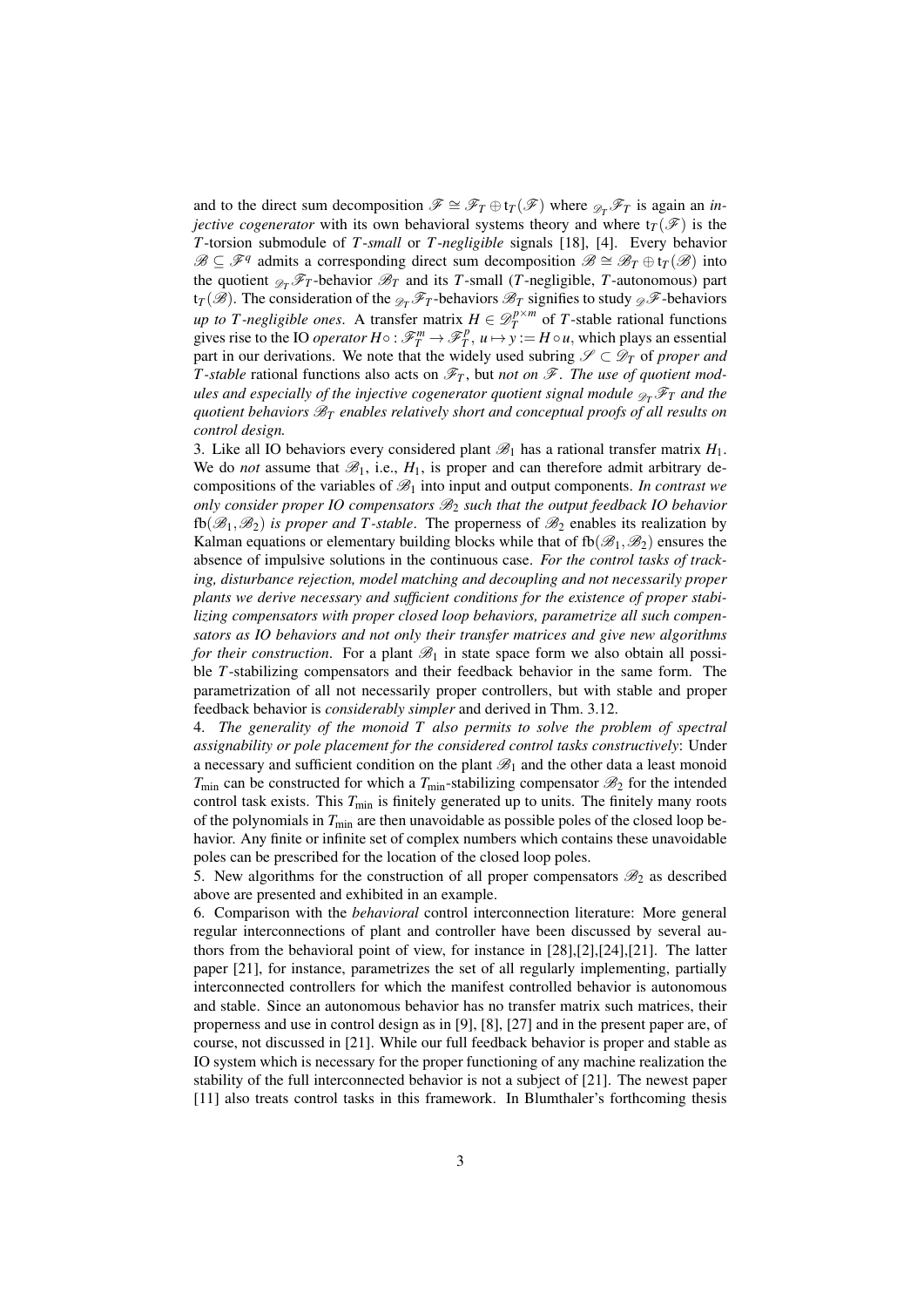our new technique is also applied to other control configurations like those in [\[3,](#page-38-2) pp. 187-189], [\[27,](#page-40-0) §6.7] (two-parameter compensators), [\[20,](#page-39-12) §10.8], [\[21\]](#page-39-10), [\[11\]](#page-39-11). In contrast to the quoted references for the behavioral framework, appropriate transfer matrices and their properness and stability still play an important part in these considerations. Multidimensional proper stabilization was already treated in [\[18\]](#page-39-8) and [\[25\]](#page-39-13).

One reviewer has pointed out the importance of robustness and in particular the internal model principle as discussed, for instance, in [\[30,](#page-40-2) Ch.8], [\[9\]](#page-39-1), [\[27,](#page-40-0) §7.5], [\[7,](#page-38-3) §9.3]. We agree, but have presently only limited insight into this problem and therefore postpone its study to the future. This has to start with the definition of a metric in the set of IO behaviors and especially in the set of compensators which realize different control tasks.

The plan of the paper is the following: In Section [2](#page-3-0) we introduce the main data and explain the connection of the standard coprime factorizations and Bezout equations with the also standard split module sequences according to [\[16\]](#page-39-14). In systems theory this simple connection was observed by A. Quadrat [\[22\]](#page-39-15), [\[23\]](#page-39-16), for instance. Section [3](#page-6-0) treats stabilization by output feedback with proper compensator and proper feedback behavior, but not necessarily proper plant and develops the new technique of injective cogenerator quotient signal module as far as needed later on. The construction of *all proper* compensators and the spectral assignability problem require extensive considerations. The main results of this paper on tracking, disturbance rejection, model matching and decoupling are contained in Sections [4](#page-22-0) - [6.](#page-32-0) Section [7](#page-32-1) contains the algorithms that make the results constructive. The paper concludes with a worked-out example in Section [8.](#page-35-0)

## <span id="page-3-0"></span>2 Preliminaries

The general situation which we consider is the same as in [\[5\]](#page-38-6) and [\[4\]](#page-38-4), and so are the mathematical techniques we apply.

Let  $\mathscr{D}$  denote the polynomial ring *F*[*s*] over some infinite field *F*,  $\mathscr{K} := \text{quot}(\mathscr{D}) =$  $F(s)$  its quotient field, and let  $\mathscr F$  be an injective cogenerator over  $\mathscr D$ . Later  $\mathscr D$  will be the ring of operators (differential or difference operators in the standard cases), and  $\mathscr F$ the signal module. The standard choices are the following:  $F = \mathbb{R}, \mathbb{C}, \mathscr{F} = \mathscr{C}^{\infty}(\mathbb{R}, F)$ or  $\mathscr{F} = \mathscr{D}'(\mathbb{R}, F)$  (continuous standard cases) or  $\mathscr{F} = F^{\mathbb{N}}$  (discrete standard case). The action of the indeterminate *s* on a signal in  $\mathscr F$  is defined as differentiation in the continuous cases and as left shift in the discrete case.

Furthermore, let *T* be a multiplicatively closed subset or submonoid of  $\mathscr{D}\setminus\{0\}$ which we always assume saturated. The elements of *T* are called *T -stable polynomials*. As usual  $\mathscr{D}_T$  denotes the quotient ring of  $\mathscr{D}$  w.r.t. *T* (also referred to as the localization of  $\mathscr{D}$  w.r.t. *T* or as the ring of *T*-stable rational functions), i.e.,

$$
\mathscr{D}_T = \left\{ \frac{d}{t} \in F(s); d \in \mathscr{D}, t \in T \right\} \subseteq F(s).
$$
 (1)

More generally, for any  $\mathscr{D}$ -module *M* we consider the quotient module  $M_T = \{\frac{x}{t}; x \in M,$  $t \in T$  which is a  $\mathscr{D}_T$ -module in the natural fashion, compare [\[15,](#page-39-17) Sec.II.3], [\[5,](#page-38-6) p.2424]. In particular we will need quotient modules  $U_T$  of row modules  $U \subseteq \mathscr{D}^{1 \times \ell}$ , the quotient module  $\mathcal{F}_T$  of the signal module  $\mathcal{F}$  (which is an injective cogenerator over  $\mathcal{D}_T$ ) [\[4,](#page-38-4) Sec.1], and quotient modules  $\mathcal{B}_T$  of  $\mathcal{F}$ -behaviors  $\mathcal{B}$  [4, Thm.1.8, Cor.1.9]. We will subsequently use the properties of  $\mathcal{F}_T$  and  $\mathcal{B}_T$  derived in [\[4,](#page-38-4) Sec.1]. We briefly repeat the terms *T*-autonomy and *T*-stability introduced in [\[5,](#page-38-6) Thm. and Def.2.15]: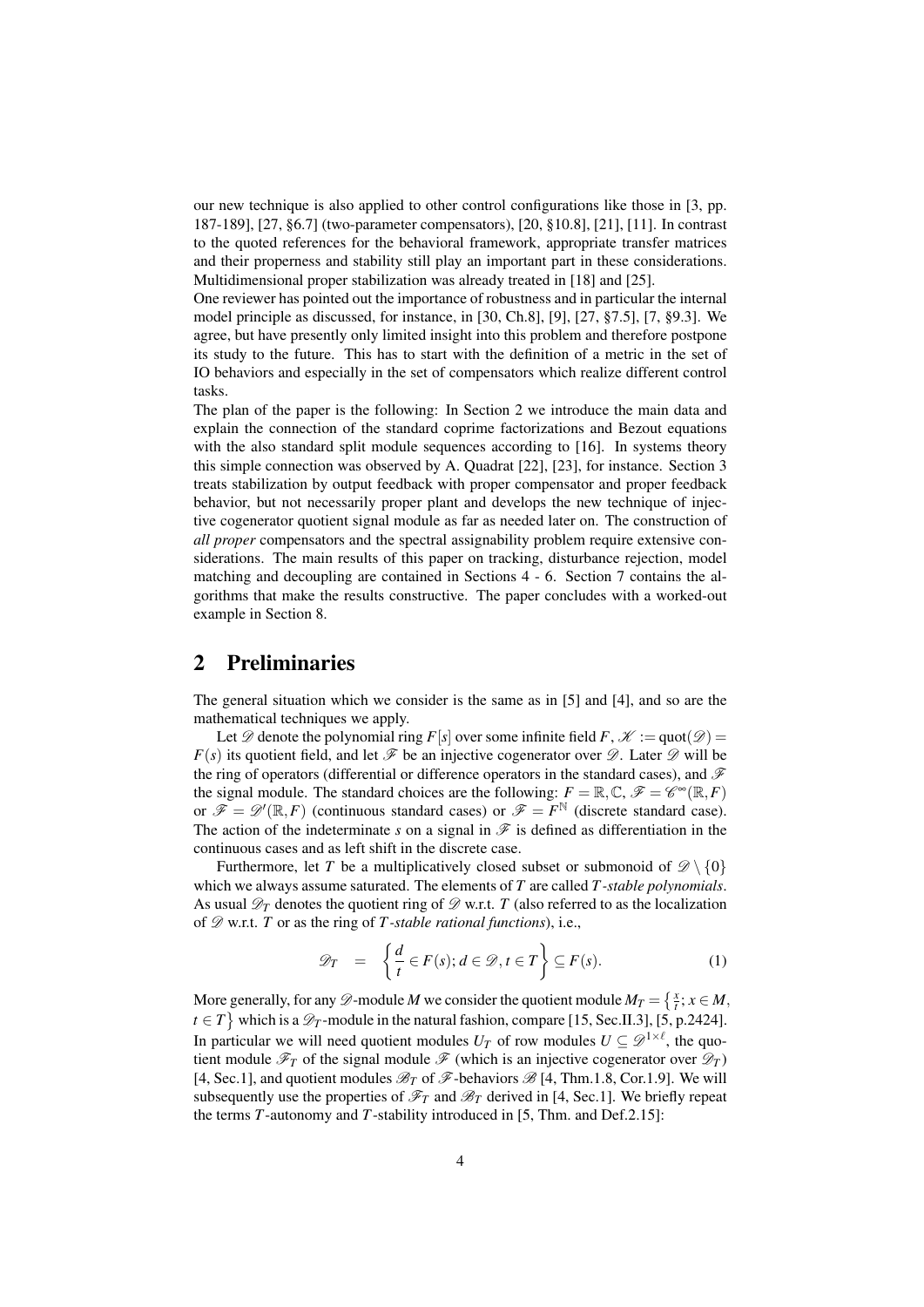Definition 2.1 (*T*-autonomy, *T*-small signals, *T*-stability). 1. A behavior

$$
\mathscr{B} = \left\{ w \in \mathscr{F}^\ell; R \circ w = 0 \right\}
$$

where  $R \in \mathcal{D}^{k \times \ell}$  is called *T*-autonomous if there exists  $t \in T$  such that  $t \circ \mathcal{B} = 0$ . This is equivalent to  $\mathcal{B}_T = 0$  or to the existence of a left inverse matrix of *R* in  $\mathscr{D}_T^{\ell \times k}$  (cf. [\[4,](#page-38-4) Thm.1.9.3]). Signals  $w \in \mathscr{F}^{\ell}$  which are annihilated by some  $t \in T$  are called *T -small*.

2. An input/output (IO) behavior [\[20,](#page-39-12) Sec.3.3], [\[17,](#page-39-18) Thm.2.69, p.37]

$$
\mathscr{B} = \left\{ \left( \begin{smallmatrix} y \\ u \end{smallmatrix} \right) \in \mathscr{F}^{p+m}; \, P \circ y = Q \circ u \right\},\,
$$

 $(P, -Q) \in \mathcal{D}^{p \times (p+m)}$ , det $(P) \neq 0$ , is called *T*-stable if its autonomous part  $\mathcal{B}^0 :=$  $\{y \in \mathcal{F}^p$ ;  $P \circ y = 0\}$  is *T*-autonomous.

- **Example 2.2.** 1. Assume that  $F = \mathbb{R}, \Lambda \subseteq \mathbb{C}$  such that  $\Lambda$  is equal to its complex conjugate  $\overline{\Lambda}$ , and  $T := \{t \in \mathbb{R}[s] \setminus \{0\}; V_{\mathbb{C}}(t) \subseteq \Lambda\}$  where  $V_{\mathbb{C}}(t) := \{\lambda \in \mathbb{C}; t(\lambda) = 0\}$ denotes the vanishing set of *t* in C.
- 2. In particular, if we choose  $\Lambda := {\lambda \in \mathbb{C}}; \Re(\lambda) < 0$  in the continuous standard case resp.  $\Lambda := {\lambda \in \mathbb{C}; |\lambda| < 1}$  in the discrete standard case then a signal is *T*-small if and only if it is polynomial-exponential and asymptotically zero for  $t \to \infty$ . For other examples compare, e.g., [\[5,](#page-38-6) Ex.2.16].

In the subsequent sections the following two lemmas will be basic tools:

<span id="page-4-4"></span>**Lemma 2.3.** Let R be a commutative ring and  $A_1 \in R^{p \times \ell}$ ,  $B_1 \in R^{\ell \times m}$  such that

<span id="page-4-0"></span>
$$
0 \longrightarrow R^{1 \times p} \xrightarrow{\circ A_1} R^{1 \times \ell} \xrightarrow{\circ B_1} R^{1 \times m} \longrightarrow 0 \tag{2}
$$

*is exact (especially*  $\ell = p+m$ *). Then the following assertions hold:* 

<span id="page-4-2"></span>*1. There are a left inverse*  $A_2^0 \in R^{m \times \ell}$  *of*  $B_1$ ,  $A_2^0B_1 = id_m$ , and a right inverse  $B_2^0 \in R^{\ell \times p}$  $of A_1, A_1B_2^0 = id_p$ *, such that* 

<span id="page-4-1"></span>
$$
0 \longleftarrow R^{1 \times p} \stackrel{\circ}{\longleftarrow}^{B_2^0} R^{1 \times \ell} \stackrel{\circ A_2^0}{\longleftarrow} R^{1 \times m} \longleftarrow 0 \tag{3}
$$

is exact too. Then  $\circ A^0_2$  resp.  $\circ B^0_2$  is called a section of  $\circ B_1$  resp. a retraction of  $\circ A_1$ , *and both sequences* [\(2\)](#page-4-0) *and* [\(3\)](#page-4-1) *are split exact.*

<span id="page-4-3"></span>*2. There are canonical bijections*

$$
{U_2 \subseteq R^{1 \times \ell}; R^{1 \times p}A_1 \oplus U_2 = R^{1 \times \ell}} \nsubseteq
$$
\n
$$
{B_2 \in R^{\ell \times p}; A_1 B_2 = id_p} \nsubseteq
$$
\n
$$
{A_2 \in R^{m \times \ell}; A_2 B_1 = id_m} \nsubseteq
$$
\n
$$
R^{m \times p} \nsubseteq
$$
\n
$$
X
$$

 $$ 

$$
0 \longleftarrow R^{1 \times p} \xleftarrow{\circ B_2} R^{1 \times \ell} \xleftarrow{\circ A_2} R^{1 \times m} \longleftarrow 0 \tag{4}
$$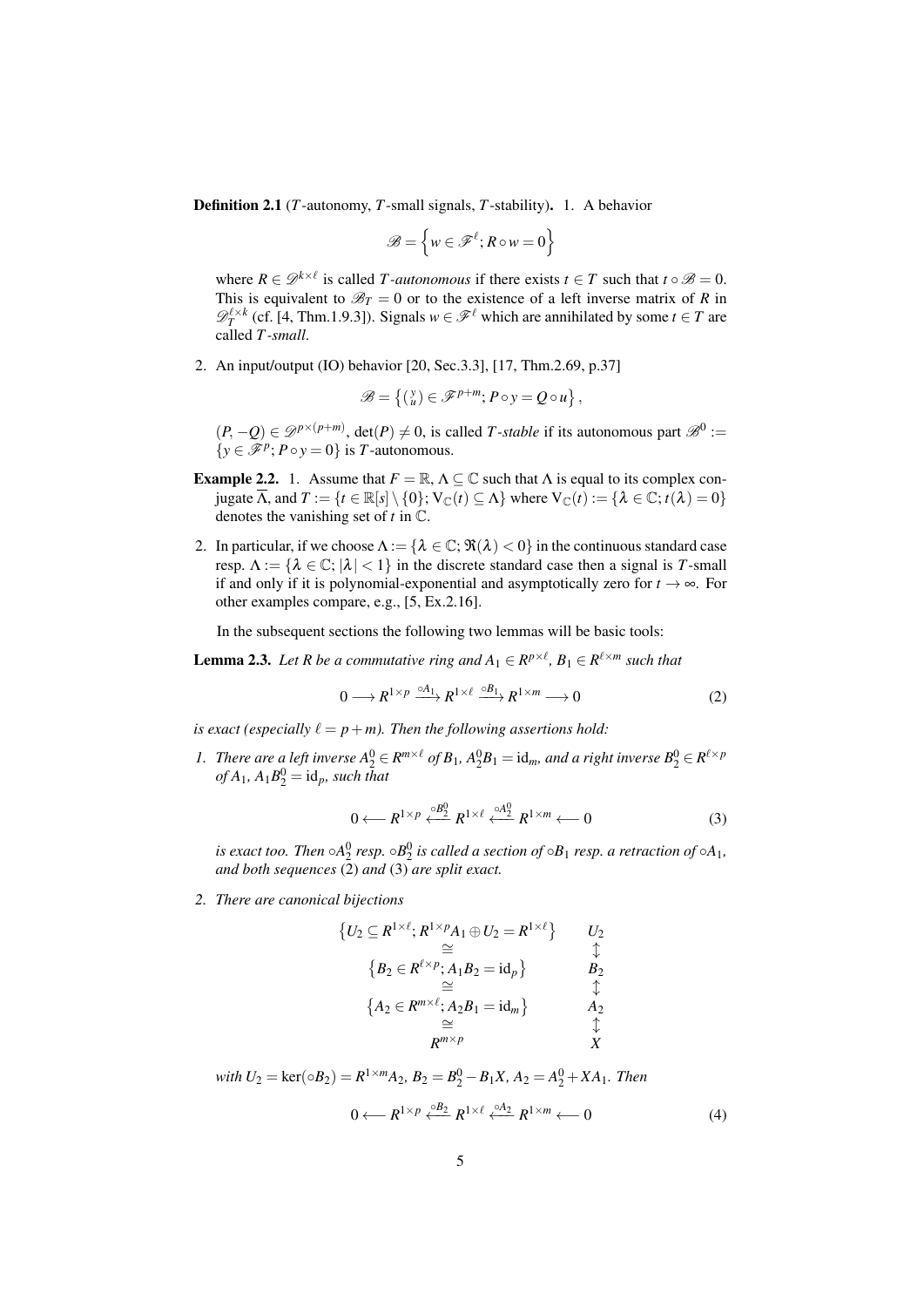*is (split) exact too, and*

$$
\begin{pmatrix} A_1 \ A_2 \end{pmatrix} (B_2, B_1) = \begin{pmatrix} \mathrm{id}_p & 0 \\ 0 & \mathrm{id}_m \end{pmatrix} = \mathrm{id}_{p+m}.
$$

*Proof.* Assertion [1](#page-4-2) and the first two bijections of assertion [2](#page-4-3) follow from [\[16,](#page-39-14) Prop.I.4.1- I.4.3]. The last bijection in [2](#page-4-3) follows from the equivalences

$$
A_2B_1 = id_m = A_2^0B_1 \Leftrightarrow (A_2 - A_2^0)B_1 = 0 \Leftrightarrow
$$
  
\n
$$
\Leftrightarrow R^{1 \times m}(A_2 - A_2^0) \subseteq \ker(\circ B_1) = \text{im}(\circ A_1) = R^{1 \times p}A_1 \Leftrightarrow
$$
  
\n
$$
\Leftrightarrow \exists X \in R^{m \times p} : A_2 - A_2^0 = XA_1, \quad \text{i.e.,} \quad A_2 = A_2^0 + XA_1.
$$

The parameter  $X$  in the preceding lemma furnishes the parametrization of stabilizing compensators according to Kučera and Youla et al. The direct sum decompositions were introduced by Quadrat [\[22\]](#page-39-15), [\[23\]](#page-39-16) in this context, but were also considered by Rocha and Wood [\[24\]](#page-39-9) in context with regular interconnections (according to Willems) and set-controllability. Behavioral direct sum decompositions were also discussed by Bisiacco, Bourlès, Fliess, Lomadze, Valcher, Zerz et al.

<span id="page-5-2"></span>Lemma 2.4 (Coprime factorizations, controllable realizations). *Let R denote a principal ideal domain with quotient field*  $K := \text{quot}(R)$ *. Assume a matrix*  $H \in K^{p \times m}$ *.* 

- <span id="page-5-0"></span>*1. There exists an essentially unique (i.e., unique up to row equivalence over R) matrix*  $(P, −Q)$  ∈  $R^{p×(p+m)}$  *which satisfies the following equivalent conditions with U* :=  $R^{1\times p}(P,-Q)$ :
	- *(a) The sequence*

$$
0 \longrightarrow R^{1 \times p} \xrightarrow{\circ (P, -Q)} R^{1 \times (p+m)} \xrightarrow{\circ \left(\text{id}_m\right)} K^{1 \times m}
$$

*is exact.*

- *(b) i.*  $PH = Q$ *, i.e.,*  $(P, -Q) \begin{pmatrix} H \\ id_m \end{pmatrix} = 0$ *, and* 
	- *ii.*  $(P, -Q)$  has a right inverse in  $R^{(p+m)\times p}$ , i.e., rank $(P, -Q) = \dim_K(KU) = p$  and U is a direct summand of  $R^{1 \times (p+m)}$  or  $\dim_K(KU) = p$  and the elementary divisors of U (or  $(P, -Q)$ ) are units in *R.*

*In this case*  $R^{1 \times p}P = \{\xi \in R^{1 \times p}; \xi H \in R^{1 \times m}\}, \det(P) \neq 0, \text{ and } H = P^{-1}Q.$  The *representation*  $H = P^{-1}Q$  *is called a* left coprime factorization (l.c.f.) *and*  $(P, -Q)$ *the* controllable realization *of H over R.*

<span id="page-5-1"></span>*2. Likewise, there is an essentially unique (i.e., unique up to column equivalence) matrix*  $\binom{N}{D} \in R^{(p+m)\times m}$  *such that*  $HD = N$  *and*  $\binom{N}{D}$  *has a left inverse in*  $R^{m\times (p+m)}$ *, i.e.,*

$$
0 \longrightarrow R^m \xrightarrow{\binom{N}{D}^\circ} R^{p+m} \xrightarrow{(\mathrm{id}_p, -H)^\circ} K^p
$$

*is exact. Then*  $det(D) \neq 0$  *and*  $H = ND^{-1}$  *is called a* right coprime factorization (r.c.f.) *of H over R.*

 $\Box$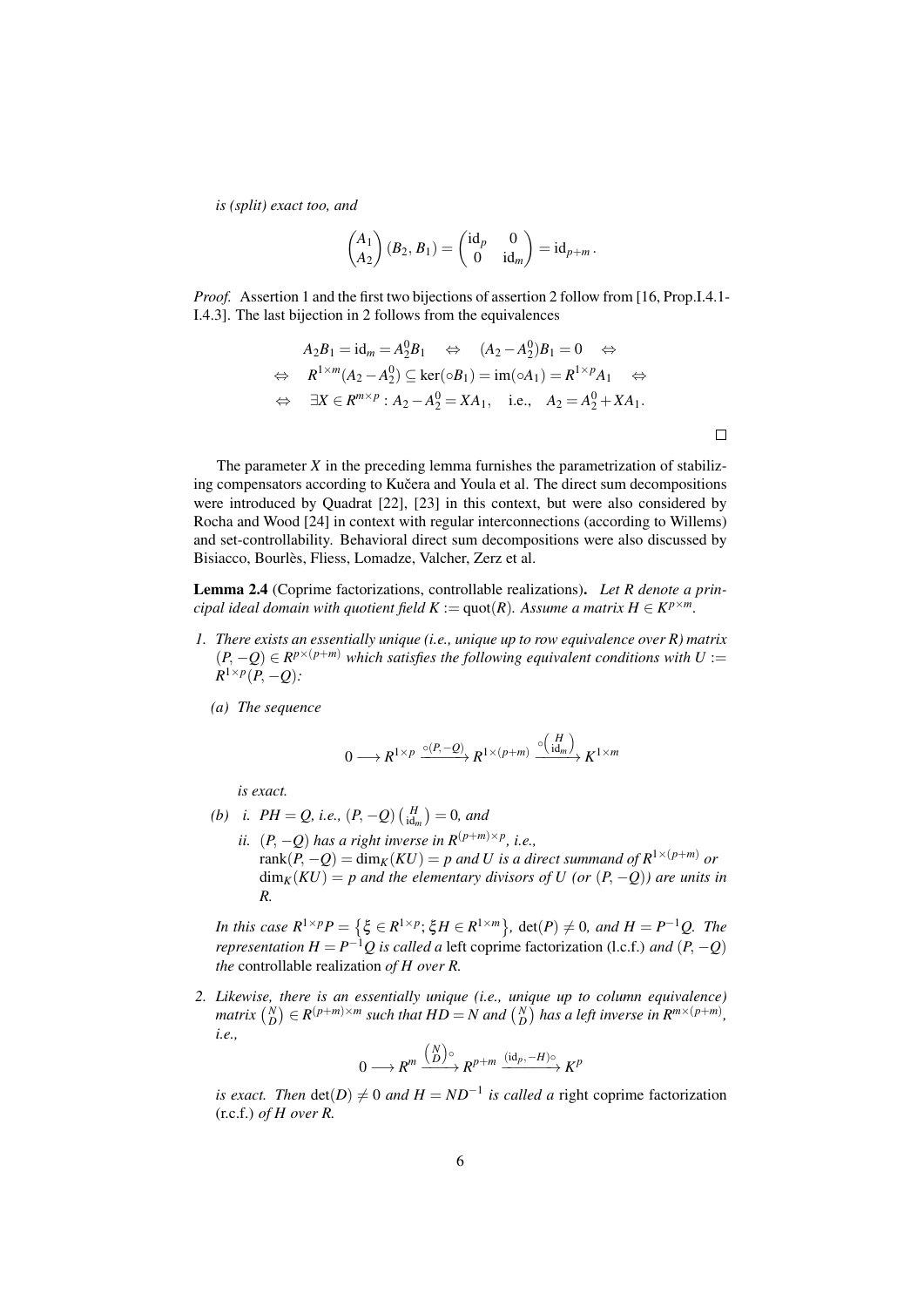3. Let  $(P, -Q) \in R^{p \times (p+m)}$ , det $(P) \neq 0$ ,  $\binom{N}{D} \in R^{(p+m)\times m}$ , det $(D) \neq 0$ , such that  $H =$  $P^{-1}Q = ND^{-1}$ *. Then* 

$$
0 \longrightarrow R^{1 \times p} \xrightarrow{\circ (P, -Q)} R^{1 \times (p+m)} \xrightarrow{\circ (N)} R^{1 \times m} \longrightarrow 0
$$

*is exact (and thus Lemma [2.3](#page-4-4) is applicable to it) if and only if*  $H = P^{-1}Q$  *is a left*  $coprime\, factorization$  and  $H = ND^{-1}$  is a right coprime factorization of  $H$  over  $R.$ 

<span id="page-6-5"></span>*4.* If  $(P, -Q)$  resp.  $\binom{N}{D}$  satisfies the conditions in [1](#page-5-0) resp. [2](#page-5-1) for the ring R this is also *the case for any overring R'*,  $R \subseteq R' \subseteq K$ .

#### <span id="page-6-0"></span>3 Feedback systems and stabilizing compensators

We consider two input/output (IO) behaviors [\[20,](#page-39-12) Sec.3.3], [\[17,](#page-39-18) Thm.2.69, p.37], [\[5,](#page-38-6) p.2419]

$$
\mathcal{B}_1 = \left\{ \begin{pmatrix} y_1 \\ u_1 \end{pmatrix} \in \mathcal{F}^{p+m}; P_1 \circ y_1 = Q_1 \circ u_1 \right\},
$$
  

$$
\mathcal{B}_2 = \left\{ \begin{pmatrix} u_2 \\ y_2 \end{pmatrix} \in \mathcal{F}^{p+m}; P_2 \circ y_2 = Q_2 \circ u_2 \right\}
$$

where  $(P_1, -Q_1) \in \mathcal{D}^{p \times (p+m)}$ , det $(P_1) \neq 0$ ,  $(-Q_2, P_2) \in \mathcal{D}^{m \times (p+m)}$ , det $(P_2) \neq 0$ , with associated modules of equations

$$
U_1 = \mathscr{D}^{1 \times p}(P_1, -Q_1), \quad U_2 = \mathscr{D}^{1 \times m}(-Q_2, P_2).
$$

Recall that (Kalman) state space equations give rise to IO behaviors by elimination of the state [\[20,](#page-39-12) Ch.6], [\[17,](#page-39-18) p.27].

Definition 3.1 (Feedback behavior). The *feedback behavior* (compare Figure [1\)](#page-7-0) is defined as

$$
\mathcal{B} := \text{fb}(\mathcal{B}_1, \mathcal{B}_2) := \left\{ \begin{pmatrix} y \\ u \end{pmatrix} \in \mathcal{F}^{(p+m)+(p+m)}; \, P \circ y = Q \circ u \right\} \quad \text{where}
$$
\n
$$
y := \begin{pmatrix} y_1 \\ y_2 \end{pmatrix}, \, u := \begin{pmatrix} u_2 \\ u_1 \end{pmatrix}, \, P := \begin{pmatrix} P_1 & -Q_1 \\ -Q_2 & P_2 \end{pmatrix}, \, Q := \begin{pmatrix} 0 & Q_1 \\ Q_2 & 0 \end{pmatrix} \in \mathcal{D}^{(p+m)\times(p+m)}
$$

with  $\mathscr{B}^0 := \{ y \in \mathscr{F}^p : P \circ y = 0 \}$  and modules of equations  $U = \mathscr{D}^{1 \times (p+m)}(P, -Q)$  and  $U^0 = \mathscr{D}^{1 \times (p+m)}P = U_1 + U_2$ . The feedback system is *well-posed* if  $\mathscr{B}$  is an input/output behavior with input *u* and output *y*, i.e., if  $\mathscr{B}^0$  is autonomous or

 $rank(P) = p + m = rank(P_1, -Q_1) + rank(-Q_2, P_2)$  or  $U^0 = U_1 \oplus U_2$ .

<span id="page-6-4"></span>**Theorem 3.2** (Characterization of *T*-stable feedback behaviors). *For*  $\mathscr{B} =$  fb( $\mathscr{B}_1, \mathscr{B}_2$ ) *the following conditions are equivalent:*

- <span id="page-6-1"></span>1.  $\mathscr{B}$  *is well-posed and T-stable or*  $\mathscr{B}^0$  *is T-autonomous, i.e.,*  $\mathscr{B}_T^0 = 0$ *.*
- <span id="page-6-2"></span>*2. P is invertible in*  $\mathcal{D}_T$ *, i.e.,* det(*P*)  $\in$  *T.*
- <span id="page-6-3"></span>*3. (a)* B*<sup>T</sup> is controllable and*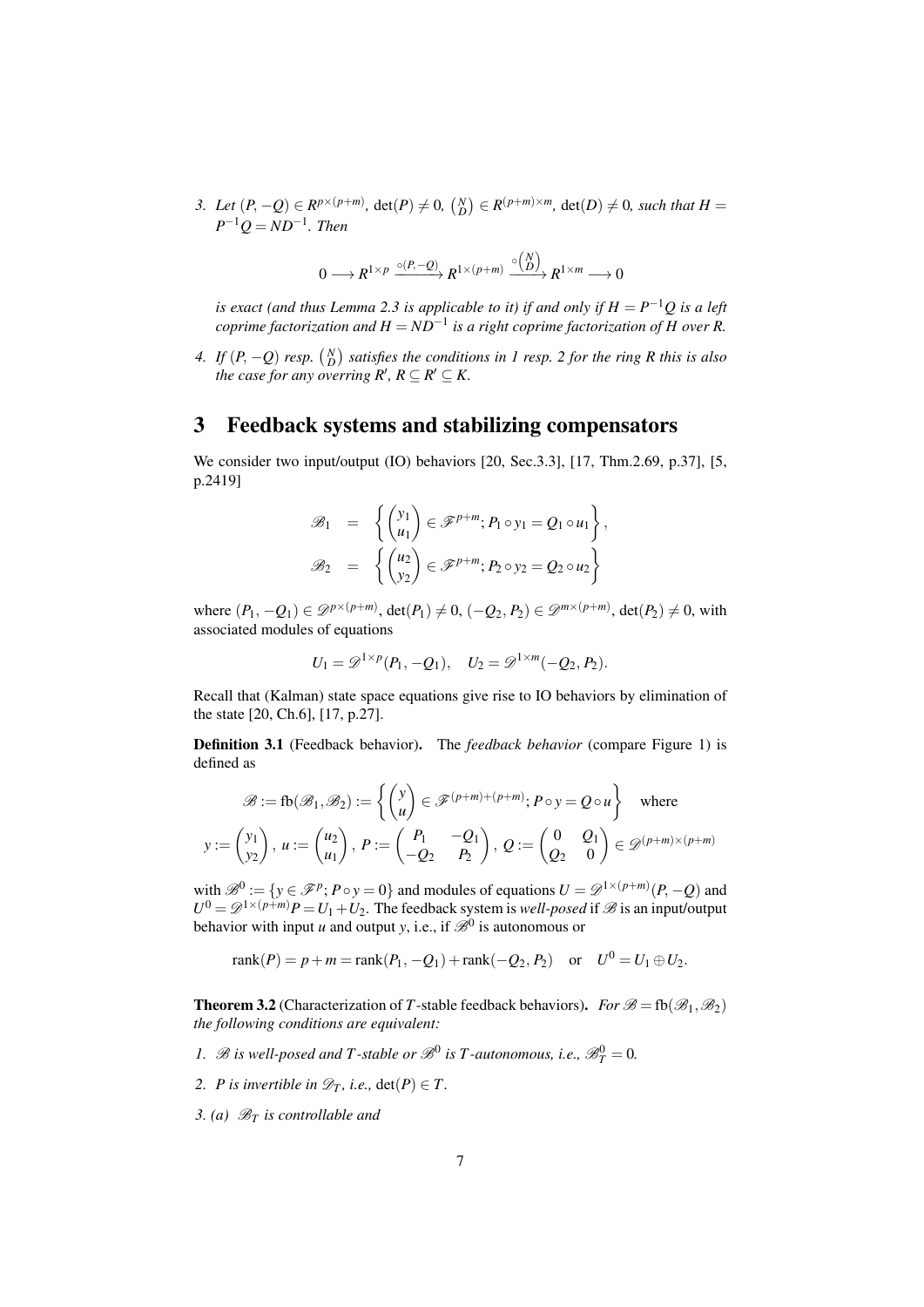

<span id="page-7-0"></span>Figure 1: The feedback behavior fb $(\mathscr{B}_1,\mathscr{B}_2)$ .

*(b)*  $\mathscr{B}$  *is well-posed and*  $H := P^{-1}Q \in \mathscr{D}_T^{(p+m)\times (p+m)}$  $T^{(p+m)\times (p+m)}$ .

*.*

<span id="page-7-1"></span>4. 
$$
U_{1,T} \oplus U_{2,T} = \mathscr{D}_T^{1 \times (p+m)}
$$

*Note that condition [4](#page-7-1) implies that*  $M_{1,T} := \mathscr{D}_T^{1 \times (p+m)}$  $\int_{T}^{1 \times (p+m)} / U_{1,T} \cong U_{2,T}$  *and in particular that*  $M_{1,T}$  *is free since*  $U_{2,T}$  *is so. This is equivalent to right invertibility of*  $(P_1, -Q_1)$ *over*  $\mathscr{D}_T$  *or to controllability of*  $\mathscr{B}_{1,T}$ *, compare [\[20,](#page-39-12) Thm.5.2.10], [\[17,](#page-39-18) Thms.7.21, 7.52, 7.53, p.141f, p.150ff].*

*Proof.* The equivalence of [1,](#page-6-1) [2,](#page-6-2) and [3](#page-6-3) has already been shown in [\[5,](#page-38-6) Thm. and Def.2.15]. The sum in [4.](#page-7-1) is direct since the feedback behavior is well-posed. Moreover, since localization preserves exactness,

$$
U_{1,T} \oplus U_{2,T} = (U_1 \oplus U_2)_T = U_T^0 = (\mathscr{D}^{1 \times (p+m)}P)_T = \mathscr{D}_T^{1 \times (p+m)}P.
$$

This  $\mathscr{D}_T$ -module is equal to  $\mathscr{D}_T^{1 \times (p+m)}$  $T^{(1 \times (p+m))}$  if and only if *P* is invertible in  $\mathscr{D}_T$ , i.e., if condition [2.](#page-6-2) is satisfied.  $\Box$ 

We will primarily use the direct sum characterization from item [4,](#page-7-1) having in mind the parametrization of direct summands from Lemma [2.3.](#page-4-4)

<span id="page-7-2"></span>Definition 3.3 (*T*-stabilizing compensators, *T*-stabilizable IO behaviors). If the equiv-alent conditions of Thm. [3.2](#page-6-4) are satisfied then  $\mathcal{B}_2$  is called a *T*-stabilizing compensator of  $\mathscr{B}_1$ . If fb $(\mathscr{B}_1, \mathscr{B}_2)$  is in addition proper we call  $\mathscr{B}_2$  a *properly T*-stabilizing compen*sator* of  $\mathcal{B}_1$ . The behavior  $\mathcal{B}_1$  is said to be *T*-stabilizable if there exists a *T*-stabilizing compensator.

**Remark 3.4.** Assume that  $\mathcal{B}_2$  is a *T*-stabilizing compensator of  $\mathcal{B}_1$ . Interconnection of  $\mathcal{B}_1$  and  $\mathcal{B}_2$  via  $u_1 := y_2$  and  $u_2 := y_1$  furnishes

$$
\mathscr{B}_1 \cap \mathscr{B}_2 = \text{fb}(\mathscr{B}_1, \mathscr{B}_2)^0 \subseteq \text{tr}(\mathscr{F})^{p+m}
$$

where  $t_T(\mathscr{F})$  denotes the set of all *T*-small signals in  $\mathscr{F}$ . In Willems' language a *T*small behavior, viz.  $\mathscr{B}_1 \cap \mathscr{B}_2$ , can be achieved from  $\mathscr{B}_1$  by regular interconnection, compare [\[24\]](#page-39-9). Notice, however, that in contrast to [\[24\]](#page-39-9) we do not specify the intersection  $\mathscr{B}_1 \cap \mathscr{B}_2$ , but only its *T*-smallness, and that  $t_T(\mathscr{F})^{p+m}$  is not a subbehavior of  $\mathscr{F}^{p+m}$ .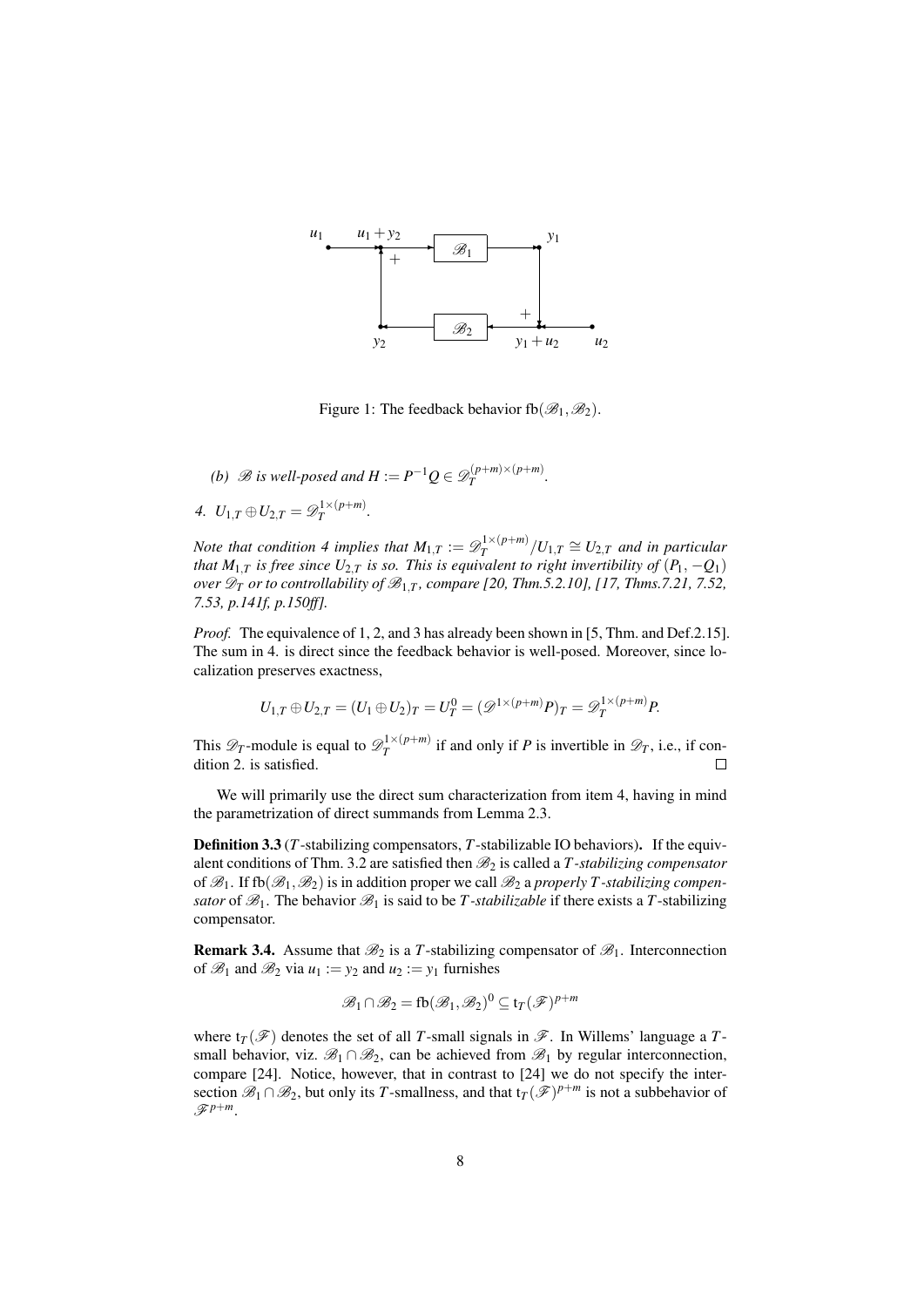In the following we will first construct all *T*-stabilizing compensators with proper feedback behavior fb $(\mathscr{B}_1,\mathscr{B}_2)$  and then, from Lemma [3.17](#page-15-0) to Remark [3.28,](#page-21-0) those which are additionally themselves proper.

In order to study problems related to properness, we introduce the usual rings

$$
F(s)_{\text{pr}} := \left\{ \frac{f}{g} \in F(s); \deg\left(\frac{f}{g}\right) := \deg(f) - \deg(g) \le 0 \right\} \quad \text{resp.} \quad \mathscr{S} := \mathscr{D}_T \cap F(s)_{\text{pr}}
$$

of proper resp. of proper and *T*-stable rational functions, compare [\[8,](#page-39-0) p.169], [\[26,](#page-39-6) Ch.5], [\[27,](#page-40-0) Ch.2]. We will always assume that the set *T* contains an element  $(s - \alpha)$ where  $\alpha \in F$ . Otherwise (in the case  $F = \mathbb{C}$ ) the saturation of *T* would imply  $T =$  $F \setminus \{0\}$  and  $\mathscr{S} = \mathbb{C}$ .

According to [\[5,](#page-38-6) Def. and Lem.2.14, Lem.3.11]) we obtain

<span id="page-8-4"></span>
$$
\sigma := \frac{1}{s - \alpha}, \ \widehat{\mathcal{D}} := F[\sigma], \ \mathcal{S} = \widehat{\mathcal{D}}_{\widehat{T}} \text{ with } \widehat{T} := \left\{ \frac{t}{(s - \alpha)^{\deg(t)}}; t \in T \right\} \text{ and } \tag{5}
$$
\n
$$
\mathcal{D}_T = \mathcal{S}_{\sigma} := \left\{ \frac{\xi}{\sigma^j}; \ \xi \in \mathcal{S}, j \in \mathbb{N} \right\} = \mathcal{S}_{\{\beta\sigma^j; \ \beta \in F \setminus \{0\}, \ j \ge 0\}}.
$$

The introduction of  $\alpha$  and  $\sigma = (s - \alpha)^{-1}$  is due to Pernebo [\[19\]](#page-39-5). All these rings are principal ideal domains with the following inclusions:

$$
\widehat{\mathscr{D}} = F[\sigma] \subseteq \widehat{\mathscr{D}}_{\widehat{T}} = \mathscr{S} \subseteq F(s)_{\text{pr}}
$$
  

$$
\mathscr{D} = F[s] \subseteq \mathscr{D}_{T} = \mathscr{S}_{\sigma} \subseteq F(s) = F(\sigma) = \mathscr{K}.
$$

**Remark 3.5** (Computation of the Smith form w.r.t.  $\mathscr{S}$ ). Note that, if  $R \in \mathscr{K}^{k \times \ell}$  is a rational matrix, then its Smith form w.r.t.  $\hat{\mathscr{D}}$  is also the Smith form with respect to  $\mathscr{S} = \mathscr{D}_{\widehat{T}}$ , w.r.t.  $\mathscr{D}_T = \mathscr{S}_{\sigma}$ , w.r.t. *F*(*s*)<sub>pr</sub>, and w.r.t. *F*(*s*).

In the following we will use the inclusions  $\widehat{\mathscr{D}} \subseteq \mathscr{S} \subseteq \mathscr{D}_T$  and that these rings are quotient rings of  $\widehat{\mathscr{D}}$ . We will replace the defining matrices of the behaviors by matrices with entries in  $\widehat{\mathscr{D}}$  or  $\mathscr{S}$  which are row equivalent over  $\mathscr{D}_T$  to the original matrices. Recall that *T*-stability depends on modules (or behaviors) *over*  $\mathscr{D}_T$  only.

<span id="page-8-0"></span>**Assumption 3.6.** In the sequel we assume that  $\mathcal{B}_{1,T}$  is controllable, i.e., that  $H_1 =$  $P_1^{-1}Q_1$  is a left coprime factorization of *H*<sub>1</sub> over  $\mathscr{D}_T$  (compare Lemma [2.4\)](#page-5-2). According to Theorem [3.2](#page-6-4) this is a necessary condition for T-stabilizability of  $\mathcal{B}_1$ . Let

<span id="page-8-1"></span>
$$
H_1 = \widehat{P}_1^{-1}\widehat{Q}_1 = \widehat{N}_1\widehat{D}_1^{-1}, \quad \widehat{R}_1 := \left(\widehat{P}_1, -\widehat{Q}_1\right) \in \widehat{\mathscr{D}}^{p \times (p+m)}, \quad \begin{pmatrix} \widehat{N}_1\\ \widehat{D}_1 \end{pmatrix} \in \widehat{\mathscr{D}}^{(p+m)\times m} \quad (6)
$$

denote a left resp. right coprime factorization of  $H_1$  over  $\hat{\mathscr{D}}$ . This implies that

<span id="page-8-3"></span>
$$
0 \longrightarrow \widehat{\mathscr{D}}^{1 \times p} \xrightarrow{\circ (\widehat{P}_1, -\widehat{Q}_1)} \widehat{\mathscr{D}}^{1 \times (p+m)} \xrightarrow{\circ (\widehat{N}_1)} \widehat{\mathscr{D}}^{1 \times m} \longrightarrow 0 \tag{7}
$$

is exact. According to Lemma [2.3](#page-4-4) let  $\widehat{R}_2^0 = \left(-\widehat{Q}_2^0, \widehat{P}_2^0\right) \in \widehat{\mathscr{D}}^{m \times (p+m)}$  be a left inverse of  $\begin{pmatrix} \widehat{N}_1 \\ \widehat{D}_1 \end{pmatrix}$ ) and  $\begin{pmatrix} \hat{D}_2^0 \\ \hat{N}_2^0 \end{pmatrix}$  $\left( \widehat{P}_1, -\widehat{Q}_1 \right)$  such that  $\left( \widehat{P}_1, -\widehat{Q}_1 \right)$  such that

<span id="page-8-2"></span>
$$
0 \longleftarrow \widehat{\mathscr{D}}^{1 \times p} \xleftarrow{\circ} \frac{\left(\widehat{D}_2^0\right)}{\widehat{N}_2^0} \widehat{\mathscr{D}}^{1 \times (p+m)} \xleftarrow{\circ} \frac{\left(-\widehat{Q}_2^0, \widehat{P}_2^0\right)}{\widehat{\mathscr{D}}^{1 \times m}} \widehat{\mathscr{D}}^{1 \times m} \longleftarrow 0 \tag{8}
$$

is also exact.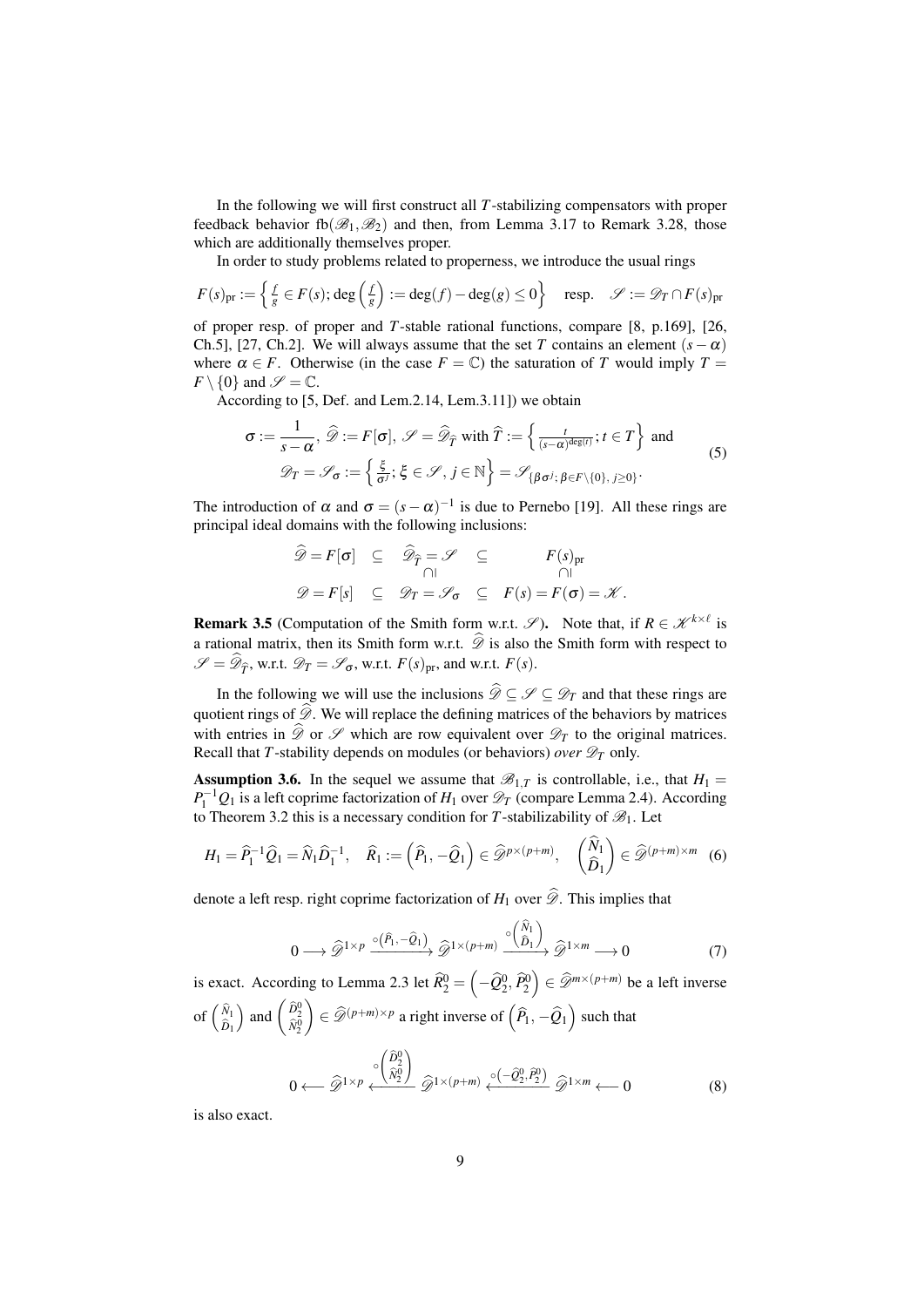<span id="page-9-0"></span>Corollary 3.7. *Assumption [3.6](#page-8-0) is in force. Then*

$$
U_{1,T} = \mathscr{D}_T^{1 \times p} R_1 = \mathscr{D}_T^{1 \times p} \widehat{R}_1, \quad \text{hence}
$$

$$
\mathscr{B}_{1,T} = \left\{ \begin{pmatrix} y_1 \\ u_1 \end{pmatrix} \in \mathscr{F}_T^{p+m}; P_1 \circ y_1 = Q_1 \circ u_1 \right\} = \left\{ \begin{pmatrix} y_1 \\ u_1 \end{pmatrix} \in \mathscr{F}_T^{p+m}; \widehat{P}_1 \circ y_1 = \widehat{Q}_1 \circ u_1 \right\}
$$

 $s$ ince  $\mathscr{B}_{1,T} = U_{1,T}^\perp$ . Recall that  $\mathscr{F}_T$  is an injective  $\mathscr{D}_T$ -cogenerator and in particular a D*<sup>T</sup> -module.*

*Proof.* By assumption  $H_1 = P_1^{-1}Q_1$  is a left coprime factorization of  $H_1$  over  $\mathscr{D}_T$ .  $H_1 = \widehat{P}_1^{-1} \widehat{Q}_1$  has this property over  $\widehat{\mathscr{D}}$  and hence also over  $\mathscr{D}_T \supseteq \mathscr{P} \supseteq \widehat{\mathscr{D}}$  (compare Lemma [2.4](#page-5-2)[.4\)](#page-6-5). The essential uniqueness of these factorizations implies that  $\mathcal{D}_T^{1 \times p} R_1 =$  $\mathscr{D}_T^{1\times p} \widehat{R}_1.$  $\Box$ 

Now assume that  $\mathscr{B}_2 = \{(\begin{smallmatrix} u_2 \\ y_2 \end{smallmatrix}) \in \mathscr{F}^{p+m}; P_2 \circ y_2 = Q_2 \circ u_2\}$  is a *T*-stabilizing compensator of  $\mathcal{B}_1$  where  $R_2 := (-Q_2, P_2) \in \mathcal{D}^{m \times (p+m)}$ ,  $\det(P_2) \neq 0$ ,  $H_2 := P_2^{-1}Q_2$ , and  $U_2 := \mathscr{D}^{1 \times m} R_2$ . Hence,  $U_{1,T} \oplus U_{2,T} = \mathscr{D}_T^{1 \times (p+m)}$  $T^{1 \times (p+m)}$  and  $H_2 = P_2^{-1} Q_2$  is a left coprime factorization of *H*<sub>2</sub> over  $\mathscr{D}_T$  since  $U_{2,T} = \mathscr{D}_T^{1 \times m} R_2$  is a direct summand. Let  $H_2 = \hat{P}_2^{-1} \hat{Q}_2$ ,  $\widehat{R}_2 := \left(-\widehat{Q}_2, \widehat{P}_2\right) \in \widehat{\mathscr{D}}^{m \times (p+m)}$ , be a left coprime factorization of  $H_2$  over  $\widehat{\mathscr{D}}$ . As in Corollary [3.7](#page-9-0) we conclude that  $U_{2,T} = \mathscr{D}_T^{1 \times m} R_2 = \mathscr{D}_T^{1 \times m} \widehat{R}_2$  and

$$
\mathscr{B}_{2,T}=\left\{\begin{pmatrix}u_2\\y_2\end{pmatrix}\in\mathscr{F}_T^{p+m}; P_2\circ y_2=Q_2\circ u_2\right\}=\left\{\begin{pmatrix}u_2\\y_2\end{pmatrix}\in\mathscr{F}_T^{p+m}; \widehat{P}_2\circ y_2=\widehat{Q}_2\circ u_2\right\}.
$$

With the notation  $\ell := p + m$ , we define the following matrices:

<span id="page-9-1"></span>
$$
P := \begin{pmatrix} P_1 & -Q_1 \\ -Q_2 & P_2 \end{pmatrix} \in \mathscr{D}^{\ell \times \ell}, \quad Q := \begin{pmatrix} 0 & Q_1 \\ Q_2 & 0 \end{pmatrix} \in \mathscr{D}^{\ell \times \ell},
$$
  

$$
\widehat{P} := \begin{pmatrix} \widehat{P}_1 & -\widehat{Q}_1 \\ -\widehat{Q}_2 & \widehat{P}_2 \end{pmatrix} \in \widehat{\mathscr{D}}^{\ell \times \ell}, \quad \widehat{Q} := \begin{pmatrix} 0 & \widehat{Q}_1 \\ \widehat{Q}_2 & 0 \end{pmatrix} \in \widehat{\mathscr{D}}^{\ell \times \ell}.
$$

$$
(9)
$$

Hence, with  $y := \begin{pmatrix} y_1 \\ y_2 \end{pmatrix}$  and  $u := \begin{pmatrix} u_2 \\ u_1 \end{pmatrix}$  we get fb $(\mathscr{B}_1, \mathscr{B}_2) = \begin{cases} \begin{pmatrix} y \\ u \end{pmatrix} \in \mathscr{F}^{\ell+\ell}; P \circ y = Q \circ u \end{cases}$ and  $\text{fb}(\mathcal{B}_1, \mathcal{B}_2)^0 = \{y \in \mathcal{F}^\ell; P \circ y = 0\}.$ 

**Corollary 3.8.** Assume the data from [\(9\)](#page-9-1). Then  $\mathscr{D}_T^{1\times \ell}(P,-Q)=\mathscr{D}_T^{1\times \ell}(\widehat{P},-\widehat{Q})$ . For *the quotient behaviors this implies that*

$$
\text{fb}(\mathscr{B}_1, \mathscr{B}_2)_T = \text{fb}(\mathscr{B}_{1,T}, \mathscr{B}_{2,T}) = \left\{ \begin{pmatrix} y \\ u \end{pmatrix} \in \mathscr{F}_T^{\ell+\ell}; P \circ y = Q \circ u \right\}
$$

$$
= \left\{ \begin{pmatrix} y \\ u \end{pmatrix} \in \mathscr{F}_T^{\ell+\ell}; \widehat{P} \circ y = \widehat{Q} \circ u \right\}.
$$

The assumption that the behavior  $\mathcal{B}_2$  is a T-stabilizing compensator of  $\mathcal{B}_1$  is equiva*lent to*  $fb(\mathscr{B}_1, \mathscr{B}_2)_T^0 = 0$ , *i.e.*,  $P \in Gl_\ell(\mathscr{D}_T)$  *or*  $\widehat{P} \in Gl_\ell(\mathscr{D}_T)$ *. The transfer matrix of the feedback behavior is*  $H = P^{-1}Q = \widehat{P}^{-1}\widehat{Q}.$ 

*Proof.* By Corollary [3.7,](#page-9-0) there are (unique) matrices  $A_1 \in Gl_p(\mathscr{D}_T)$  and  $A_2 \in Gl_m(\mathscr{D}_T)$ such that  $A_1R_1 = \hat{R}_1$  and  $A_2R_2 = \hat{R}_2$ , hence  $A := \begin{pmatrix} A_1 & 0 \\ 0 & A_2 \end{pmatrix} \in \text{Gl}_{\ell}(\mathscr{D}_T)$  and  $AP = \hat{P}_2$ ,  $AQ = \widehat{Q}$ . We deduce that  $\mathscr{D}_T^{1 \times \ell}(P, -Q) = \mathscr{D}_T^{1 \times \ell}(\widehat{P}, -\widehat{Q})$ .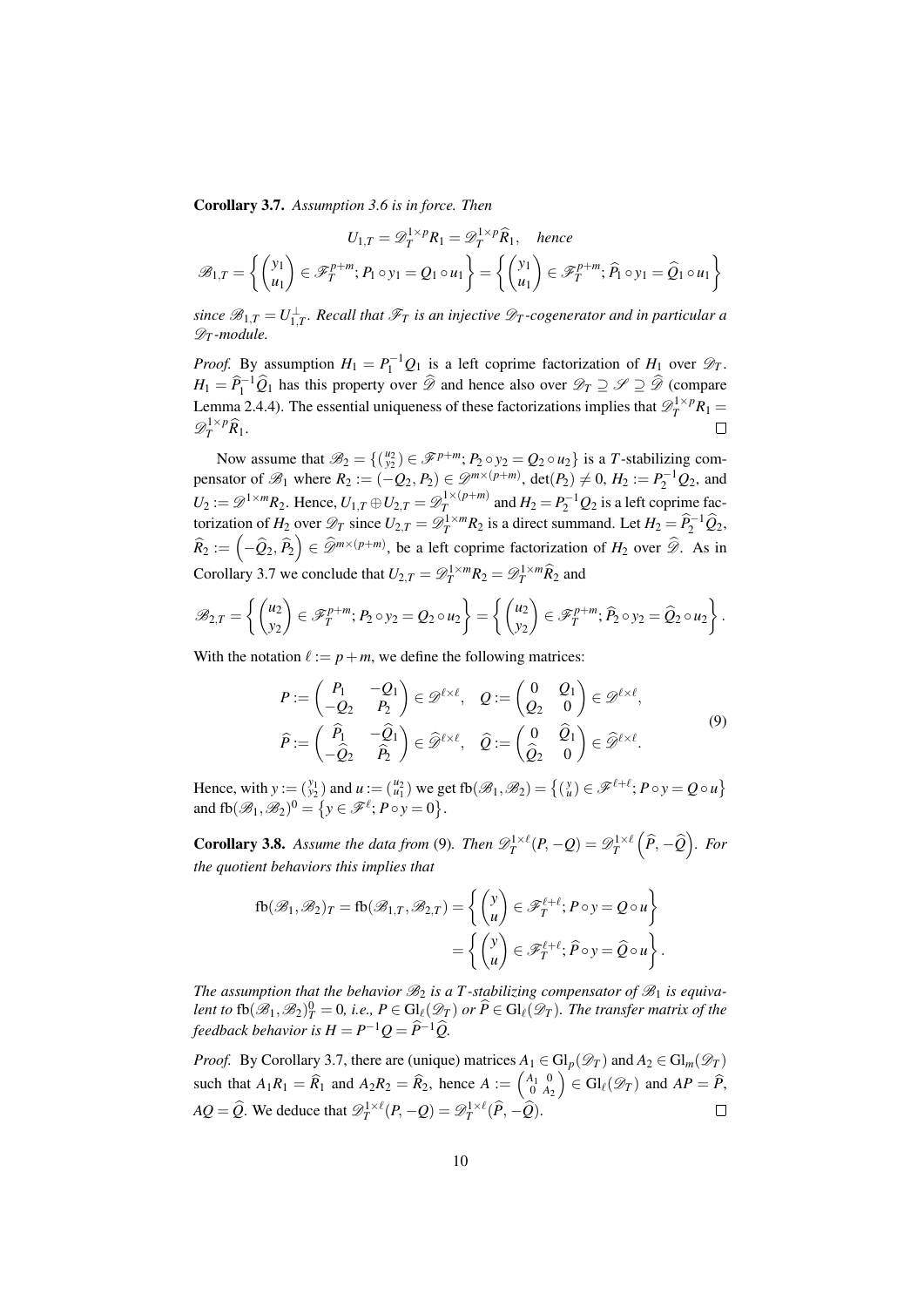<span id="page-10-5"></span>Theorem 3.9 (Characterization of properly *T*-stabilizing compensators). *For the IO* behavior  $\mathcal{B}_1$  and its T-stabilizing compensator  $\mathcal{B}_2$  and the data from above the fol*lowing conditions are equivalent:*

- <span id="page-10-2"></span>*1. H*  $\in \mathscr{S}^{\ell \times \ell}$ , *i.e., H is also proper (recall*  $\mathscr{S} := \mathscr{D}_T \cap F(s)_{pr}$ *).*
- <span id="page-10-0"></span>2.  $\mathscr{S}^{1\times l} \widehat{P} = \mathscr{S}^{1\times p} \widehat{R}_1 \oplus \mathscr{S}^{1\times m} \widehat{R}_2 = \mathscr{S}^{1\times l}$ .
- <span id="page-10-1"></span>*3.*  $\widehat{P} \in \mathrm{Gl}_{\ell}(\mathscr{S})$ *.*

*Under these conditions*  $\mathcal{B}_2$  *is a properly T-stabilizing compensator of*  $\mathcal{B}_1$  *according to Definition [3.3.](#page-7-2)*

*Proof.* The equivalence of [2](#page-10-0) and [3](#page-10-1) is obvious. Remember that the sum in [2](#page-10-0) is direct since the feedback behavior is assumed to be well-posed. Condition [3](#page-10-1) trivially implies

[1](#page-10-2) since  $H = \hat{P}^{-1}\hat{Q}$ . Now assume [1](#page-10-2) and define  $M :=$  $\begin{pmatrix} \mathrm{id}_p & 0 & 0 & 0 \\ 0 & \mathrm{id}_m & 0 & \mathrm{id}_m \\ \mathrm{id}_p & 0 & \mathrm{id}_p & 0 \end{pmatrix}$  $\begin{pmatrix} 0 & 0 & 0 \ 0 & \mathrm{id}_m & 0 & \mathrm{id}_m \ \mathrm{d}_p & 0 & \mathrm{id}_p & 0 \ 0 & \mathrm{id}_m & 0 & 0 \end{pmatrix}$  $\in$  Gl<sub>p+m+p+m</sub> $(F)$ .

Then  $\begin{pmatrix} \hat{P}_1 & -\hat{Q}_1 & 0 & 0 \\ 0 & 0 & \hat{Q}_1 & \hat{Q}_2 \end{pmatrix}$ 0 0  $-Q_2$   $P_2$  $M = \begin{pmatrix} \hat{P}_1 & -\hat{Q}_1 & 0 & -\hat{Q}_1 \\ -\hat{Q}_2 & \hat{P}_2 & -\hat{Q}_2 & 0 \end{pmatrix}$  $=$   $(\widehat{P}, -\widehat{Q})$ , whence the isomorphism

$$
\mathscr{S}^{1\times\ell}/\mathscr{S}^{1\times p}\left(\widehat{P}_1,-\widehat{Q}_1\right)\times\mathscr{S}^{1\times\ell}/\mathscr{S}^{1\times m}\left(-\widehat{Q}_2,\widehat{P}_2\right)\cong\mathscr{S}^{1\times2\ell}/\mathscr{S}^{1\times\ell}(\widehat{P},-\widehat{Q})\tag{10}
$$

where  $(\overline{\xi_1}, \overline{\xi_2})$  is mapped to  $\overline{(\xi_1, \xi_2)M}$ . But  $\widehat{R}_1 = (\widehat{P}_1, -\widehat{Q}_1)$  and  $\widehat{R}_2 = (-\widehat{Q}_2, \widehat{P}_2)$  are right invertible over  $\widehat{\mathscr{D}}$  and thus over  $\mathscr{S} \supseteq \widehat{\mathscr{D}}$  by construction and hence  $\widehat{\mathscr{S}}^{1\times \ell}/\widehat{\mathscr{S}}^{1\times p}\widehat{R}_1$ and  $\mathscr{S}^{1\times\ell}/\mathscr{S}^{1\times m}\widehat{R}_2$  are free. The preceding isomorphism implies the same property for  $\mathscr{S}^{1\times 2\ell}/\mathscr{S}^{1\times \ell}(\widehat{P}, -\widehat{Q})$  and thus the existence of  $Z \in \mathscr{S}^{2\ell \times \ell}$  with  $id_\ell = (\widehat{P}, -\widehat{Q})Z = \widehat{P}(\ell, 1, \ldots, N, Z)$ .  $\hat{P}((id_\ell, -H)Z)$ . Since  $H \in \mathscr{S}^{\ell \times \ell}$  by [1,](#page-10-2) the matrix  $(id_\ell, -H)Z$  is an inverse of  $\hat{P}$  in  $\mathscr{S}^{\ell \times \ell}$  and hence  $\widehat{P} \in \mathrm{Gl}_{\ell}(\mathscr{S})$ .

We next *construct* all properly T-stabilizing compensators of  $\mathcal{B}_1$  under the (necessary) condition of controllability of  $\mathcal{B}_{1,T}$ . From the preceding theorem we infer that direct summands of  $\mathscr{S}^{1\times p}$  $\widehat{R}_1$  in  $\mathscr{S}^{1\times \ell}$  play a part. These have been classified in Lemma [2.3.](#page-4-4)

<span id="page-10-4"></span>Lemma 3.10. *We use the data from above, in particular from Assumption [3.6](#page-8-0) and equations* [\(6\)](#page-8-1)*-*[\(8\)](#page-8-2)*.*

<span id="page-10-3"></span>*1. There are bijections*

$$
\begin{aligned}\n\left\{ V \subseteq \mathcal{S}^{1 \times \ell}; \mathcal{S}^{1 \times p} \hat{R}_1 \oplus V = \mathcal{S}^{1 \times \ell} \right\} & V \\
&\cong & \downarrow \downarrow \\
\left\{ \begin{pmatrix} \hat{D}_2 \\ \hat{N}_2 \end{pmatrix} \in \mathcal{S}^{(p+m) \times p}; \hat{R}_1 \begin{pmatrix} \hat{D}_2 \\ \hat{N}_2 \end{pmatrix} = id_p \right\} & \begin{pmatrix} \hat{D}_2 \\ \hat{N}_2 \end{pmatrix} \\
&\cong & \downarrow \downarrow \\
\left\{ \hat{R}_2 = \left( -\hat{Q}_2, \hat{P}_2 \right) \in \mathcal{S}^{m \times (p+m)}; \hat{R}_2 \begin{pmatrix} \hat{N}_1 \\ \hat{D}_1 \end{pmatrix} = id_m \right\} & \hat{R}_2 = \left( -\hat{Q}_2, \hat{P}_2 \right) \\
&\cong & \downarrow \downarrow \\
&\mathcal{S}^{m \times p} & \downarrow\n\end{aligned}
$$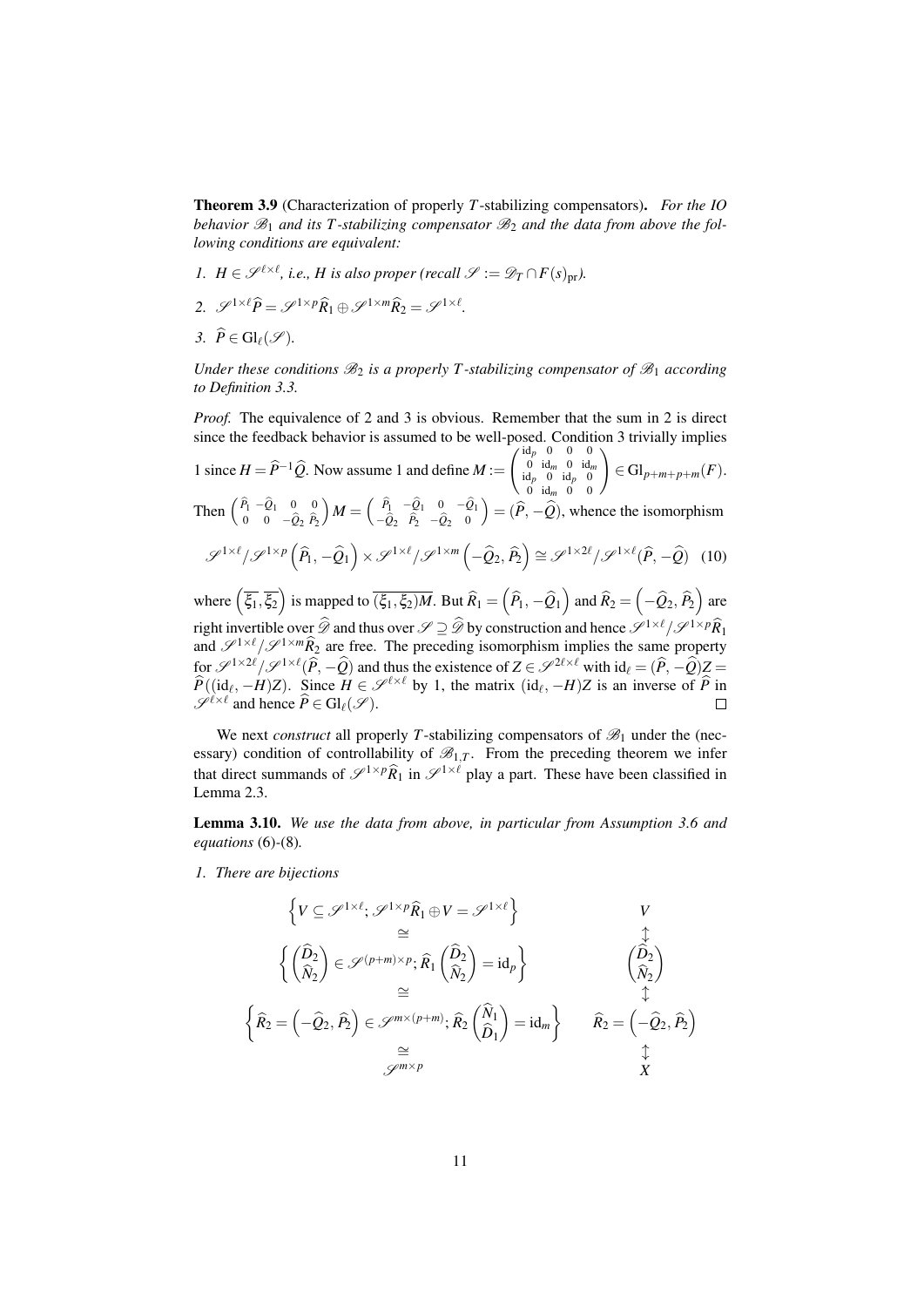where  $V = \text{ker}\left(\circ \left(\frac{\widehat{D}_2}{\widehat{N}_2}\right)\right) = \mathscr{S}^{1 \times m} \widehat{R}_2, \ \left(\frac{\widehat{D}_2}{\widehat{N}_2}\right)$  $\bigg) = \begin{pmatrix} \widehat{D}_2^0 \\ \widehat{N}_2^0 \end{pmatrix}$  $\bigg) - \bigg( \frac{\widehat{N}_1}{\widehat{D}_1}$  *X,*  $\widehat{R}_2 = \left(-\widehat{Q}_2, \widehat{P}_2\right) = \widehat{R}_2^0 + X\widehat{R}_1, \,\widehat{P}_2 = \widehat{P}_2^0 - X\widehat{Q}_1, \,\widehat{Q}_2 = \widehat{Q}_2^0 - X\widehat{P}_1.$ *Moreover,*

<span id="page-11-0"></span>
$$
0 \longrightarrow \mathscr{S}^{1 \times p} \xrightarrow{\circ (\widehat{P}_1, -\widehat{Q}_1)} \mathscr{S}^{1 \times \ell} \xrightarrow{\circ (\widehat{\widehat{D}_1})} \mathscr{S}^{1 \times m} \longrightarrow 0 \text{ and}
$$
  

$$
0 \longleftarrow \mathscr{S}^{1 \times p} \xleftarrow{\circ (\widehat{\widehat{D}_2})} \mathscr{S}^{1 \times \ell} \xleftarrow{\circ (-\widehat{Q}_2, \widehat{P}_2)} \mathscr{S}^{1 \times m} \longleftarrow 0
$$
 (11)

*are split exact sequences and*

$$
\begin{pmatrix}\n\widehat{P}_1 & -\widehat{Q}_1 \\
-\widehat{Q}_2 & \widehat{P}_2\n\end{pmatrix}\n\begin{pmatrix}\n\widehat{D}_2 & \widehat{N}_1 \\
\widehat{N}_2 & \widehat{D}_1\n\end{pmatrix} = id_{p+m}.
$$

2. Almost all  $\hat{P}_2$  *from* [1](#page-10-3) have non-zero determinant (in the sense specified in the proof *and the next remark).*

*Proof.* 1. The sequences

$$
0 \longrightarrow \mathscr{S}^{1 \times p} \xrightarrow{\circ (\widehat{P}_1, -\widehat{Q}_1)} \mathscr{S}^{1 \times \ell} \xrightarrow{\circ (\widehat{\widehat{P}_1})} \mathscr{S}^{1 \times m} \longrightarrow 0 \text{ and}
$$
  

$$
0 \longleftarrow \mathscr{S}^{1 \times p} \xleftarrow{\circ (\widehat{\widehat{N}_2^0})} \mathscr{S}^{1 \times \ell} \xleftarrow{\circ (-\widehat{Q}_2^0, \widehat{P}_2^0)} \mathscr{S}^{1 \times m} \longleftarrow 0
$$

with the retraction  $\circ$   $\begin{pmatrix} \hat{D}_2^0 \\ \hat{N}_2^0 \end{pmatrix}$ ) and the section  $\circ \left( -\hat{Q}_2^0, \hat{P}_2^0 \right)$  are exact since they can be obtained from [\(7\)](#page-8-3) and [\(8\)](#page-8-2) by applying  $(-)_{\hat{T}}$  and localization preserves exactness. Remember that  $\mathscr{S} = \mathscr{D}_{\hat{T}}$ . Application of Lemma [2.3](#page-4-4) to these exact sequences yields the assertion.

2. Let  $\Xi = (\Xi_{ij})_{1 \le i \le m, 1 \le j \le p}$  be a matrix of indeterminates and consider the polynomial

$$
g(\Xi):=\det\left(\widehat{P}_2^0-\Xi\widehat{Q}_1\right).
$$

Then, for  $X \in \mathcal{S}^{m \times p}$ ,  $g(X) = \det \left( \widehat{P}_2^0 - X \widehat{Q}_1 \right) = \det \left( \widehat{P}_2 \right)$ . We have to show  $g \neq 0$ . Since  $\mathcal{S} = F[\sigma]_{\hat{T}}$  is an infinite integral domain this implies that also the polynomial function  $(g|\mathcal{S}^{m \times p} : \mathcal{S}^{m \times p} \longrightarrow \mathcal{S})$  is non-zero, indeed  $\{X \in \mathcal{S}^{m \times p} : g(X) \neq 0\}$  is an open dense subset of  $\mathscr{S}^{m \times p}$  (in the Zariski topology). The matrix  $(0, \widehat{D}_1^{-1})$  is obviously a left inverse of  $\begin{pmatrix} \hat{N}_1 \\ \hat{D}_1 \end{pmatrix}$  $\lim_{k \to \infty}$  in  $\mathcal{K}^{m \times (p+m)}$ . Part [1](#page-10-3) of the present lemma applied to  $\mathcal{K} =$  $F(s) = \text{quot}(\mathscr{S})$  instead of  $\mathscr{S}$  yields the existence of  $X \in \mathscr{K}^{m \times p}$  such that  $\left(0, \widehat{D}_1^{-1}\right) =$  $\left(-\widehat{Q}_2^0, \widehat{P}_2^0\right) + X\left(\widehat{P}_1, -\widehat{Q}_1\right)$ . Hence  $g(X) = \det\left(\widehat{P}_2^0 - X\widehat{Q}_1\right) = \det(\widehat{D}_1)^{-1} \neq 0$ .  $\Box$ 

**Remark 3.11.** If *k* is an infinite field a property of vectors  $X \in k^N$  is called *generically* or *almost always* true if it holds on a non-empty Zariski open set or, equivalently, on a special open set  $\{X \in k^N; g(X) \neq 0\}$  where *g* is a *non-zero* polynomial. In the preceding lemma this language is extended to the infinite integral domain  $\mathscr{S} = F[\sigma]_{\hat{T}}$ .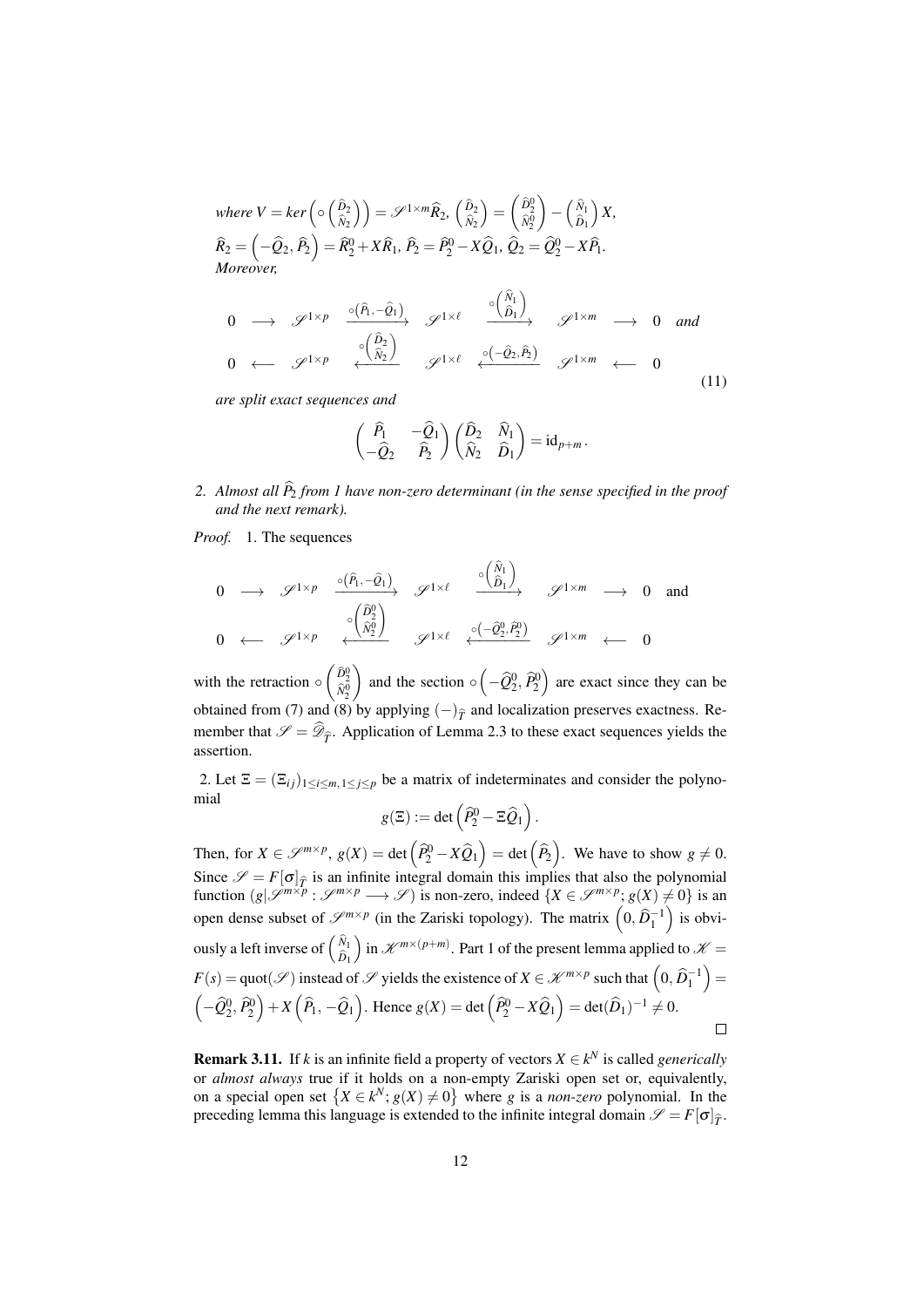<span id="page-12-0"></span>Theorem 3.12 (Constructive parametrization of properly *T*-stabilizing compensators).

- <span id="page-12-4"></span><span id="page-12-1"></span>*1.* Assume that  $\mathcal{B}_{1,T}$  is controllable or, equivalently, that  $R_1$  is right invertible over  $\mathscr{D}_T$  *and the ensuing data from* [\(6\)](#page-8-1) - [\(8\)](#page-8-2).
	- *(a) Choose*  $X \in \mathscr{S}^{m \times p}$  such that  $\widehat{R}_2 := \left(-\widehat{Q}_2, \widehat{P}_2\right) := \widehat{R}_2^0 + X \widehat{R}_1$  from Lemma [3.10](#page-10-4) *satisfies* det( $\hat{P}_2$ )  $\neq$  0, and define  $H_2 := \hat{P}_2^{-1} \hat{Q}_2$ . Let  $R_{2,\text{cont}} = (-Q_{2,\text{cont}}, P_{2,\text{cont}})$ *be the controllable realization of*  $H_2$  *over*  $\mathscr{D}$ *, i.e., let*  $H_2 = (P_{2,\text{cont}})^{-1} Q_{2,\text{cont}}$  *be a left coprime factorization of H*<sup>2</sup> *over* D*. Furthermore choose an arbitrary*  $A \in \mathscr{D}^{m \times m}$  *with*  $\det(A) \in T$  *and define*  $R_2 := (-Q_2, P_2) := AR_{2,\text{cont}}$ *. Then*  $\mathscr{B}_2 := \{(\begin{smallmatrix} u_2 \\ y_2 \end{smallmatrix}) \in \mathscr{F}^{p+m}; P_2 \circ y_2 = Q_2 \circ u_2\}$  *is a properly T-stabilizing compensator of* B1*, and all such compensators arise in this fashion.*
	- *(b) The pairs*  $(X, A) \in \mathcal{S}^{m \times p} \times \mathcal{D}^{m \times m}$  *with*  $\det(\widehat{P}_2^0 X\widehat{Q}_1) \neq 0$  *and*  $\det(A) \in T$ *parametrize the set of all properly T-stabilizing compensators*  $\mathcal{B}_2$  of  $\mathcal{B}_1$  *where*  $\mathscr{B}_2$  is constructed from  $(X, A)$  according to [1a.](#page-12-1) Two pairs  $(X, A)$  and  $(X', A')$ give rise to the same compensator  $\mathscr{B}_2$  if and only if  $X = X'$  and A is row equiv*alent to A' over*  $\mathscr{D}$ *.*
- 2. *The following conditions are equivalent for an IO behavior*  $\mathcal{B}_1$ *:* 
	- (a)  $\mathscr{B}_1$  *is T*-stabilizable, i.e., there exists a T-stabilizing compensator  $\mathscr{B}_2$  of  $\mathscr{B}_1$ .
	- *(b) There exists a* properly *T*-stabilizing compensator  $\mathcal{B}_2$  of  $\mathcal{B}_1$ .
	- *(c)*  $\mathcal{B}_{1,T}$  *is controllable.*

<span id="page-12-3"></span><span id="page-12-2"></span>*Proof.* 1. (a) i. By construction

$$
\mathscr{S}^{1 \times p} \widehat{R}_1 \oplus \mathscr{S}^{1 \times m} \widehat{R}_2 = \mathscr{S}^{1 \times \ell}, \text{ hence also}
$$
  

$$
\mathscr{D}_T^{1 \times p} R_1 \oplus \mathscr{D}_T^{1 \times m} \widehat{R}_2 = \mathscr{D}_T^{1 \times p} \widehat{R}_1 \oplus \mathscr{D}_T^{1 \times m} \widehat{R}_2 = \mathscr{D}_T^{1 \times \ell}
$$

because  $\mathscr{D}_T = \mathscr{S}_{\sigma}$ . Since  $\mathscr{S}^{1 \times m} \widehat{R}_2 = \mathscr{S}^{1 \times m} \left(-\widehat{Q}_2, \widehat{P}_2\right)$  is a direct summand of  $\mathscr{S}^{1 \times \ell}$ , the factorization  $H_2 = \hat{P}_2^{-1} \hat{Q}_2$  is left coprime over  $\mathscr{S}$  and thus over  $\mathscr{D}_T$ . Also  $H_2 = (P_1 - P_2)$  $(P_{2,\text{cont}})^{-1}Q_{2,\text{cont}}$  is left coprime over  $\mathscr{D}$  and hence over  $\mathscr{D}_T$ . The essential uniqueness of these factorizations implies  $\mathscr{D}_T^{1\times m}R_{2,\text{cont}} = \mathscr{D}_T^{1\times m}\widehat{R}_2$ . By assumption det(*A*) ∈ *T*, hence  $A \in \mathrm{Gl}_m(\mathscr{D}_T)$  which implies

$$
\mathscr{D}_T^{1 \times m} R_2 = \mathscr{D}_T^{1 \times m} R_{2,\text{cont}} = \mathscr{D}_T^{1 \times m} \widehat{R}_2 \quad \text{and} \quad \mathscr{D}_T^{1 \times \ell} = \mathscr{D}_T^{1 \times p} R_1 \oplus \mathscr{D}_T^{1 \times m} R_2.
$$

According to Theorem [3.2](#page-6-4)  $\mathcal{B}_2$  is a *T*-stabilizing compensator of  $\mathcal{B}_1$ . Now let  $\widetilde{R}_2$  :=  $(-\widetilde{Q}_2, \widetilde{P}_2) \in \widehat{\mathscr{D}}^{m \times (p+m)}$  be the controllable realization of  $H_2$  over  $\widehat{\mathscr{D}}$  and hence also over  $\mathscr{S}$ . Therefore  $H_2 = \widetilde{P}_2^{-1} \widetilde{Q}_2 = \widehat{P}_2^{-1} \widehat{Q}_2$  are two left coprime factorizations of  $H_2$  over S which implies row equivalence of  $\widetilde{R}_2$  and  $\widehat{R}_2$  over S, i.e.,  $\mathscr{S}^{1 \times m} \widetilde{R}_2 = \mathscr{S}^{1 \times m} \widehat{R}_2$ , and hence  $\mathscr{S}^{1 \times p} \widehat{R}_1 \oplus \mathscr{S}^{1 \times m} \widetilde{R}_2 = \mathscr{S}^{1 \times \ell}$ . According to Theorem [3.9](#page-10-5)  $\mathscr{B}_2$  is indeed a properly *T*-stabilizing compensator of  $\mathcal{B}_1$ . Notice that the matrix  $\hat{R}_2$  from Theorem [3.9](#page-10-5) is denoted by  $\widetilde{R}_2$  here. The matrices  $\widetilde{R}_2 \in \widehat{\mathscr{D}}^{m \times (p+m)}$  and  $\widehat{R}_2 \in \mathscr{D}^{m \times (p+m)}$  of the present proof are row equivalent over  $\mathscr{S}$ , but not identical.

ii. Let, conversely,

$$
\mathscr{B}_2 = \left\{ \begin{pmatrix} u_2 \\ y_2 \end{pmatrix} \in \mathscr{F}^{p+m}; P_2 \circ y_2 = Q_2 \circ u_2 \right\}, R_2 := (-Q_2, P_2) \in \mathscr{D}^{m \times (p+m)}, \det(P_2) \neq 0
$$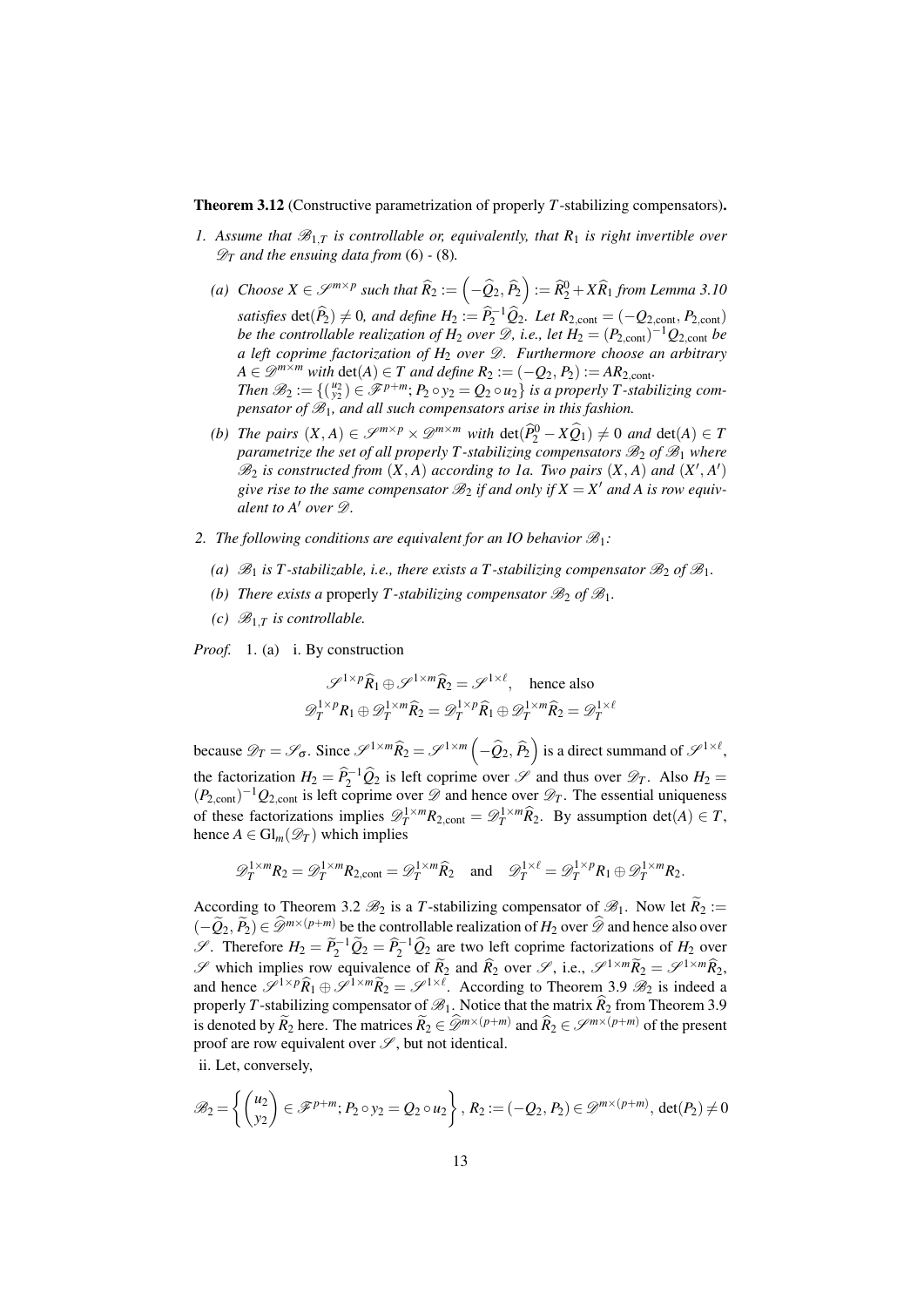be any properly *T*-stabilizing compensator of  $\mathcal{B}_1$  with transfer matrix  $H_2 := P_2^{-1} Q_2$ . Then  $\mathscr{D}_T^{1 \times m} R_2$  is a direct summand by Theorem [3.2,](#page-6-4) and consequently  $H_2 = P_2^{-1} Q_2$ is a left coprime factorization of  $H_2$  over  $\mathcal{D}_T$ , compare Lemma [2.4.](#page-5-2) Let  $R_{2,\text{cont}}$  :=  $(-Q_{2,\text{cont}}, P_{2,\text{cont}}) \in \mathcal{D}^{m \times (p+m)}$  be the controllable realization of  $H_2$  over  $\mathcal{D}$ . This implies a factorization  $R_2 = AR_{2,cont}$  for some  $A \in \mathcal{D}^{m \times m}$  with  $det(A) \neq 0$ . Note that  $H_2 = P_{2,\text{cont}}^{-1} Q_{2,\text{cont}}$  is a left coprime factorization of  $H_2$  over  $\mathscr{D}$  and hence also over  $\mathscr{D}_T$ . Since the left coprime factorization is unique up to row equivalence we deduce that  $\mathscr{D}_T^{1 \times m} R_2 = \mathscr{D}_T^{1 \times m} R_{2,\text{cont}}$  and consequently that  $A \in \text{Gl}_m(\mathscr{D}_T)$ , i.e., det(*A*)  $\in T$ . Define  $\widetilde{R}_2 := (-\widetilde{Q}_2, \widetilde{P}_2) \subseteq \widehat{\mathscr{D}}^{m \times (p+m)}$  as in [1\(a\)i,](#page-12-2) i.e.,  $H_2 = \widetilde{P}_2^{-1} \widetilde{Q}_2$  is a left coprime factorization of *H*<sub>2</sub> over  $\widehat{\mathscr{D}}$  and hence also over  $\mathscr{D}_T \supseteq \widehat{\mathscr{D}}$ . This implies  $\mathscr{D}_T^{1 \times m} \widetilde{R}_2 = \mathscr{D}_T^{1 \times m} R_2$ . Theorem [3.9](#page-10-5) furnishes  $\mathscr{S}^{1\times p}\hat{R}_1 \oplus \mathscr{S}^{1\times m}\hat{R}_2 = \mathscr{S}^{1\times \ell}$ . From Lemma [3.10](#page-10-4) we obtain a unique  $\widehat{R}_2 = \left(-\widehat{Q}_2, \widehat{P}_2\right) = \widehat{R}_2^0 + X\widehat{R}_1 \in \mathscr{S}^{m \times (p+m)}$  with  $\widehat{R}_2 \left(\widehat{R}_1\right)$  $=$  id<sub>*m*</sub> and  $\mathscr{S}^{1 \times m} \widetilde{R}_2 =$  $\mathscr{S}^{1 \times m} \widehat{R}_2$ , hence also  $\mathscr{D}_T^{1 \times m} \widetilde{R}_2 = \mathscr{D}_T^{1 \times m} \widehat{R}_2$  and  $H_2 = \widehat{P}_2^{-1} \widehat{Q}_2$ .

(b) From [1a](#page-12-3) we conclude that all properly *T*-stabilizing compensators of  $\mathscr{B}_1$  are obtained from parameters  $(X, A)$  with the asserted properties. Assume that  $(X, A)$  and  $(X', A')$  give rise to the same compensator  $\mathcal{B}_2$  with transfer matrix  $H_2$ . For the corresponding  $\widehat{R}_2 = \left(-\widehat{Q}_2, \widehat{P}_2\right) = \widehat{R}_2^0 + X\widehat{R}_1$  and  $\widehat{R}_2' = \left(-\widehat{Q}_2', \widehat{P}_2'\right) = \widehat{R}_2^0 + X'\widehat{R}_1$ , the left coprime factorizations  $H_2 = (\hat{P}_2)^{-1}(\hat{Q}_2) = (\hat{P}_2')^{-1}(\hat{Q}_2')$  of  $H_2$  over  $\mathscr{S}$  imply the existence of  $B \in \mathrm{Gl}_m(\mathscr{S})$  with  $\widehat{R}_2^{\prime} = B\widehat{R}_2$ , hence  $B = B \mathrm{id}_m = B\widehat{R}_2 \begin{pmatrix} \widehat{N}_1 \\ \widehat{D}_1 \end{pmatrix}$  $\bigg) = \widehat{R}'_2 \begin{pmatrix} \widehat{N}_1 \\ \widehat{D}_1 \end{pmatrix}$  $=$  id<sub>*m*</sub>, and consequently  $\widehat{R}_2 = \widehat{R}_2^t$  and  $X = X'$ . The row equivalence of *A* and *A'* follows from  $\mathscr{D}^{1 \times m}AR_{2,\text{cont}} = \mathscr{D}^{1 \times m}R_2 = \mathscr{D}^{1 \times m}R_2' = \mathscr{D}^{1 \times m}A'R_{2,\text{cont}}.$ 

2. The controllabiliy of  $\mathcal{B}_{1,T}$  is a necessary condition for T-stabilizability by Theorem [3.2](#page-6-4) and sufficient – even for the existence of *properly T*-stabilizing compensators – due to the construction in [1.](#page-12-4) Recall that almost all  $\tilde{P}_2$  in Lemma [3.10](#page-10-4) have non-zero determinant and can be chosen in the construction in [1.](#page-12-4)

 $\Box$ 

Remark 3.13. Computer calculations of the data in the preceding theorem require the following possibilities only:

- <span id="page-13-0"></span>1. The Smith form algorithm over the polynomial algebra  $\mathcal{D} = F[s]$ , hence also over  $\widehat{\mathscr{D}} = F[\sigma] = F[\frac{1}{s-\alpha}], \alpha \in F.$
- 2. A decision method for the inclusion  $t \in T$ .

For  $F = \mathbb{Q}$  as in all practical examples the computations of [1](#page-13-0) are exact, no numerical approximation is required. Note however that the Smith form transformation matrices that are also required usually get very complicated.

<span id="page-13-1"></span>**Theorem 3.14** (Computation of the transfer matrix of  $fb(\mathcal{B}_1,\mathcal{B}_2)$ ). Assume that  $\mathcal{B}_1$ *is T*-stabilizable, the data from [\(6\)](#page-8-1) - [\(8\)](#page-8-2), and a compensator  $\mathcal{B}_2$  constructed according *to Theorem [3.12.](#page-12-0) Let*  $\begin{pmatrix} \widehat{D}_2 \\ \widehat{N}_2 \end{pmatrix}$  $\bigg) = \begin{pmatrix} \widehat{D}_2^0 \\ \widehat{N}_2^0 \end{pmatrix}$  $\Bigg) - \Big( \frac{\widehat{N}_1}{\widehat{D}_1}$  $\left(X \in \mathscr{S}^{(p+m)\times p}$  *denote the right inverse of*  $\widehat R_1$  *corresponding to*  $\widehat R_2=\left(-\widehat Q_2,\widehat P_2\right)=\widehat R_2^0+X\widehat R_1.$  Let P, Q,  $\widehat P$ ,  $\widehat Q$  denote the matrices *from* [\(9\)](#page-9-1)*. Then*

$$
H := P^{-1} Q = \widehat{P}^{-1} \widehat{Q} = \begin{pmatrix} \widehat{N}_1 \widehat{Q}_2 & \widehat{D}_2 \widehat{Q}_1 \\ \widehat{D}_1 \widehat{Q}_2 & \widehat{N}_2 \widehat{Q}_1 \end{pmatrix} =: \begin{pmatrix} H_{y_1,u_2} & H_{y_1,u_1} \\ H_{y_2,u_2} & H_{y_2,u_1} \end{pmatrix}.
$$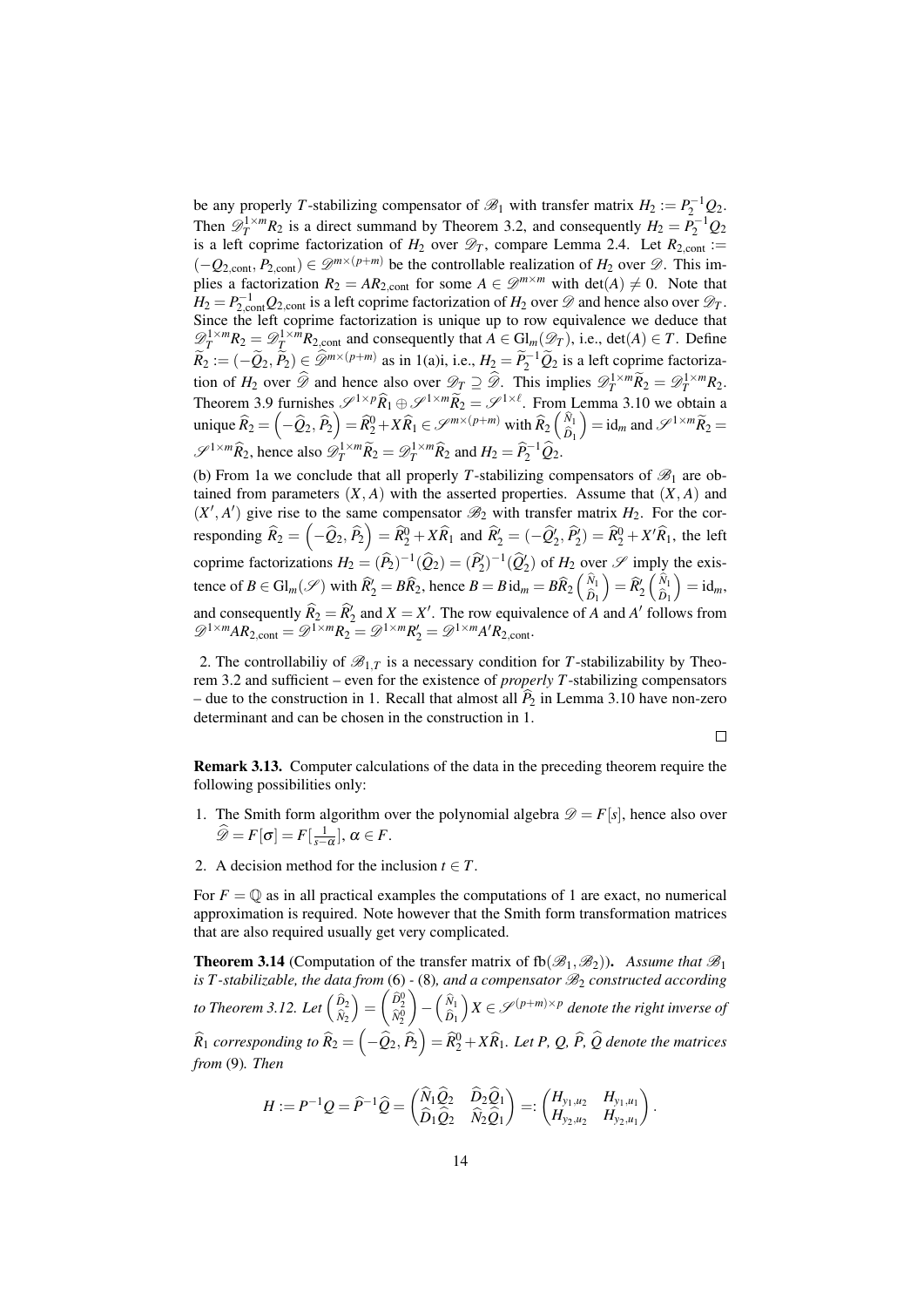*Moreover,*

$$
H + id_{p+m} = \begin{pmatrix} \widehat{D}_2 \widehat{P}_1 & \widehat{N}_1 \widehat{P}_2 \\ \widehat{N}_2 \widehat{P}_1 & \widehat{D}_1 \widehat{P}_2 \end{pmatrix}.
$$

*Proof.* The definitions of the involved matrices in [\(6\)](#page-8-1) - [\(8\)](#page-8-2) and Lemma [3.10](#page-10-4) imply that

$$
\begin{pmatrix}\n\widehat{P}_1 & -\widehat{Q}_1 \\
-\widehat{Q}_2 & \widehat{P}_2\n\end{pmatrix}\n\begin{pmatrix}\n\widehat{D}_2 & \widehat{N}_1 \\
\widehat{N}_2 & \widehat{D}_1\n\end{pmatrix} = id_{p+m}, \text{ i.e., } \begin{pmatrix}\n\widehat{D}_2 & \widehat{N}_1 \\
\widehat{N}_2 & \widehat{D}_1\n\end{pmatrix} = \widehat{P}^{-1}.
$$

The assertion on *H* follows directly by computing  $H = \hat{P}^{-1}\hat{Q}$ . The claimed form of  $H + id_{p+m}$  is a consequence of the equation

$$
\begin{pmatrix} \mathrm{id}_p & 0 \\ 0 & \mathrm{id}_m \end{pmatrix} = \widehat{P}^{-1}\widehat{P} = \begin{pmatrix} \widehat{D}_2\widehat{P}_1 - \widehat{N}_1\widehat{Q}_2 & -\widehat{D}_2\widehat{Q}_1 + \widehat{N}_1\widehat{P}_2 \\ \widehat{N}_2\widehat{P}_1 - \widehat{D}_1\widehat{Q}_2 & -\widehat{N}_2\widehat{Q}_1 + \widehat{D}_1\widehat{P}_2 \end{pmatrix} = \begin{pmatrix} \widehat{D}_2\widehat{P}_1 & \widehat{N}_1\widehat{P}_2 \\ \widehat{N}_2\widehat{P}_1 & \widehat{D}_1\widehat{P}_2 \end{pmatrix} - H.
$$

*Next we discuss the question of pole placement or spectral assignability.* Consider the following data:

$$
R_1 = (P_1, -Q_1) \in \mathcal{D}^{p \times (p+m)}, \quad \det(P_1) \neq 0, \quad H_1 := P_1^{-1} Q_1,
$$
  
\n
$$
U_1 := \mathcal{D}^{1 \times p} R_1, \quad M_1 := \mathcal{D}^{1 \times (p+m)} / U_1,
$$
  
\n
$$
\mathcal{B}_1 := U_1^{\perp} = \left\{ \begin{pmatrix} y_1 \\ u_1 \end{pmatrix} \in \mathcal{F}^{p+m}; P_1 \circ y_1 = Q_1 \circ u_1 \right\},
$$
  
\n
$$
\text{Smith form } X_1 R_1 Y_2 = (F_1 0) \quad X_2 \in \text{Gl} \quad (\mathcal{D}) \quad Y_3 \in \text{Gl} \quad (\mathcal{D})
$$

<span id="page-14-0"></span>and the Smith form  $X_1R_1Y_1 = (E, 0),$   $X_1 \in \mathrm{Gl}_p(\mathscr{D}),$   $Y_1 \in \mathrm{Gl}_{p+m}(\mathscr{D}),$ (12)

$$
E = \begin{pmatrix} e_1 & 0 \\ 0 & \cdot \\ e_p \end{pmatrix} \in \mathcal{D}^{p \times p} \text{ with } e_1 | \dots | e_p \neq 0. \text{ Then}
$$

$$
\mathcal{D}e_p = \text{ann}_{\mathcal{D}}(\mathbf{t}(M_1)) = \{ d \in \mathcal{D}; d \cdot \mathbf{t}(M_1) = 0 \} \text{ where}
$$

$$
\mathbf{t}(M_1) = \{ \xi \in M_1; \exists d \in \mathcal{D} \setminus \{ 0 \} \text{ with } d\xi = 0 \}
$$

is the torsion module of  $M_1$ . Let  $\mathscr P$  denote the representative system of primes in  $\mathscr{D} = F[s]$  containing all monic irreducible polynomials,  $\alpha \in F$ , and define

<span id="page-14-1"></span>
$$
t_1 := (s - \alpha)e_p, \quad \mathscr{P}_1 := \{s - \alpha\} \cup \{q \in \mathscr{P}; q|e_p\} = \{q \in \mathscr{P}; q|t_1\}, \quad \text{and}
$$
  

$$
T_1 := \left\{\beta \prod_{q \in \mathscr{P}_1} q^{\mu(q)}; \beta \in F \setminus \{0\}, \mu(q) \ge 0\right\} = \left\{t \in \mathscr{D} \setminus \{0\}; \exists \mu : t|t_1^{\mu}\right\} \tag{13}
$$

which is the saturated monoid generated by  $t_1$ . For all  $\mathscr{D}$ -modules *M* the quotient modules  $M_{t_1}$  and  $M_{T_1}$  coincide, especially

$$
\mathscr{D}_{t_1} = \left\{ \frac{d}{t_1^{\mu}} \in F(s); d \in \mathscr{D}, \mu \ge 0 \right\} = \mathscr{D}_{T_1} \subset F(s).
$$

By construction  $t_1$  and thus its divisors  $e_p$  and  $e_i$ ,  $1 \le i \le p$ , are invertible in  $\mathcal{D}_{T_1}$ , hence  $E \in \mathrm{Gl}_p(\mathscr{D}_{T_1})$ . This implies that

$$
id_p = (E, 0) \left( \begin{matrix} E^{-1} \\ 0 \end{matrix} \right) = X_1 R_1 Y_1 \left( \begin{matrix} E^{-1} \\ 0 \end{matrix} \right) \text{ and thus}
$$
  

$$
id_p = R_1 Y_1 \left( \begin{matrix} E^{-1} \\ 0 \end{matrix} \right) X_1, \quad Y_1 \left( \begin{matrix} E^{-1} \\ 0 \end{matrix} \right) X_1 \in \mathscr{D}_{T_1}^{(p+m)\times p}.
$$

Therefore  $R_1$  is right invertible over  $\mathscr{D}_{T_1}$ .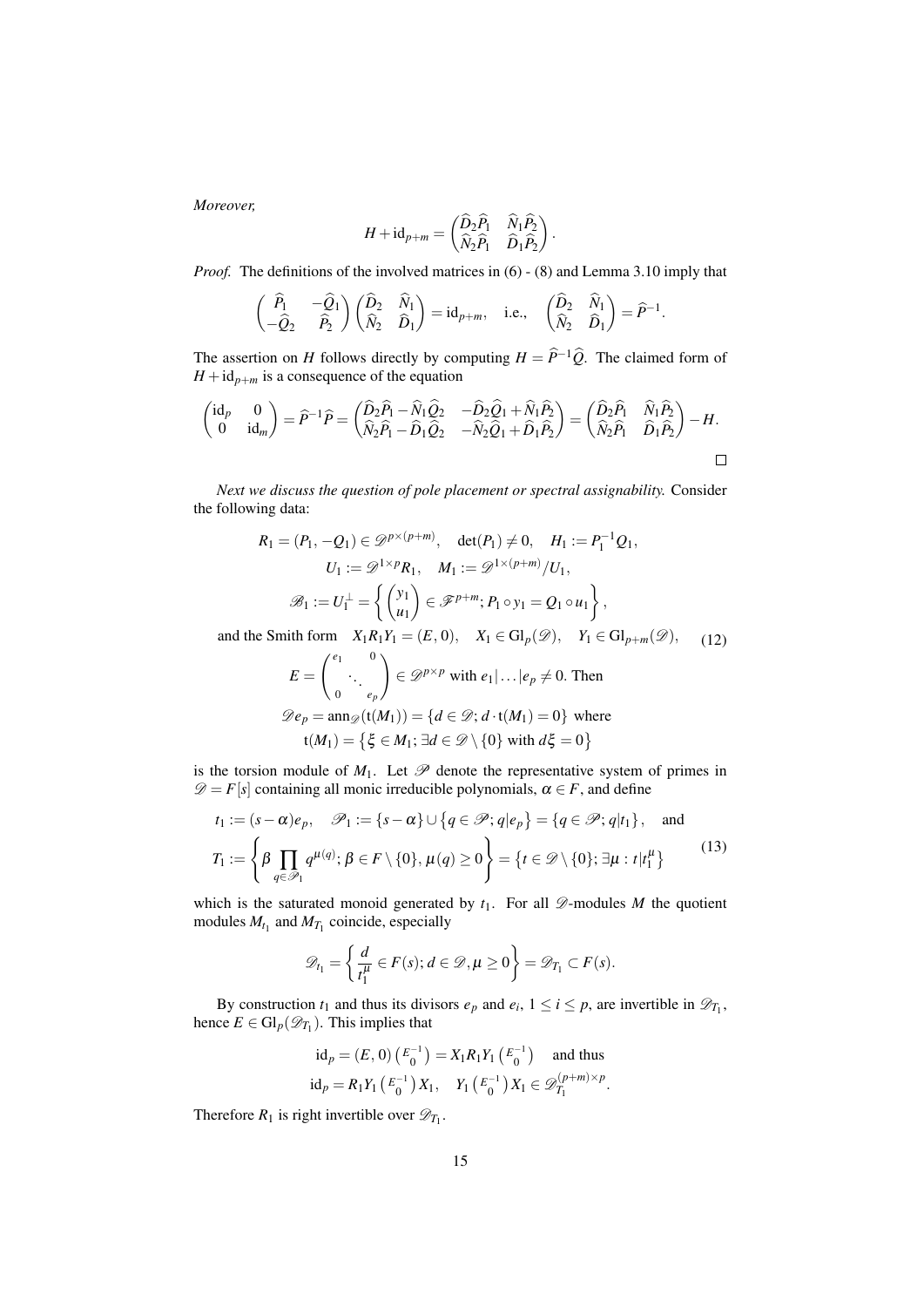<span id="page-15-4"></span>**Theorem 3.15** (Pole placement). *Consider the behavior*  $\mathcal{B}_1$  *and the accompanying data from* [\(12\)](#page-14-0) *and the saturated monoid*  $T_1$  *from* [\(13\)](#page-14-1)*. Let*  $T \subset \mathcal{D}$  *be any other saturated monoid with*  $(s - \alpha) \in T$ .

- <span id="page-15-2"></span>*1. By definition the monoid*  $T_1$  *is the least saturated one which contains*  $(s - \alpha)$  *and for which R*<sub>1</sub> *is right invertible over*  $\mathscr{D}_{T_1}$  *or, in other words, for which*  $\mathscr{B}_1$  *is T*<sub>1</sub>*stabilizable.*
- 2. The behavior  $\mathcal{B}_1$  is T-stabilizable if and only if the monoid  $T_1$  from [\(13\)](#page-14-1) is con*tained in T or, in other words, if the finitely many irreducible factors of e<sup>p</sup> belong to T .*
- <span id="page-15-1"></span>*3. If, in particular, t*<sub>2</sub> ∈ *F*[*s*] *is any multiple of t*<sub>1</sub> =  $(s - \alpha)e_p$  *and*  $T_2$  *is the saturated monoid of all divisors of powers of t*2*, i.e.,*

$$
T_2 := \left\{\beta \prod_q q^{m(q)}; \ \beta \in F \setminus \{0\}, \ m(q) \ge 0, \ q \ irreducible \ factor \ of \ t_2 \right\}
$$

*then this*  $T_2$  *contains*  $T_1$ *,*  $\mathcal{B}_1$  *is*  $T_2$ *-stabilizable and all properly*  $T_2$ *-stabilizing compensators can be constructed according to Thm.* [3.12](#page-12-0) *applied to T*<sub>2</sub>*.* 

<span id="page-15-3"></span>*4. If in item* [3](#page-15-1)  $F = \mathbb{R}$  *and*  $\mathcal{D} = \mathbb{R}[s]$ *, then the*  $T_2$ *-stabilizability of*  $\mathcal{B}_1$  *resp. the*  $T_2$ *stability of the feedback behavior*  $fb(\mathcal{B}_1,\mathcal{B}_2)$  *signify that the uncontrollable poles of*  $\mathscr{B}_1$  *resp. the poles of the feedback behavior*  $fb(\mathscr{B}_1,\mathscr{B}_2)$  *are zeros of t*. *This is the generalization of the standard pole placement result via state feedback for stabilizable state space systems.*

*Proof.* Assertions [1,](#page-15-2) [3,](#page-15-1) and [4](#page-15-3) are clear.

2. The *T*-stabilizability of  $\mathcal{B}_1$  is equivalent to controllability of  $\mathcal{B}_{1,T}$ , i.e., to the existence of a right inverse of  $R_1$  with entries in  $\mathcal{D}_T$ . This signifies that the greatest elementary divisor  $e_p$  of  $R_1$  (w.r.t.  $\mathscr{D}$ ) is invertible in  $\mathscr{D}_T$ , i.e., contained in *T*. Since *T* is saturated and  $(s - \alpha) \in T$  by assumption, this is equivalent to  $t_1 = (s - \alpha)e_p \in T$ or  $T_1 \subseteq T$ .

 $\Box$ 

Remark 3.16. Computer calculations of the *T*2-stabilizing compensators in Theorem [3.15.](#page-15-4)[3](#page-15-1) require the Smith form algorithm over  $F[s]$  (and  $F[\sigma]$ ) only. A non-zero  $t \in F[s]$ belongs to  $T_2$  if and only if  $t \mid t_2^{\deg(t)}$  $a_2^{\deg(t)}$  and this is trivially checked. For  $F = \mathbb{Q}$  these computations can be executed exactly with all computer algebra systems.

Our next aim is the study of *T*-stabilizing compensators such that both  $\mathcal{B}_2$  and fb( $\mathscr{B}_1,\mathscr{B}_2$ ) are proper. We start with further results regarding the rings  $F(s)_{\text{pr}}$  and  $\mathscr{S}$ .

<span id="page-15-0"></span>Lemma 3.17 (The map ν*q*). *Let R be a principal ideal domain with quotient field K and q a prime of R. Then q induces the saturated monoid*  $T(q) := R \setminus Rq$ *, the discrete valuation ring*  $R_{T(q)} = \left\{\frac{1}{6}\right\}$  $\frac{f}{g}$  ∈ *K*; *f*, *g* ∈ *R*, *q*  $\nmid$  *g*  $\}$ , *i.e.*, *a principal ideal domain with the unique prime q (up to association), and the residue field*  $k(q) := R/Rq$  *with the canonical map* can :  $R \rightarrow k(q), f \rightarrow f + Rq$ .

*The canonical map can be uniquely extended to the ring epimorphism*

$$
\mathbf{v}_q: R_{T(q)} \longrightarrow k(q), \ r = \frac{f}{g} \longmapsto \mathbf{v}_q(r) := \text{can}(g)^{-1} \text{can}(f) = \text{can}(g'f)
$$
  
where  $g'g \equiv 1 \mod q$ .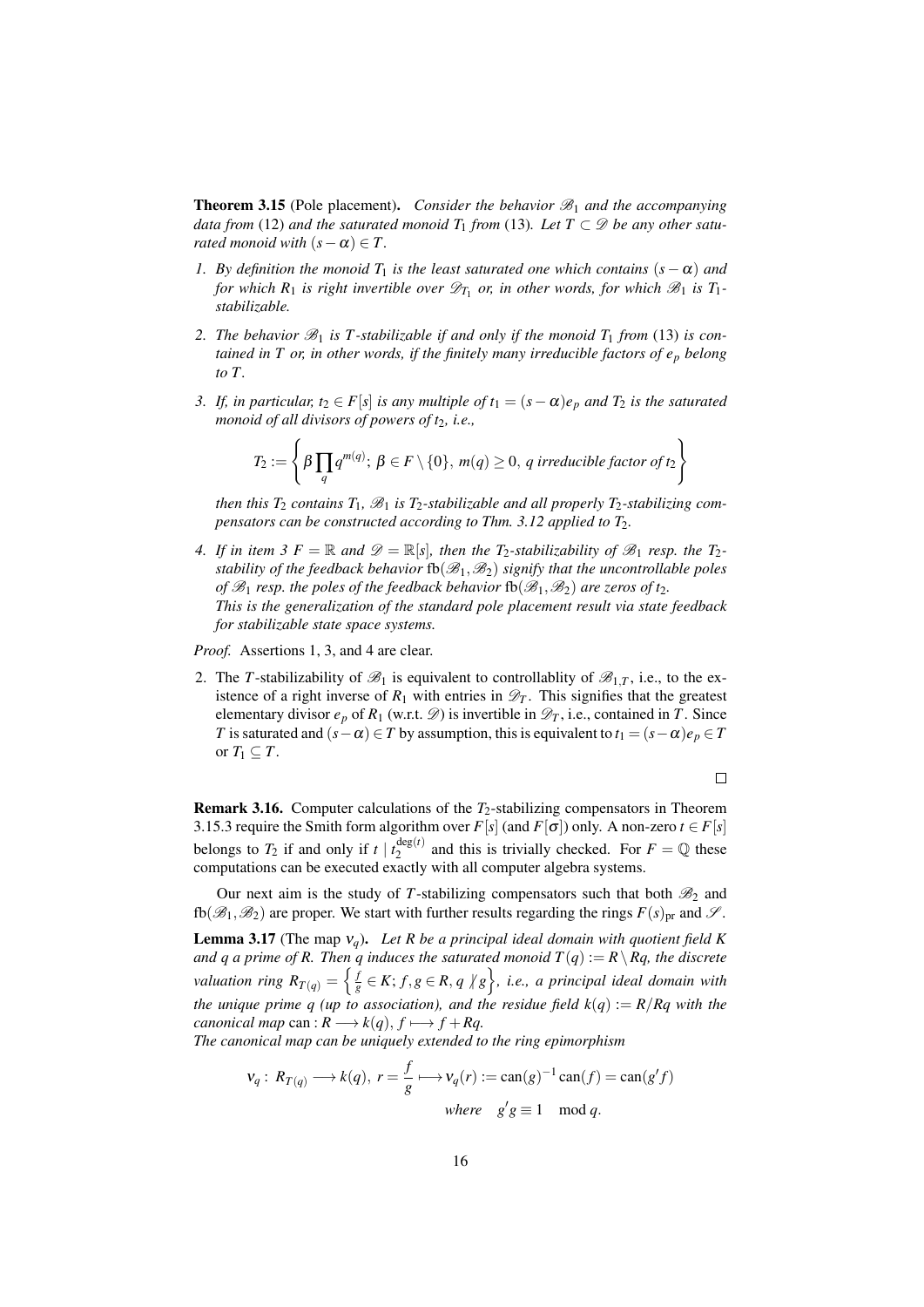*Then* ker( $v_q$ ) =  $R_{T(q)}q$  and hence  $R_{T(q)}/R_{T(q)}q \cong k(q) = R/Rq$ .

*Proof.* Obviously  $v_q(q) = 0$  and hence  $R_{T(q)}q \subseteq \text{ker} (v_q : R_{T(q)} \longrightarrow k(q))$ . If, conversely,  $v_q(r) = \text{can}(g)^{-1} \text{can}(f) = 0$  in  $k(q)$ , then  $\text{can}(f) = 0$  and  $f \in Rq$ , hence  $r = \frac{f}{a}$  $\frac{J}{g} \in R_{T(q)}q.$  $\Box$ 

Application of the preceding lemma to the ring  $R = \hat{\mathcal{D}} = F[\sigma]$  and the prime  $\sigma$ yields

$$
\mathbf{v}_{\sigma} : \widehat{\mathscr{D}}_{T(\sigma)} \longrightarrow \widehat{\mathscr{D}}/\widehat{\mathscr{D}} \sigma = F, \ f = \frac{\widehat{f}}{\widehat{g}} \longmapsto \widehat{g}(0)^{-1} \widehat{f}(0)
$$
\n
$$
\text{where} \quad T(\sigma) := \widehat{\mathscr{D}} \setminus \widehat{\mathscr{D}} \sigma = \left\{ \widehat{g} \in \widehat{\mathscr{D}}; \widehat{g}(0) \neq 0 \right\}.
$$

**Lemma 3.18** (The ring  $F(s)_{pr}$  as quotient ring of  $\widehat{\mathscr{D}}$ ).

$$
F(s)_{\text{pr}} = \widehat{\mathscr{D}}_{T(\sigma)} \subseteq F(s) = F(\sigma), \quad \sigma = \frac{1}{s - \alpha}.
$$

*In particular,*  $F(s)_{\text{pr}}$  *is a discrete valuation ring with the unique prime*  $\sigma$ *, up to association. The prime factor decomposition of a non-zero rational function*  $r = \frac{f}{c}$  $\frac{J}{g}$ *,*  $f,g \in \mathscr{D}$ *, has the form r* =  $u\sigma^{v(r)}$  *where v*(*r*) :=  $-\deg(r) = \deg(g) - \deg(f)$  *is the standard valuation of r and where u is a unit in*  $F(s)_{\text{pr}}, i.e., with  $v(u) = 0$ .$ 

*Proof.* Let  $0 \neq r = \frac{f}{\hat{g}}$  $g_{\overline{g}}^f \in F(s) = F(\sigma)$ ,  $\widehat{f}, \widehat{g} \in F[\sigma]$ , gcd $(\widehat{f}, \widehat{g}) = 1$ ,  $\widehat{f} = a_m \sigma^m + ... + a_0$ ,<br>  $h, h \neq 0$ ,  $\widehat{\sigma}(0) = h$ . Then for any number  $N > m$ ,  $a_m \neq 0$ ,  $\hat{g} = b_n \sigma^n + ... + b_0$ ,  $b_n \neq 0$ ,  $\hat{g}(0) = b_0$ . Then, for any number  $N \geq m, n$ ,

$$
\widehat{f}\sigma^{-N} = a_m(\sigma^{-1})^{N-m} + \dots + a_0(\sigma^{-1})^N = a_m(s - \alpha)^{N-m} + \dots + a_0(s - \alpha)^N,
$$
  
\n
$$
\widehat{g}\sigma^{-N} = b_n(\sigma^{-1})^{N-n} + \dots + b_0(\sigma^{-1})^N = b_n(s - \alpha)^{N-n} + \dots + b_0(s - \alpha)^N,
$$
  
\n
$$
r = \frac{\widehat{f}}{\widehat{g}} = \frac{\widehat{f}\sigma^{-N}}{\widehat{g}\sigma^{-N}} = \frac{a_0(s - \alpha)^N + \dots + a_m(s - \alpha)^{N-m}}{b_0(s - \alpha)^N + \dots + b_n(s - \alpha)^{N-n}}.
$$

If  $\hat{g} \in T(\sigma)$ , i.e.,  $\sigma \sqrt{\hat{g}}$  or  $b_0 = \hat{g}(0) \neq 0$ , then  $\deg_s(r) \leq N - N = 0$ , hence  $r \in F(s)$ pr. Assume, conversely,  $b_0 = \hat{g}(0) = 0$ . Then  $a_0 = \hat{f}(0) \neq 0$  since  $gcd(\hat{f}, \hat{g}) = 1$  and hence  $deg_e(r) > N - (N - 1) = 1$  and consequently  $r \notin F(s)_{pr}$ .  $deg_s(r) \ge N - (N - 1) = 1$  and consequently  $r \notin F(s)_{pr}$ .

Remark 3.19. In systems theory, compare [\[26,](#page-39-6) Ch.3], [\[27,](#page-40-0) Ch.2], and also in onedimensional projective algebraic geometry,  $\widehat{\mathscr{D}}\sigma$  is called the place or prime at infinity and the following notation is used:

$$
r(\infty) := \mathbf{v}_{\sigma}(r) = \widehat{g}(0)^{-1}\widehat{f}(0)
$$
  
for  $r = \widehat{g}^{-1}\widehat{f} \in F(s)_{pr} = \widehat{\mathscr{D}}_{T(\sigma)}, \text{ i.e., } \widehat{f}, \widehat{g} \in \widehat{\mathscr{D}}, \widehat{g}(0) \neq 0.$ 

If  $F = \mathbb{R}$  or  $F = \mathbb{C}$  and  $r = g^{-1}f$  where  $f, g \in \mathscr{D} = F[s]$  and  $g \neq 0$ , this implies

$$
r(\infty) = \lim_{t \to \infty} r(t) = \lim_{t \to \infty} \frac{f(t)}{g(t)}.
$$

**Corollary 3.20** (Direct sum decomposition of  $\widehat{\mathscr{D}}$ ,  $\mathscr{S}$ , and  $F(s)_{pr}$ ).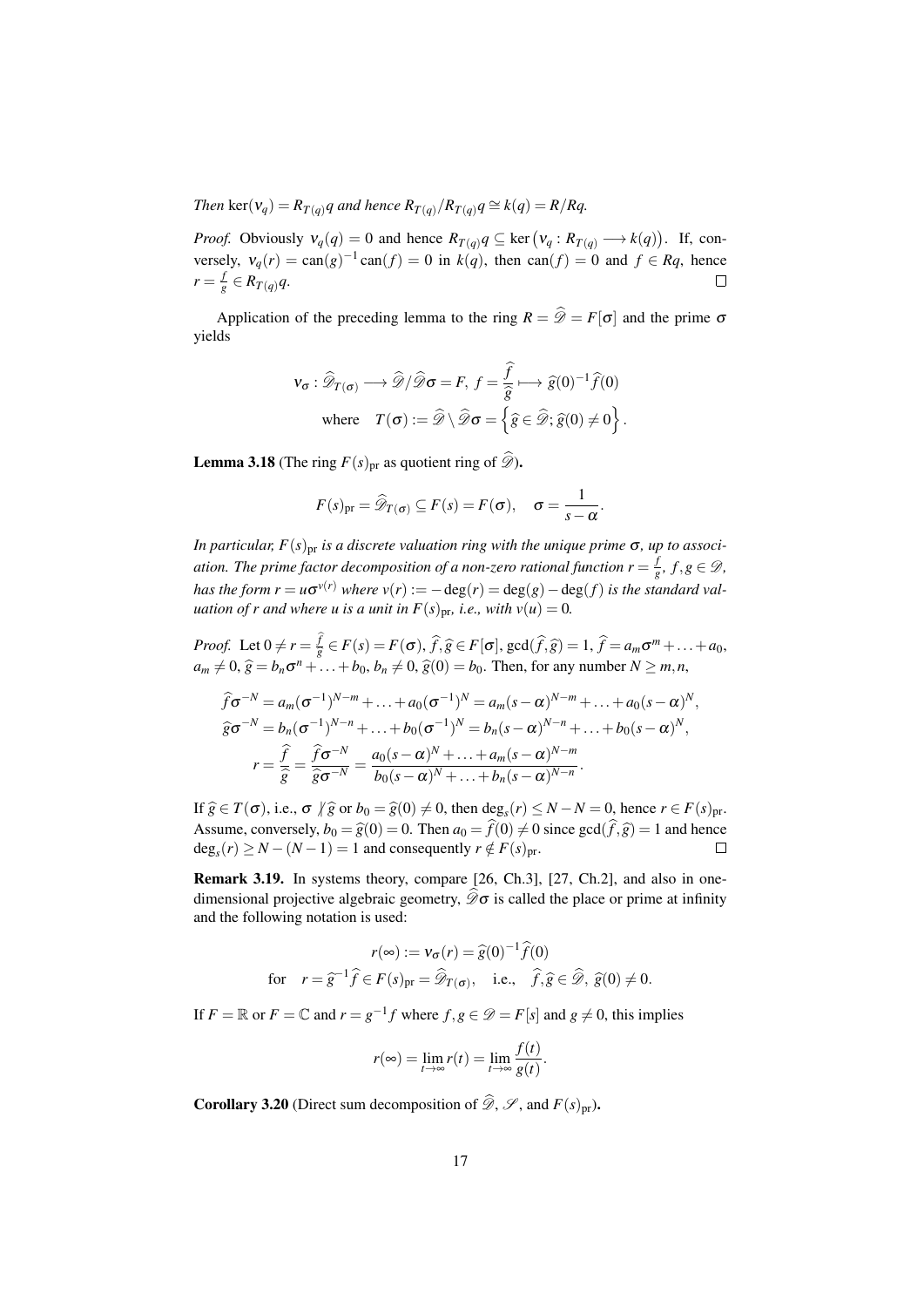$$
F \cong \widehat{\mathscr{D}}/\widehat{\mathscr{D}} \sigma \cong \mathscr{S}/\mathscr{S} \sigma \cong \widehat{\mathscr{D}}_{T(\sigma)}/\widehat{\mathscr{D}}_{T(\sigma)} \sigma = F(s)_{\text{pr}}/F(s)_{\text{pr}} \sigma.
$$

*Therefore all these residue fields will be identified, especially*  $r(\infty) = v_{\sigma}(r)$  *for*  $r \in F(s)$ <sub>pr</sub>,  $v_{\sigma}(\widehat{f}) = \widehat{f}(0)$  *for*  $\widehat{f} \in \widehat{\mathscr{D}}$ *.* 

*2.*

*1.*

$$
\widehat{\mathscr{D}} = F \oplus \widehat{\mathscr{D}} \sigma \subseteq \mathscr{S} = F \oplus \mathscr{S} \sigma \subseteq F(s)_{\text{pr}} = F \oplus F(s)_{\text{pr}} \sigma \ni r = v_{\sigma}(r) + (r - v_{\sigma}(r)).
$$

*Proof.* 1. The canonical maps  $F \cong \widehat{\mathscr{D}}/\widehat{\mathscr{D}}\sigma \longrightarrow \mathscr{S}/\mathscr{S} \longrightarrow \widehat{\mathscr{D}}_{T(\sigma)}/\widehat{\mathscr{D}}_{T(\sigma)}\sigma$  are field homomorphisms and thus injective. The isomorphism  $\widehat{\mathscr{D}}/\widehat{\mathscr{D}}\sigma \cong \widehat{\mathscr{D}}_{T(\sigma)}/\widehat{\mathscr{D}}_{T(\sigma)}\sigma$  from Lemma [3.17](#page-15-0) yields the assertion.

2. The injection  $F \longrightarrow \mathscr{D}_{T(\sigma)}, k \longmapsto k$ , is a right inverse of

$$
v_{\sigma}: \widehat{\mathscr{D}}_{T(\sigma)} \longrightarrow \widehat{\mathscr{D}}_{T(\sigma)}/\widehat{\mathscr{D}}_{T(\sigma)} \sigma = F, \text{ hence}
$$

$$
\widehat{\mathscr{D}}_{T(\sigma)} = F \oplus \ker(v_{\sigma}) = F \oplus \widehat{\mathscr{D}}_{T(\sigma)} \sigma \ni r = v_{\sigma}(r) + (r - v_{\sigma}(r)).
$$

The same argument applies to the other rings.

 $\Box$ 

**Remark 3.21.** The ideal  $F(s)_{spr} := F(s)_{pr} \sigma$  of  $F(s)_{pr}$  is the ideal of *strictly proper* rational functions and  $F(s)_{pr} = F \oplus F(s)_{pr} \sigma$  is a subdecomposition of the standard decomposition

$$
F(s) = F[s] \oplus F(s)_{\text{pr}} \sigma \ni r = r_{\text{pol}} + r_{\text{spr}}
$$

of a rational function into its polynomial and strictly proper part.

<span id="page-17-0"></span>**Corollary 3.22.** *For all*  $k, \ell \in \mathbb{N}_{>0}$  *we get the decompositions* 

$$
\widehat{\mathscr{D}}^{k \times \ell} = F^{k \times \ell} \oplus \widehat{\mathscr{D}}^{k \times \ell} \sigma \subseteq \mathscr{S}^{k \times \ell} = F^{k \times \ell} \oplus \mathscr{S}^{k \times \ell} \sigma \subseteq F(s)_{\text{pr}}^{k \times \ell} = F^{k \times \ell} \oplus F(s)_{\text{pr}}^{k \times \ell} \sigma
$$
  
\n
$$
\exists X = \nu_{\sigma}(X) + (X - \nu_{\sigma}(X)), \quad \nu_{\sigma}(X) := (\nu_{\sigma}(X_{ij}))_{i,j}, \quad \nu_{\sigma}(Y) = Y(0) \text{ if } Y \in \widehat{\mathscr{D}}^{k \times \ell}.
$$

- **Corollary 3.23** (Invertible elements of  $F(s)_{pr}$ ). *1. Since*  $F(s)_{pr} = \mathscr{D}_{T(\sigma)}$  *is a discrete*  $v$ aluation ring with the unique prime  $\sigma$  (up to association) an element  $r$   $\in$   $F(s)_{\text{pr}}$  is *invertible in*  $F(s)_{\text{pr}}$ *, i.e.,*  $r \in U(F(s)_{\text{pr}})$  *if and only if*  $\sigma$  *does not divide r in*  $F(s)_{\text{pr}}$ *or*  $v_{\sigma}(r) \neq 0$ *. For*  $\hat{f} \in \mathcal{D}$  *this implies*  $\hat{f} \in U(F(s)_{pr}) \Leftrightarrow v_{\sigma}(\hat{f}) = \hat{f}(0) \neq 0$ *.*
- 2. Let  $P \in F(s)_{\text{pr}}^{p \times p}$ . Then P is invertible in  $F(s)_{\text{pr}}^{p \times p}$ , i.e.,  $P \in U(F(s)_{\text{pr}}^{p \times p}) = \text{Gl}_p(F(s)_{\text{pr}})$ *if and only if*  $v_{\sigma}(P) = (v_{\sigma}(P_{ij}))_{i,j} \in Gl_p(F)$ *. Especially,*  $\widehat{P} \in \widehat{\mathscr{D}}^{p \times p}$  *is contained in*  $\operatorname{Gl}_p(F(s)_{\text{pr}})$  *if and only if*  $\widehat{P}(0) \in \operatorname{Gl}_p(F)$ *.*

*Proof.* We only have to prove the second assertion. But  $P \in Gl_p(F(s)_{pr})$  if and only if  $det(P) \in U(F(s)_{pr})$ , and this is the case if and only if  $v_{\sigma}(det(P)) = det(v_{\sigma}(P)) \neq 0$ , i.e., if  $v_{\sigma}(P) \in \mathrm{Gl}_p(F)$ .  $\Box$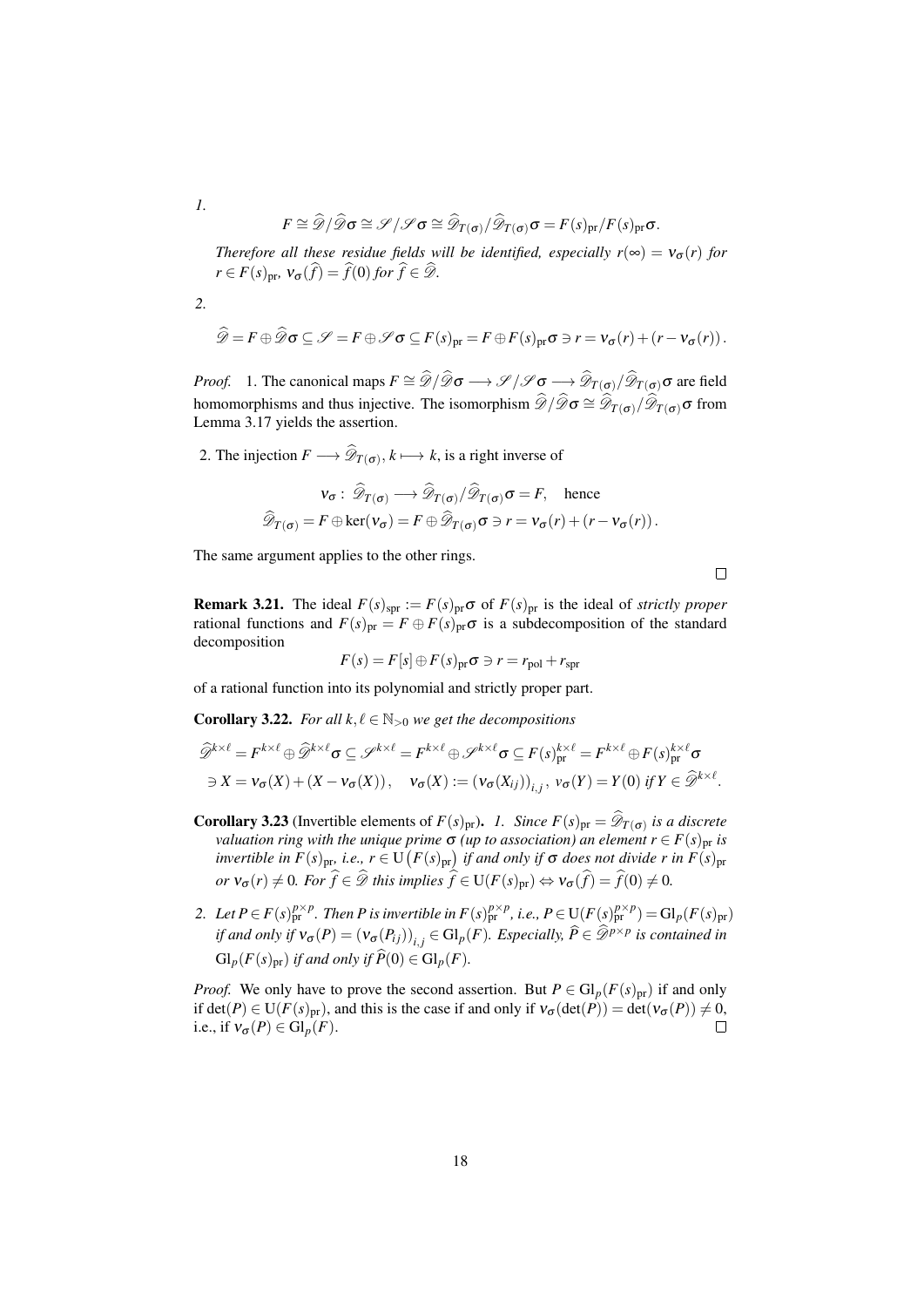**Lemma 3.24.** Assume a T-stabilizable behavior  $\mathcal{B}_1$  and the usual data from [\(6\)](#page-8-1) - [\(8\)](#page-8-2). *The split exact sequences*

<span id="page-18-0"></span>
$$
0 \longrightarrow \widehat{\mathscr{D}}^{1 \times p} \xrightarrow{\circ (\widehat{P}_1, -\widehat{Q}_1)} \widehat{\mathscr{D}}^{1 \times (p+m)} \xrightarrow{\circ (\widehat{N}_1) \atop \widehat{D}_1 \times \widehat{D}} \widehat{\mathscr{D}}^{1 \times m} \longrightarrow 0,
$$
\n
$$
0 \longleftarrow \widehat{\mathscr{D}}^{1 \times p} \xleftarrow{\circ (\widehat{N}_2^0)} \widehat{\mathscr{D}}^{1 \times (p+m)} \xleftarrow{\circ (-\widehat{Q}_2^0, \widehat{P}_2^0)} \widehat{\mathscr{D}}^{1 \times m} \longleftarrow 0
$$
\n
$$
(14)
$$

*from* [\(7\)](#page-8-3), [\(8\)](#page-8-2) *with*  $\left(-\widehat{Q}_2^0, \widehat{P}_2^0\right) \left(\frac{\widehat{N}_1}{\widehat{D}_1}\right)$  $\left( \right) = id_m$  *and*  $\left( \widehat{P}_1, -\widehat{Q}_1 \right) \left( \frac{\widehat{D}_2^0}{\widehat{N}_2^0} \right)$  $\bigg)$  = id<sub>p</sub> induce the split *exact sequences*

<span id="page-18-1"></span>
$$
0 \longrightarrow F^{1 \times p} \xrightarrow{\circ (\widehat{P}_1(0), -\widehat{Q}_1(0))} F^{1 \times (p+m)} \xrightarrow{\circ (\widehat{N}_1(0))} F^{1 \times m} \longrightarrow 0
$$
  
\n
$$
0 \longleftarrow F^{1 \times p} \xleftarrow{\circ (\widehat{N}_2^0(0)} F^{1 \times (p+m)} \xleftarrow{\circ (-\widehat{Q}_2^0(0), \widehat{P}_2^0(0))} F^{1 \times m} \longleftarrow 0
$$
\n(15)

 $\textit{with}\left(-\widehat{\mathcal{Q}}^0_2(0), \widehat{P}^0_2(0)\right)\left(\begin{smallmatrix} \widehat{N}_1(0) \ \widehat{D}_1(0) \end{smallmatrix}\right)$  $D_1(0)$  $\hat{D} = \text{id}_{m} \text{ and } \left( \widehat{P}_1(0), -\widehat{Q}_1(0) \right) \left( \frac{\widehat{D}_2^0(0)}{\widehat{N}_2^0(0)} \right)$  $\widehat{N}_2^0(0)$  $\bigg) = id_p$ *. In partic-* $\mu$ lar, rank  $(\widehat{P}_1(0), -\widehat{Q}_1(0)) = p.$ 

*Proof.* Application of the functor  $(-) \otimes_{\widehat{\mathcal{D}}} \mathcal{D}/\mathcal{D} \sigma = (-) \otimes_{\widehat{\mathcal{D}}} F$  to [\(14\)](#page-18-0) furnishes [\(15\)](#page-18-1) which is again exact since additive functors preserve *split* exact sequences. Recall that the tensor product is only right exact in general. Г

<span id="page-18-3"></span>Lemma 3.25 (Characterization of compensators with proper transfer matrix). *Assume that*  $\mathscr{B}_{1,T}$  *is controllable and the ensuing data from* [\(6\)](#page-8-1) - [\(8\)](#page-8-2)*.* Let  $\left(-\widehat{Q}_2,\widehat{P}_2\right)$  :=  $\left(-\widehat{Q}_2^0, \widehat{P}_2^0\right) + X\left(\widehat{P}_1, -\widehat{Q}_1\right) \in \mathscr{S}^{m \times (p+m)}$  where  $X \in \mathscr{S}^{m \times p}$ . According to Thm. [3.12](#page-12-0)  $\left(-\widehat{\mathcal{Q}}_2,\widehat{P}_2\right)$  gives rise to a properly T-stabilizing compensator if and only if  $\det(\widehat{P}_2)\neq 0$ . *The following assertions are equivalent:*

- *1.* det $(\widehat{P}_2) \neq 0$  *and*  $H_2 := \widehat{P}_2^{-1} \widehat{Q}_2$  *is proper.*
- <span id="page-18-2"></span>*2.*  $v_{\sigma}(\widehat{P}_{2}) \in \mathrm{Gl}_{m}(F)$ *, i.e.,*  $\det(v_{\sigma}(\widehat{P}_{2})) \neq 0$  *or, equivalently,*  $\widehat{P}_{2} \in \mathrm{Gl}_{m}(F(s)_{\text{pr}})$ *.*

*Recall that for*  $\widehat{f}, \widehat{g} \in \widehat{\mathscr{D}}$  *and*  $\widehat{g}(0) \neq 0$  *the rational function*  $\widehat{g}^{-1}\widehat{f}$  *is proper,*  $v_{\sigma}(\widehat{g}^{-1}\widehat{f}) =$ <br> $\widehat{g}(0) \rightarrow 1$  $\widehat{g}(0)^{-1}\widehat{f}(0)$  and  $v_{\sigma}(\widehat{P}_2) = \left(v_{\sigma}\left((\widehat{P}_2)_{ij}\right)\right)_{i,j}$ .

The condition [2](#page-18-2) thus characterizes the situation where both the compensator and the feedback behavior are proper.

*Proof.* It is obvious that the second statement implies the first one. For the other implication, apply the functor  $(-)\otimes_{\mathscr{S}} \mathscr{S}/\mathscr{S} \sigma = (-)\otimes_{\mathscr{S}} F$  to the split exact sequences from [\(11\)](#page-11-0). This furnishes the split exact sequences

$$
0 \longrightarrow F^{1 \times p} \xrightarrow{\circ (\widehat{P}_1(0), -\widehat{Q}_1(0))} F^{1 \times \ell} \longrightarrow F^{1 \times \ell} \longrightarrow 0 \text{ and}
$$
  

$$
0 \longleftarrow F^{1 \times p} \xleftarrow{\circ (\widehat{V}_{\sigma}(\widehat{N}_2))} F^{1 \times \ell} \longrightarrow F^{1 \times m} \longrightarrow 0 \text{ and}
$$
  

$$
0 \longleftarrow F^{1 \times p} \longrightarrow F^{1 \times \ell} \longrightarrow F^{1 \times \ell} \longrightarrow 0
$$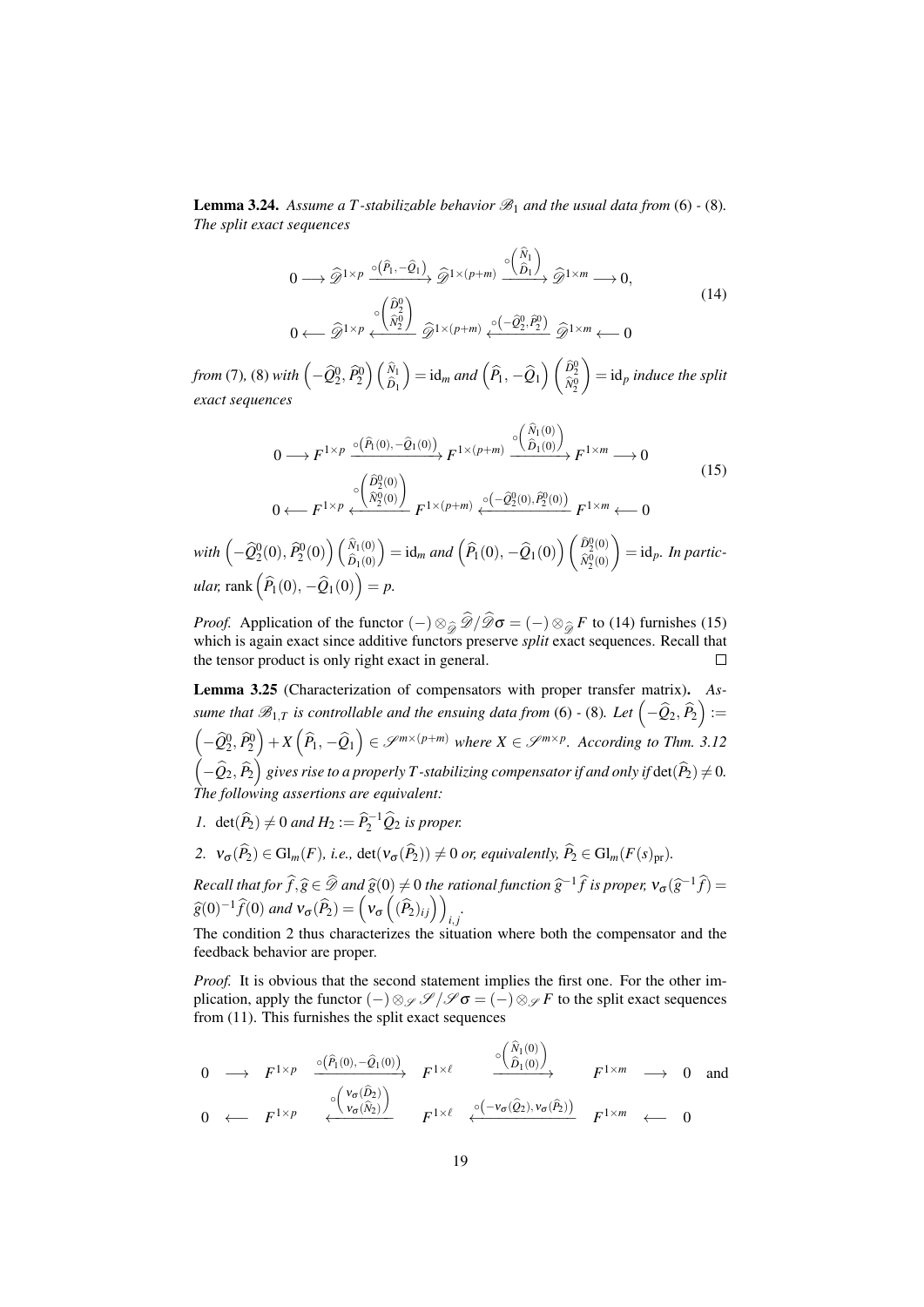and especially rank  $(-v_{\sigma}(\widehat{Q}_2), v_{\sigma}(\widehat{P}_2)) = m$ .

Since  $H_2$  is proper by assumption  $v_{\sigma}(H_2) \in F^{p \times m}$  is well-defined, and  $\hat{P}_2 H_2 = \hat{Q}_2$ implies  $v_{\sigma}(\widehat{P}_2)v_{\sigma}(H_2) = v_{\sigma}(\widehat{P}_2H_2) = v_{\sigma}(\widehat{Q}_2)$ , and consequently  $\left(-v_{\sigma}(\widehat{Q}_2), v_{\sigma}(\widehat{P}_2)\right) =$  $v_{\sigma}(\widehat{P}_2)(-v_{\sigma}(H_2), \mathrm{id}_m)$ . From the fact that rank  $(-v_{\sigma}(\widehat{Q}_2), v_{\sigma}(\widehat{P}_2)) = m$ , we deduce that rank  $(\mathsf{v}_{\sigma}(\widehat{P})\big)=m$ , i.e., that det  $(\mathsf{v}_{\sigma}(\widehat{P}_2)\big)\neq 0$  or  $\widehat{P}_2\in\mathrm{Gl}_m(F(s)_{\mathrm{pr}})$ .  $\Box$ 

<span id="page-19-1"></span>**Lemma 3.26.** Let  $\mathcal{B}_{1,T}$  be controllable and assume the usual data from [\(6\)](#page-8-1) - [\(8\)](#page-8-2). Then *the polynomial*

$$
g(\Xi) := \det \left( \widehat{P}_2^0(0) - \Xi \widehat{Q}_1(0) \right) \in F[\Xi]
$$

*where*  $\Xi = (\Xi_{ij})_{1 \leq i \leq m, 1 \leq j \leq p}$  *is non-zero. Note that, since F is an* infinite *field, this signifies that*  $g(X_0) \neq 0$  *for almost all*  $X_0 \in F^{m \times p}$ *.* 

*Proof.* 1. Recall from Lemma [2.3](#page-4-4) and Assumption [3.6](#page-8-0) that

$$
\widehat{P}^0 := \begin{pmatrix} \widehat{P}_1 & -\widehat{Q}_1 \\ -\widehat{Q}_2^0 & \widehat{P}_2^0 \end{pmatrix} \in \mathrm{Gl}_{p+m}(\widehat{\mathscr{D}}) \subseteq \mathrm{Gl}_{p+m}(\mathscr{S}) \subseteq \mathrm{Gl}_{p+m}(F(s)_{\mathrm{pr}}) \text{ and hence}
$$

$$
\widehat{P}^0(0) = \begin{pmatrix} \widehat{P}_1(0) & -\widehat{Q}_1(0) \\ -\widehat{Q}_2^0(0) & \widehat{P}_2^0(0) \end{pmatrix} \in \mathrm{Gl}_{p+m}(F) \text{ and}
$$

$$
\mathrm{rank}\begin{pmatrix} -\widehat{Q}_1(0) \\ \widehat{P}_2^0(0) \end{pmatrix} = m \text{ or } F^{1 \times (p+m)} \begin{pmatrix} -\widehat{Q}_1(0) \\ \widehat{P}_2^0(0) \end{pmatrix} = F^{1 \times m}.
$$

2. Consider, more generally, any matrix  $\begin{pmatrix} B \\ C \end{pmatrix} \in F(p+m) \times m$  with rank  $\begin{pmatrix} B \\ C \end{pmatrix} = m$ . By induction on rank $(C) =: r$  we transform  $\begin{pmatrix} B \\ C \end{pmatrix}$  into  $\begin{pmatrix} B \\ C+AB \end{pmatrix}$  with det $(C + AB) \neq 0$  by at most  $m$  – rank(*C*) elementary row operations, the case  $r = m$  being obvious. For  $r < m$ we assume without loss of generality that the last row of *C* is linearly dependent of the preceding rows, i.e.,

$$
F^{1 \times m}C = \sum_{j=1}^{m-1} FC_{j-} \subsetneq F^{1 \times (p+m)} \begin{pmatrix} B \\ C \end{pmatrix} = F^{1 \times m}.
$$

Then there exists *i*  $\leq p$  such that  $B_i$ <sup>−</sup> is linearly independent of all rows of *C*, i.e.,

$$
F^{1 \times m} C \subsetneq F^{1 \times m} C \oplus F B_{i-} = \sum_{j=1}^{m-1} F C_j \oplus F (C_{m-} + B_{i-}) = F^{1 \times m} \begin{pmatrix} C_{1-} \\ \vdots \\ C_{(m-1)-} \\ C_{m-} + B_{i-} \end{pmatrix}.
$$

Obviously the last matrix has rank  $r+1$ , and it can be obtained from *C* as  $C+AB$  where *A* is the matrix with  $A_{m,i} = 1$  and 0 at all other entries.

 $\Box$ 

<span id="page-19-2"></span>Theorem 3.27 (Constructive parametrization of proper and properly *T*-stabilizing compensators). Assume that  $\mathscr{B}_1 = \{(\begin{smallmatrix} y_1 \\ u_1 \end{smallmatrix}) \in \mathscr{F}^{p+m}$ ;  $P_1 \circ y_1 = Q_1 \circ u_1\}$  is T-stabilizable and *the derived data from* [\(6\)](#page-8-1) *-* [\(8\)](#page-8-2)*. Then*

<span id="page-19-0"></span>*1. The determinant* det  $(\widehat{P}_2^0(0) - X_0\widehat{Q}_1(0))$  *is non-zero for almost all*  $X_0 \in F^{m \times p}$ *.*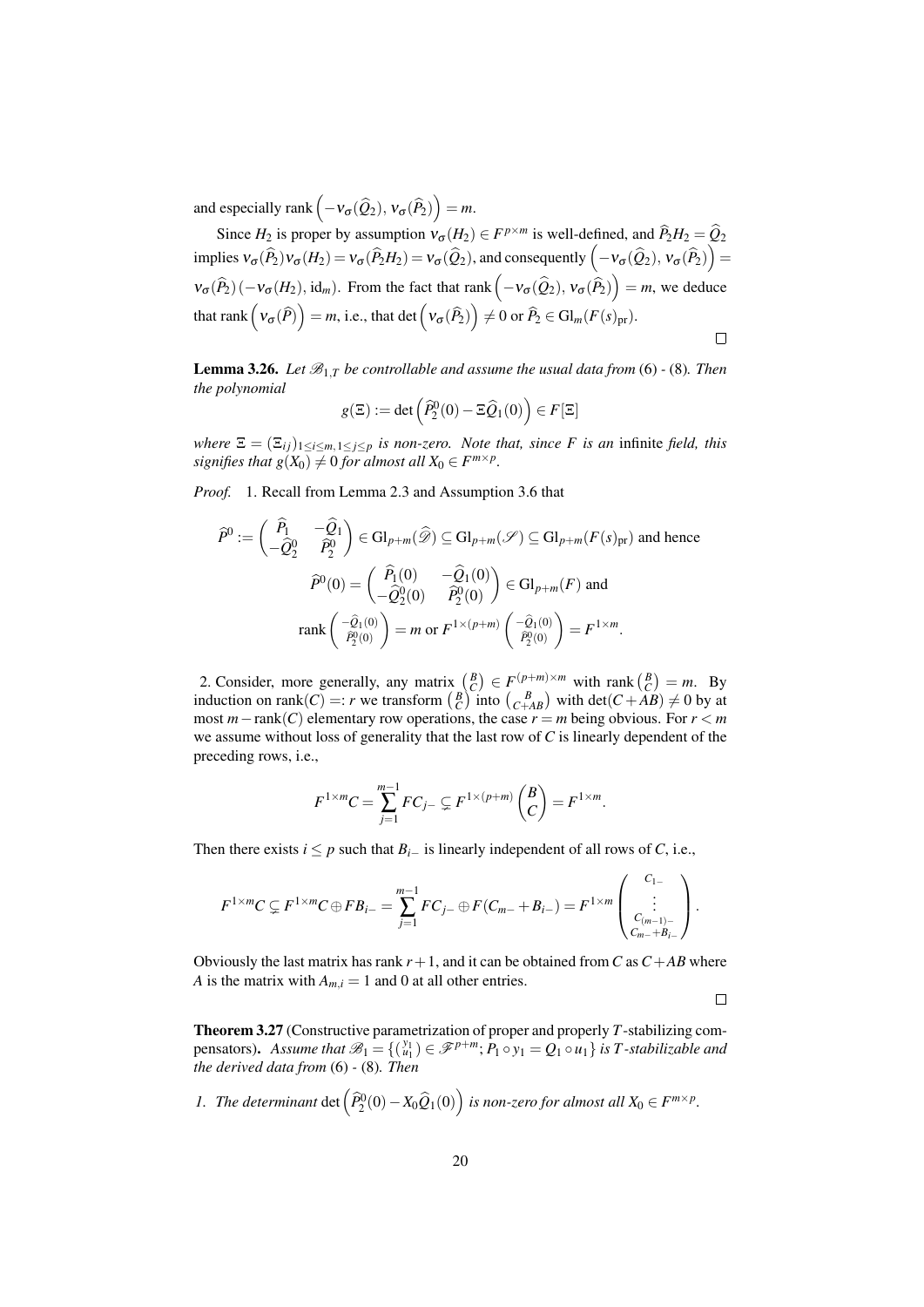- *2. The triples*  $(X_0, Y, A) \in F^{m \times p} \times \mathscr{S}^{m \times p} \times \mathscr{D}^{m \times m}$  *with* det  $(\widehat{P}_2^0(0) X_0\widehat{Q}_1(0)) \neq 0$ and  $det(A) \in T$  parametrize the set of all proper and properly T-stabilizing com $p$ ensators  $\mathscr{B}_2 = \{(\begin{smallmatrix} u_2\ y_2 \end{smallmatrix}) \in \mathscr{F}^{p+m}; P_2 \circ y_2 = Q_2 \circ u_2\}$  of  $\mathscr{B}_1$  by the following construc*tion:*
	- $(a)$   $X := X_0 + \sigma Y \in \mathscr{S}^{m \times p}, \left( -\widehat{Q}_2, \widehat{P}_2 \right) := \left( -\widehat{Q}_2^0, \widehat{P}_2^0 \right) + X \left( \widehat{P}_1, -\widehat{Q}_1 \right) \in \mathscr{S}^{m \times (p+m)}.$ *Then*  $\det(\widehat{P}_2) \neq 0$  *and*  $H_2 := \widehat{P}_2^{-1} \widehat{Q}_2 \in F(s)_{\text{pr}}^{m \times p}$ .
	- *(b)* Let  $H_2 = P_{2,\text{cont}}^{-1}Q_{2,\text{cont}}$  *be a left coprime factorization of*  $H_2$  *over*  $\mathscr D$  *and define*  $(-Q_2, P_2) := A(-Q_{2,\text{cont}}, P_{2,\text{cont}}).$

*Two such triples*  $(X_0, Y, A)$  *and*  $(X'_0, Y', A')$  *give rise to the same compensator if and only if*  $X_0 = X'_0$ ,  $Y = Y'$ , and A and A' are row equivalent over  $\mathcal{D}$ .

- *3. The transfer matrix*  $H_1$  *is proper if and only if*  $\widehat{P}_1(0) \in Gl_n(F)$ *. In this case*  $X_0 :=$  $\widehat{Q}_2^0(0)\widehat{P}_1(0)^{-1}$  satisfies the inequality of item [1](#page-19-0) and gives rise to exactly those com*pensators with strictly proper H*<sup>2</sup> *(compare [\[27,](#page-40-0) Lemma 5.2.25]).*
- <span id="page-20-0"></span>*4. If the transfer matrix*  $H_1$  *is strictly proper and hence*  $\hat{Q}_1(0) = \hat{P}_1(0)v_{\sigma}(H_1) = 0$ *then*  $X_0 \in F^{m \times p}$  can be chosen arbitrarily and hence all properly T-stabilizing *compensators are proper (compare [\[27,](#page-40-0) Cor. 5.2.20])*

*Proof.* 1. This is a consequence of the previous lemma.

2. By the results derived above, any  $X \in \mathcal{S}^{m \times p}$  with det  $(\widehat{P}_2^0(0) - v_{\sigma}(X)\widehat{Q}_1(0)) \neq 0$ gives rise to a transfer matrix  $H_2$  of a proper and properly  $T$ -stabilizing compensator  $\mathscr{B}_2$  of  $\mathscr{B}_1$ , and all such transfer matrices are obtained in this fashion. Recall the decomposition  $\mathscr{S}^{m \times p} = F^{m \times p} \oplus \mathscr{S}^{m \times p} \sigma \ni X = v_{\sigma}(X) + (X - v_{\sigma}(X)) =: X_0 + \sigma Y$  from Corollary [3.22.](#page-17-0)

3. The equivalence of the properness of  $H_1$  with  $\widehat{P}_1(0) \in \mathrm{Gl}_p(F)$  follows as in Lemma [3.25](#page-18-3) where  $\det(\widehat{P}_1) \neq 0$  by assumption. The inclusion

$$
Gl_{p+m}(F) \underset{\text{Lemma 3.26}}{\supset} \left( \begin{matrix} \hat{P}_1(0) & -\hat{Q}_1(0) \\ -\hat{Q}_2^0(0) & \hat{P}_2^0(0) \end{matrix} \right) =
$$
\n
$$
\left( \begin{matrix} \hat{P}_1(0) & 0 \\ 0 & \text{id}_m \end{matrix} \right) \left( \begin{matrix} \text{id}_p & 0 \\ -\hat{Q}_2^0(0) & \text{id}_m \end{matrix} \right) \left( \begin{matrix} \text{id}_p & -\hat{P}_1(0)^{-1} \hat{Q}_1(0) \\ 0 & \hat{P}_2^0(0) - \hat{Q}_2^0(0) \hat{P}_1(0)^{-1} \hat{Q}_1(0) \end{matrix} \right) \text{ implies}
$$
\n
$$
\det \left( \hat{P}_2^0(0) - X_0 \hat{Q}_1(0) \right) = \det \left( \hat{P}_2^0(0) - \hat{Q}_2^0(0) \hat{P}_1(0)^{-1} \hat{Q}_1(0) \right) \neq 0
$$

and hence the condition of item 1. The equations

$$
\widehat{P}_2H_2 = \widehat{Q}_2, \text{ hence } v_{\sigma}\left(\widehat{P}_2\right)v_{\sigma}(H_2) = v_{\sigma}\left(\widehat{Q}_2\right) = \widehat{Q}_2^0(0) - X_0\widehat{P}_1(0) \text{ and } v_{\sigma}(\widehat{P}_2) \in \mathrm{Gl}_m(F)
$$

show that  $H_2$  is strictly proper, i.e.,  $v_{\sigma}(H_2) = 0$ , if and only if

$$
v_{\sigma}(\hat{Q}_2) = \hat{Q}_2^0(0) - X_0\hat{P}_1(0) = 0
$$
, i.e.,  $X_0 = \hat{Q}_2^0(0)\hat{P}_1(0)^{-1}$ .

4. By construction the determinant det  $(\hat{P}_2^0(0) - X_0\hat{Q}_1(0)) = \det(\hat{P}_2^0(0))$  is not zero for all  $X_0$  and otherwise does not depend on the parameter  $X_0$ , hence is non-zero for all *X*0.  $\Box$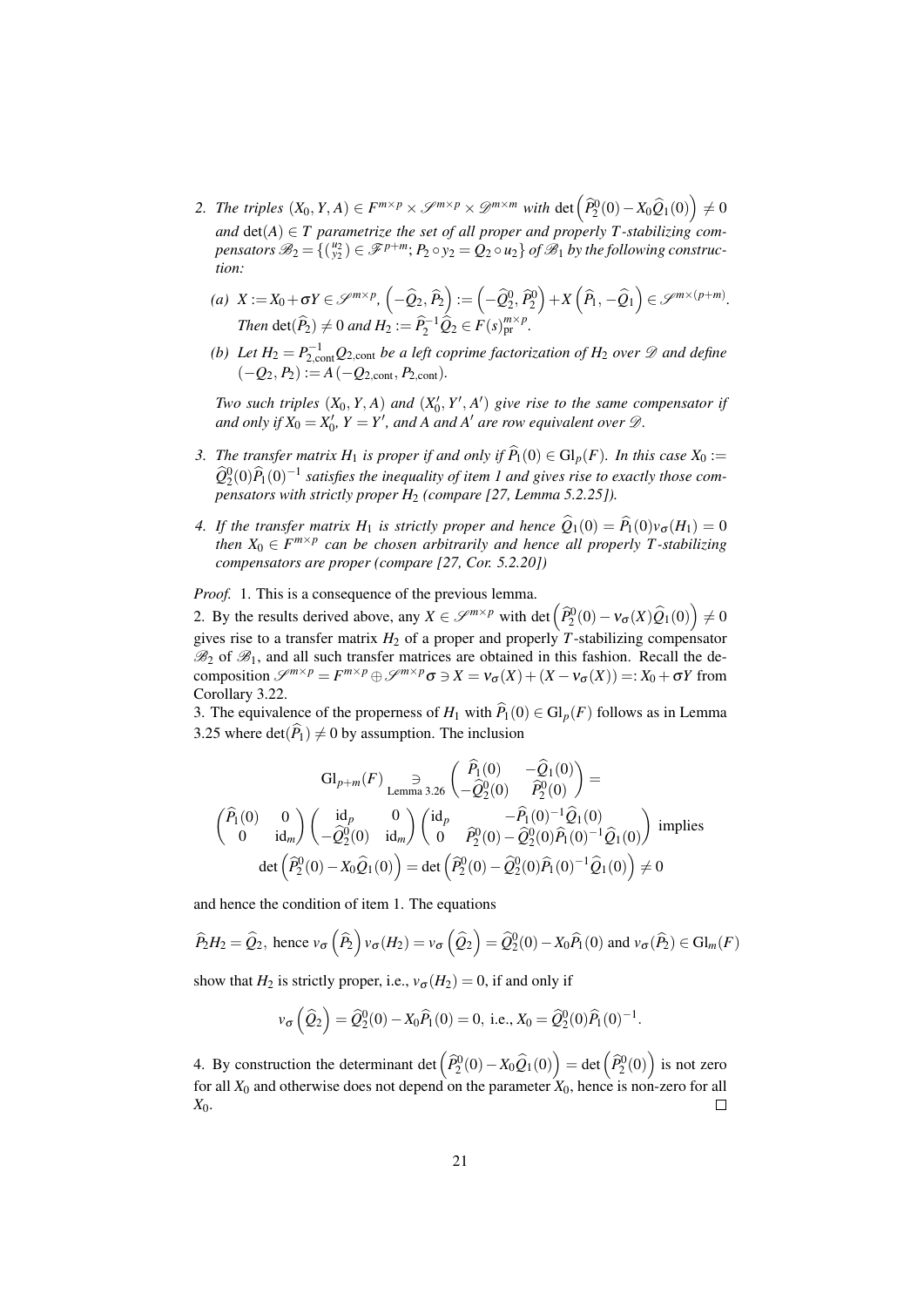<span id="page-21-0"></span>Remark 3.28 (Pole placement). The results on pole placement in Thm. [3.15](#page-15-4) also hold mutatis mutandis for the *T*-stabilizing compensators of Thm. [3.27.](#page-19-2)

<span id="page-21-1"></span>**Remark 3.29** (State space realizations). Let the plant  $\mathscr{B}_1$  be proper and let  $\mathscr{B}_2$  be a compensator constructed according to Theorem [3.27.](#page-19-2) Assume that state space (Kalman) realizations

$$
s \circ x_i = A_i x_i + B_i u_i, y_i = C_i x_i + D_i u_i, x_i \in \mathcal{F}^{n_i}, y_1, u_2 \in \mathcal{F}^p, y_2, u_1 \in \mathcal{F}^m
$$

of  $\mathcal{B}_i$ ,  $i = 1, 2$ , are given or constructed. Recall that every input/output behavior admits an essentially unique observable state space representation [\[29,](#page-40-1) Ch.5.2]. On the other hand every state space system gives rise to a unique IO behavior by elimination of the state (compare, for example, [\[20,](#page-39-12) Ch.6], [\[17,](#page-39-18) Cor. and Def.2.41, p.27]).

In order that the assumptions of Theorem [3.27](#page-19-2) are satisfied we need that the plant Kalman equations are *T*-stabilizable and *T*-observable  $(=T$ -detectable), i.e., that for  $\mathscr{B}_{1}^{s} = \{ \begin{pmatrix} x_{1} \\ u_{1} \end{pmatrix} \in \mathscr{F}^{n_{1}+m}$ ;  $s \circ x_{1} = A_{1}x_{1} + B_{1}u_{1} \}$  the quotient behavior  $\mathscr{B}_{1,T}^{s}$  is controllable and that  $\begin{pmatrix} C_1 & D_1 \\ 0 & \text{id}_m \end{pmatrix}$ :  $\mathcal{B}_{1,T}^s \cong \mathcal{B}_{1,T}$  is an isomorphism. We may and do assume that the Kalman equations of the compensator  $\mathcal{B}_2$  are the essentially unique observable ones. The constant matrix  $D_i$  is the constant part of the proper transfer matrix  $H_i$ . Then the proper and *T*-stable IO behavior  $fb(\mathcal{B}_1,\mathcal{B}_2)$  has the *T*-stable and *T*-observable Kalman realization (compare [\[28,](#page-40-3) §10.5])

$$
s \circ x = Ax + Bu, \ y = Cx + Du \quad \text{with}
$$

$$
x := \begin{pmatrix} x_1 \\ x_2 \end{pmatrix} \in \mathcal{F}^{n_1 + n_2}, \ u := \begin{pmatrix} u_1 \\ u_2 \end{pmatrix} \in \mathcal{F}^{m+p}, \ y = \begin{pmatrix} y_1 \\ y_2 \end{pmatrix} \in \mathcal{F}^{p+m},
$$

$$
D_0 := id_m - D_2 D_1 \in Gl_m(F), \ \begin{pmatrix} id_p & -D_1 \\ -D_2 & id_m \end{pmatrix}^{-1} = \begin{pmatrix} id_p + D_1 D_0^{-1} D_2 & D_1 D_0^{-1} \\ D_0^{-1} D_2 & D_0^{-1} \end{pmatrix},
$$

$$
A := \begin{pmatrix} A_1 & 0 \\ 0 & A_2 \end{pmatrix} + \begin{pmatrix} 0 & B_1 \\ B_2 & 0 \end{pmatrix} \begin{pmatrix} id_p & -D_1 \\ -D_2 & id_m \end{pmatrix}^{-1} \begin{pmatrix} C_1 & 0 \\ 0 & C_2 \end{pmatrix},
$$

$$
B := \begin{pmatrix} B_1 & 0 \\ 0 & B_2 \end{pmatrix} + \begin{pmatrix} 0 & B_1 \\ B_2 & 0 \end{pmatrix} \begin{pmatrix} id_p & -D_1 \\ -D_2 & id_m \end{pmatrix}^{-1} \begin{pmatrix} D_1 & 0 \\ 0 & D_2 \end{pmatrix},
$$

$$
C := \begin{pmatrix} id_p & -D_1 \\ -D_2 & id_m \end{pmatrix}^{-1} \begin{pmatrix} C_1 & 0 \\ 0 & C_2 \end{pmatrix}, \quad D := \begin{pmatrix} id_p & -D_1 \\ -D_2 & id_m \end{pmatrix}^{-1} \begin{pmatrix} D_1 & 0 \\ 0 & D_2 \end{pmatrix}.
$$

In particular, if  $\mathcal{B}_1$  is strictly proper and hence  $D_1 = 0$ , this yields

$$
A = \begin{pmatrix} A_1 + B_1 D_2 C_1 & B_1 C_2 \\ B_2 C_1 & A_2 \end{pmatrix}, \qquad B = \begin{pmatrix} B_1 & B_1 D_2 \\ 0 & B_2 \end{pmatrix}, \\ C = \begin{pmatrix} C_1 & 0 \\ D_2 C_1 & C_2 \end{pmatrix}, \qquad D = \begin{pmatrix} 0 & 0 \\ 0 & D_2 \end{pmatrix}.
$$

Corollary 3.30 (State space realizations). *Data of Remark [3.29.](#page-21-1) Assume a T -observable (=T -detectable) state space realization of the proper and T -stabilizable plant*  $\mathcal{B}_1$ *. Then every observable T -stabilizing compensator in state space form is the observable state space realization of a compensator*  $\mathcal{B}_2$  *of*  $\mathcal{B}_1$  *constructed according to Theorem [3.27.](#page-19-2) The equations of the compensator are contained in the preceding Remark [3.28.](#page-21-0) The condition for T*-stability of the feedback behavior is  $\det(\text{sid}_{n_1+n_2} - A) \in T$ . *The same arguments apply to the later compensators for various control tasks. Notice that the theorems in [\[9,](#page-39-1) §7.5] and [\[28,](#page-40-3) §10.5], for instance, construct* some*, but not* all *stabilizing compensators in state space form.*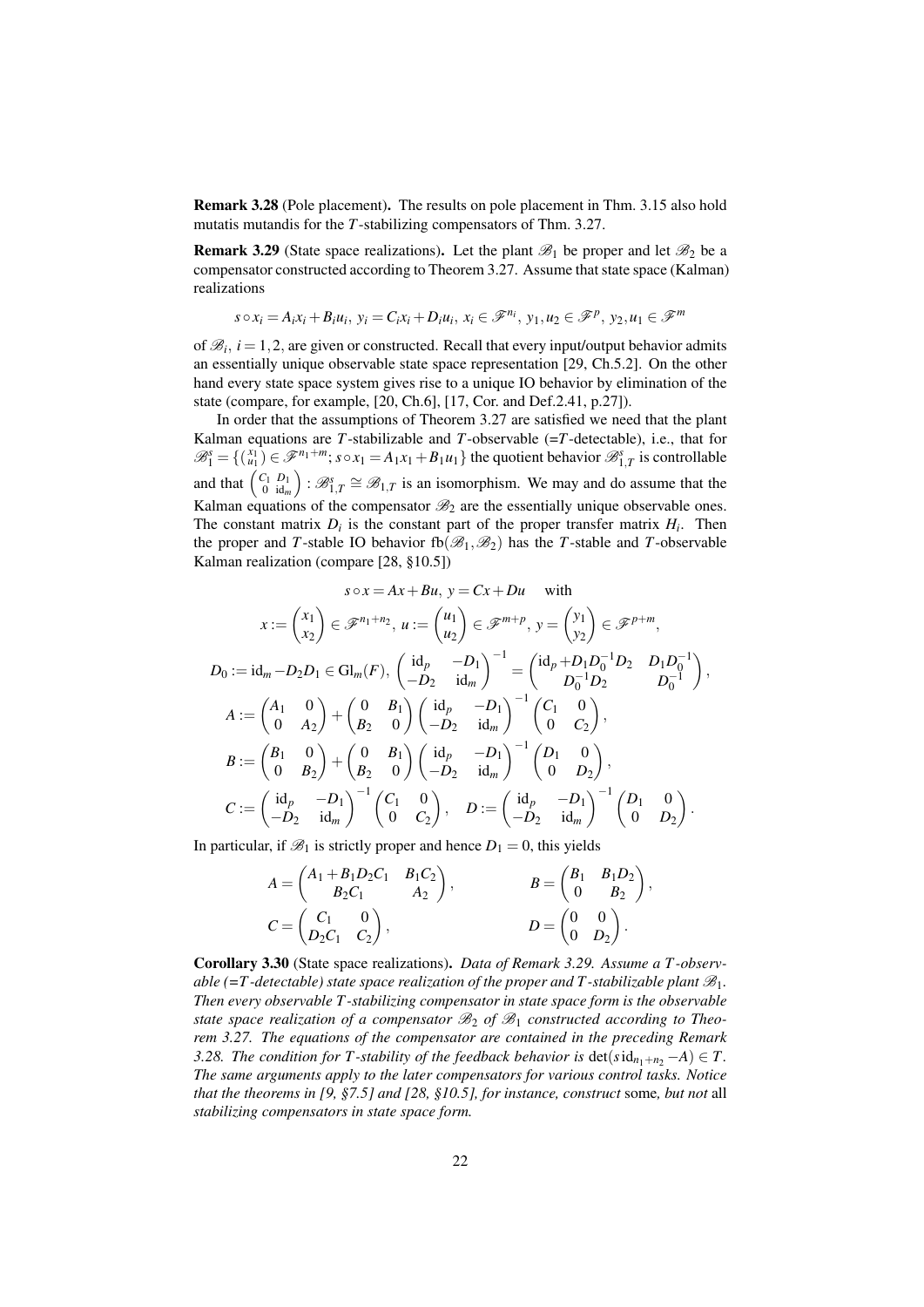#### <span id="page-22-0"></span>4 Tracking and disturbance rejection

<span id="page-22-2"></span>Assumption 4.1. In the remainder of this paper we always consider IO behaviors

$$
\mathscr{B}_1 = \left\{ \begin{pmatrix} y_1 \\ u_1 \end{pmatrix} \in \mathscr{F}^{p+m}; P_1 \circ y_1 = Q_1 \circ u_1 \right\}, \quad (P_1, -Q_1) \in \mathscr{D}^{p \times (p+m)}, \det(P_1) \neq 0,
$$
  

$$
\mathscr{B}_2 = \left\{ \begin{pmatrix} u_2 \\ y_2 \end{pmatrix} \in \mathscr{F}^{p+m}; P_2 \circ y_2 = Q_2 \circ u_2 \right\}, \quad (-Q_2, P_2) \in \mathscr{D}^{m \times (p+m)}, \det(P_2) \neq 0
$$

such that  $\mathcal{B}_2$  is a proper *T*-stabilizing compensator of the plant  $\mathcal{B}_1$  for which the feedback behavior fb $(\mathscr{B}_1,\mathscr{B}_2)$  is proper and, of course, T-stable. These  $\mathscr{B}_2$  have been parametrized in Thm. [3.27.](#page-19-2) We use the data from Assumption [3.6,](#page-8-0) Lemma [3.10](#page-10-4) and Thm. [3.27.](#page-19-2) Furthermore, we assume a *signal generator* behavior

$$
\mathscr{B}_3 := \{ w \in \mathscr{F}^p; R \circ w = 0 \}, \quad R \in \mathscr{D}^{k \times p}.
$$

The trajectories of  $\mathscr{B}_3$  are the reference signals that shall be tracked resp. the disturbances that shall be rejected in the following.

**Definition 4.2** (*T*-tracking and *T*-rejecting compensators). The compensator  $\mathcal{B}_2$  is called a *T*-tracking compensator resp. *T*-(disturbance) rejecting compensator of  $\mathcal{B}_1$ for signals  $u_2$  in  $\mathcal{B}_3$  if  $u_2 \in \mathcal{B}_3$ ,  $u_1 = 0$ , and  $\begin{pmatrix} y_1 \\ y_2 \\ u_2 \\ 0 \end{pmatrix}$  $\Big) \in$  fb( $\mathcal{B}_1, \mathcal{B}_2$ ) imply that  $e_2 := y_1 + u_2$ resp. *y*<sup>1</sup> is *T*-small, compare Figure [2](#page-22-1) for an interconnection diagram. This signifies that for zero input  $u_1 = 0$  the output  $y_1$  *T*-tracks any signal  $-u_2 \in \mathcal{B}_3$  resp. that any disturbance input  $u_2 \in \mathcal{B}_3$  has no significant effect on the output  $y_1$ .



<span id="page-22-1"></span>Figure 2: Tracking resp. disturbance rejection interconnection.

**Corollary 4.3.** Assume that  $\mathcal{B}_2$  is a T-disturbance rejecting compensator of  $\mathcal{B}_1$ , let  $u_2 \in \mathcal{B}_3$  *be a disturbance signal and let*  $u_1 \in \mathcal{F}^m$  *be arbitrary. Furthermore, assume* 

$$
P \circ \begin{pmatrix} y_1 \\ y_2 \end{pmatrix} = Q \circ \begin{pmatrix} 0 \\ u_1 \end{pmatrix}
$$
 and  $P \circ \begin{pmatrix} \widetilde{y}_1 \\ \widetilde{y}_2 \end{pmatrix} = Q \circ \begin{pmatrix} u_2 \\ u_1 \end{pmatrix}$ ,

*i.e.*,  $\binom{y_1}{y_2}$  *is an output of*  $fb(\mathcal{B}_1, \mathcal{B}_2)$  *to the input*  $\binom{0}{u_1}$ *, and*  $\binom{\tilde{y}_1}{\tilde{y}_2}$ *y*<sub>2</sub> *is an output to the* disturbed *input*  $\binom{u_2}{u_1}$ . *Then*  $P \circ \begin{pmatrix} \widetilde{y}_1 - y_1 \\ \widetilde{y}_2 - y_2 \end{pmatrix}$ *y*<sub>2</sub> − *y*<sub>2</sub><br>veen th  $= Q \circ \begin{pmatrix} u_2 \\ 0 \end{pmatrix}$ 0  $\left( \int$ , *and hence*  $\widetilde{y}_1 - y_1$  *is T -small. Consequently, the difference between the disturbed output*  $\widetilde{y}_1$  *and the undisturbed out-*<br>put *y<sub>i</sub>* is *T*, negligible *put y*<sup>1</sup> *is T -negligible.*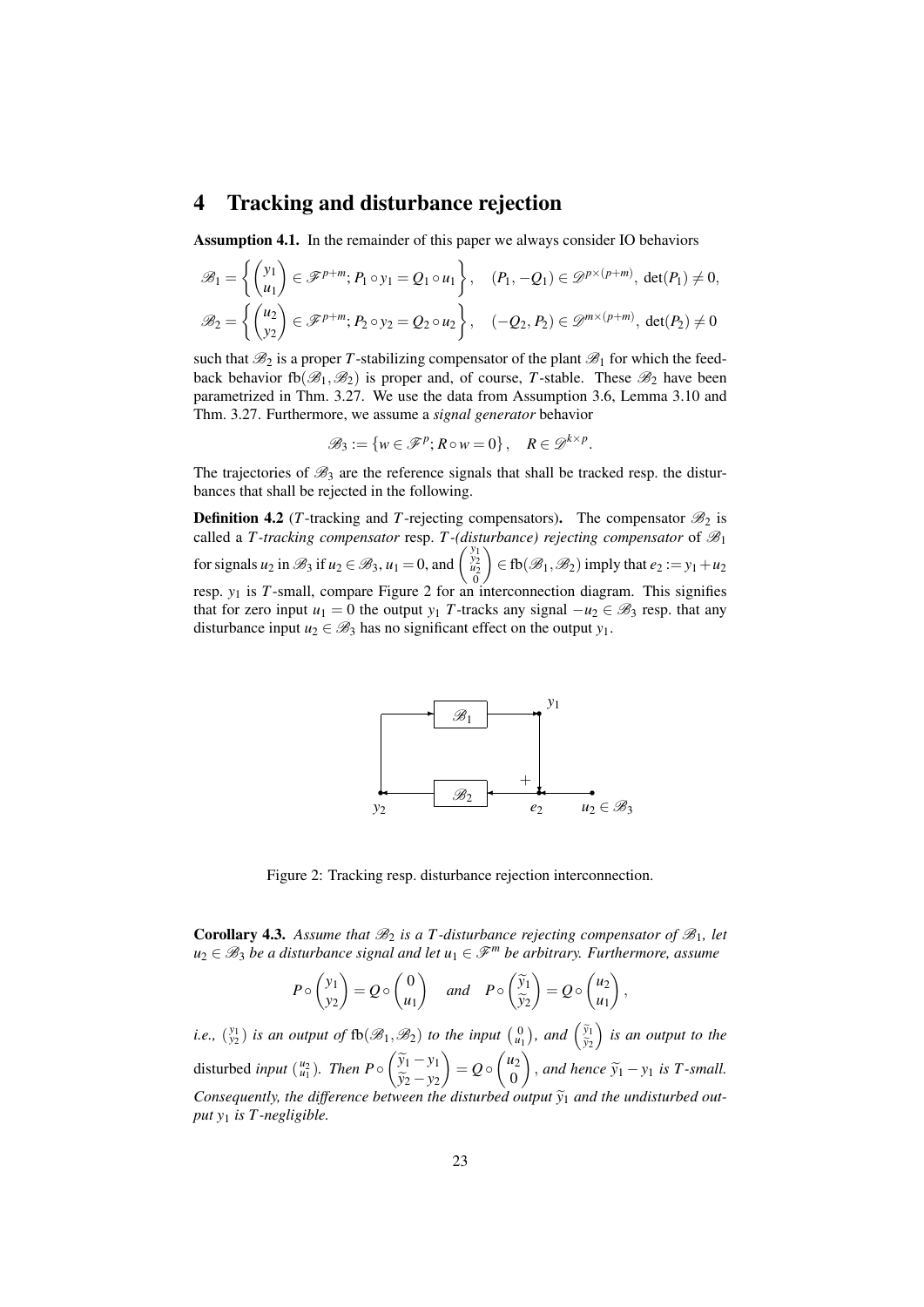<span id="page-23-2"></span>**Example 4.4.** A standard choice for the behavior  $\mathcal{B}_3$ , in particular for its use via the internal model principle, is  $R = \phi$  id<sub>p</sub> where  $\phi \in \mathcal{D} = F[s]$  is a non-zero polynomial whose roots determine the frequencies and growth of the tracking resp. disturbance signals.

*In the following considerations we derive necessary and sufficient conditions for the existence of T -tracking resp. T -rejecting compensators of a given T -stabilizable IO behavior*  $\mathcal{B}_1$  *and parametrize all such compensators.* 

<span id="page-23-3"></span>Theorem 4.5 (Characterization of *T*-tracking and *T*-rejecting compensators). *Assumption [4.1](#page-22-2) is in force.*

<span id="page-23-0"></span>*1. The behavior*  $\mathcal{B}_2$  *is a T*-tracking compensator of  $\mathcal{B}_1$  for signals  $u_2 \in \mathcal{B}_3$  *if and only if there is a matrix*  $Z_t \in \mathscr{D}^{p \times k}_T$  such that

$$
\widehat{N}_1\widehat{Q}_2 + \mathrm{id}_p = \widehat{N}_1(\widehat{Q}_2^0 - X\widehat{P}_1) + \mathrm{id}_p = Z_t R.
$$

*In this case*  $rank(R) = p$  *and*  $\mathcal{B}_3$  *is thus autonomous.* 

<span id="page-23-1"></span>2. *The behavior*  $\mathcal{B}_2$  *is a T-rejecting compensator of*  $\mathcal{B}_1$  *for signals*  $u_2 \in \mathcal{B}_3$  *if and only if there is a matrix*  $Z_d \in {\mathscr{D}_T^{p \times k}}$  *such that* 

$$
\widehat{N}_1 \widehat{Q}_2 = \widehat{N}_1 (\widehat{Q}_2^0 - X\widehat{P}_1) = Z_d R.
$$

*Proof.* We prove [1,](#page-23-0) the proof of [2](#page-23-1) is analogous. Recall from Theorem [3.14](#page-13-1) that  $H_{v_1,u_2} =$  $\widehat{N}_1 \widehat{Q}_2$  and  $H_{y_1,u_2} + id_p = H_{e_2,u_2} = \widehat{D}_2 \widehat{P}_1$ .

1. The feedback behavior is proper and *T*-stable by definition and hence especially  $P \in \mathrm{Gl}_{p+m}(\mathscr{D}_T)$  and  $H = P^{-1}Q \in \mathscr{D}_T^{(p+m)\times (p+m)}$  $T^{(p+m)\times (p+m)}$ . Recall that  $\mathscr{D}_T$  acts on  $\mathscr{F}_T$ . The following equivalences hold:  $\mathscr{B}_2$  is a *T*-tracking compensator of  $\mathscr{B}_1$  for  $u_2 \in \mathscr{B}_3 \Leftrightarrow$ 

$$
\Leftrightarrow \left\{ y_1 + u_2 \in \mathcal{F}^p; y_1, u_2 \in \mathcal{F}^p, R \circ u_2 = 0, \exists y_2 \in \mathcal{F}^m : P \circ \begin{pmatrix} y_1 \\ y_2 \end{pmatrix} = Q \circ \begin{pmatrix} u_2 \\ 0 \end{pmatrix} \right\}
$$
  
\nis *T*-autonomous  
\n
$$
\Leftrightarrow \left\{ y_1 + u_2 \in \mathcal{F}_T^p; y_1, u_2 \in \mathcal{F}_T^p, R \circ u_2 = 0, \exists y_2 \in \mathcal{F}_T^m : P \circ \begin{pmatrix} y_1 \\ y_2 \end{pmatrix} = Q \circ \begin{pmatrix} u_2 \\ 0 \end{pmatrix} \right\}
$$
  
\n
$$
= 0
$$
  
\n
$$
\Leftrightarrow \left\{ y_1 + u_2 \in \mathcal{F}_T^p; u_2 \in \mathcal{F}_T^p, R \circ u_2 = 0, \begin{pmatrix} y_1 \\ y_2 \end{pmatrix} = H \circ \begin{pmatrix} u_2 \\ 0 \end{pmatrix} \right\} = 0
$$
  
\n
$$
\Leftrightarrow \left\{ y_1 + u_2 \in \mathcal{F}_T^p; u_2 \in \mathcal{F}_T^p, R \circ u_2 = 0, y_1 = \underbrace{H_{y_1, u_2}}_{= \widehat{N}_1 \widehat{Q}_2} \circ u_2 \right\} = 0
$$
  
\n
$$
\Leftrightarrow \left\{ (\widehat{N}_1 \widehat{Q}_2 + \mathrm{id}_p) \circ u_2 \in \mathcal{F}_T^p; u_2 \in \mathcal{F}_T^p, R \circ u_2 = 0 \right\} = 0
$$
  
\n
$$
\Leftrightarrow \left\{ u_2 \in \mathcal{F}_T^p; R \circ u_2 = 0 \right\} \subseteq \left\{ u_2 \in \mathcal{F}_T^p; (\widehat{N}_1 \widehat{Q}_2 + \mathrm{id}_p) \circ u_2 = 0 \right\}
$$
  
\n
$$
\Leftrightarrow \exists Z_t \in \mathcal{D}_T^{p \times k} \text{ such that } \widehat{N}_1 \widehat{Q}_2 + \mathrm{id}_p = Z_t R.
$$

The second equivalence holds by [\[4,](#page-38-4) Thm.1.9] and since  $(-)_T$  is an exact functor on behaviors, cf. [\[4,](#page-38-4) Cor.1.10], the third one since  $P \in Gl_{p+m}(\mathscr{D}_T)$  and  $H = P^{-1}Q \in$  $\mathscr{D}_T^{(p+m)\times(p+m)}$  $T^{(p+m)\times (p+m)}$ . The last equivalence is true since  $\mathscr{F}_T$  is a cogenerator over  $\mathscr{D}_T$ , compare [\[4,](#page-38-4) Thm.1.6].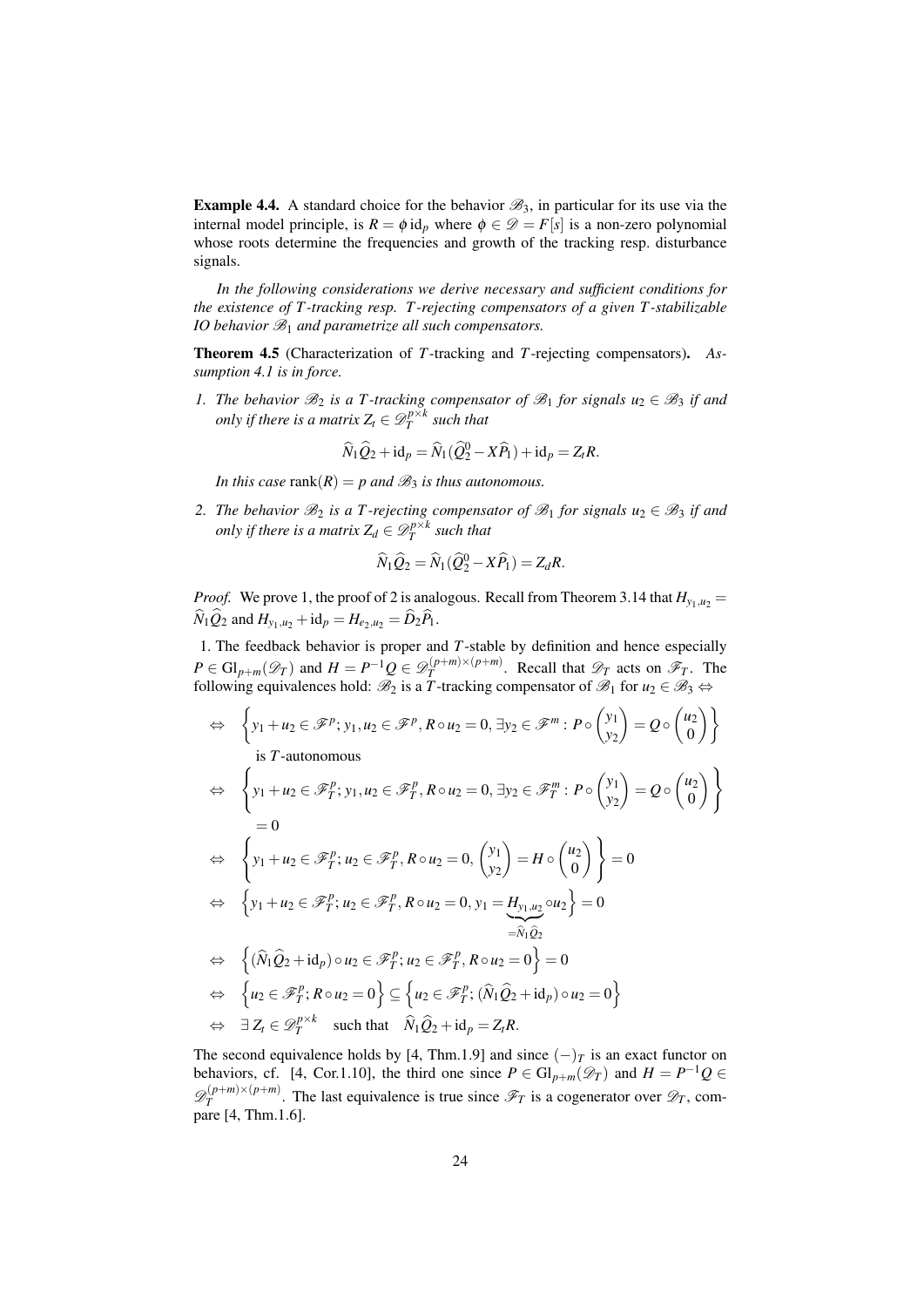2. Since  $\hat{N}_1 \hat{Q}_2 + id_p = H_{\nu_1, u_2} + id_p = \hat{D}_2 \hat{P}_1$  is non-singular, the equation

$$
\widehat{D}_2\widehat{P}_1=\widehat{N}_1\widehat{Q}_2+\mathrm{id}_p=Z_tR
$$

implies that  $id_p = \hat{P}_1^{-1} \hat{D}_2^{-1} Z_t R$ , hence rank $(R) = p$ . But this signifies that  $\mathcal{B}_3$  is autonomous.

 $\Box$ 

Corollary 4.6 (Dimension relations for tracking). Let  $\mathcal{B}_1$  be a plant and consider *the behavior*  $\mathscr{B}_3 = \{ w \in \mathscr{F}^p : R \circ w = 0 \}$ ,  $R \in \mathscr{D}^{k \times p}$ , containing tracking signals as *above. Let a*<sub>1</sub> | ... | *a*<sub>*s*</sub> *denote the invariant factors of the module*  $\mathscr{D}_T^{1\times p}/\mathscr{D}_T^{1\times k}$ *R, i.e., the elementary divisors of R w.r.t.*  $\mathscr{D}$  *which are non-units of*  $\mathscr{D}_T$ *.* 

*1.* If a T-tracking compensator  $\mathcal{B}_2$  of  $\mathcal{B}_1$  for signals  $u_2 \in \mathcal{B}_3$  exists then  $s \leq m$ . *2. For*  $R = \phi$  id<sub>p</sub> where  $\phi \in \mathcal{D} \setminus T$  is non-zero (compare Example [4.4\)](#page-23-2) this signifies *p* ≤ *m* [\[8,](#page-39-0) *Thm.31 on p.2011, [\[26,](#page-39-6) Cor.7.6].* 

*Proof.* From Thm. [4.5](#page-23-3) we infer rank $(R) = p$ . If  $s = 0$  the behavior  $\mathcal{B}_3$  is *T*-autonomous and the assertion is trivial, hence assume  $s > 0$ . Let  $URV = \begin{pmatrix} E \\ 0 \end{pmatrix}$  be the Smith form of *R* w.r.t.  $\mathscr{D}_T$  with  $E = \text{diag}(1, \ldots, 1, a_1, \ldots, a_s)$ . Let *q* be a prime of  $\mathscr{D}_T$  which divides  $a_1$  and hence all  $a_i$  with its associated canonical map (compare Lemma [3.17\)](#page-15-0)

$$
\mathsf{v}_q : \mathscr{D}_T \xrightarrow{\text{can}} \mathscr{D}_T / \mathscr{D}_T q =: k(q).
$$

By Thm. [4.5.](#page-23-3)[1](#page-23-0) the equation  $\widehat{N}_1 \widehat{Q}_2 + id_p = Z_t R$  holds for some  $Z_t \in \mathscr{D}_T^{p \times k}$ , hence

<span id="page-24-0"></span>
$$
p = \text{rank}(\text{id}_p) = \text{rank}(v_q(\text{id}_p)) = \text{rank}(v_q(Z_t)v_q(R) - v_q(\tilde{N}_1)v_q(Q_2))
$$
  
\n
$$
\leq \text{rank}(v_q(R)) + \text{rank}(v_q(\tilde{N}_1)) \leq \text{rank}(v_q(R)) + m
$$
\n(16)

because  $\widehat{N}_1 \in \widehat{\mathscr{D}}^{p \times m}$ . The Smith form of *R* implies that  $v_q(U)v_q(R)v_q(V) = \begin{pmatrix} v_q(E) \\ 0 \end{pmatrix}$  $\big),$  $\mathbf 0$  $v_q(E) = \text{diag}(1, \ldots, 1, 0, \ldots, 0)$  since  $q|a_i, i = 1, \ldots, s$ . We deduce that rank $(v_q(R))$  $rank(v_q(E)) = rank\left(\frac{diag(1,...,1,0,...,0)}{0}\right)$  $\binom{0,1,0,\ldots,0}{0}$  = *p* − *s* since  $V_q(U)$  and  $V_q(V)$  are invertible over *k*(*q*). Substituting this in [\(16\)](#page-24-0), we get  $p \le (p - s) + m$ , i.e.,  $s \le m$  as asserted.  $\Box$ 

<span id="page-24-1"></span>Remark 4.7 (Signals with left bounded support, compare [\[8,](#page-39-0) Def.35 on p.113]). Consider the complex continuous standard situation with the signal module  $\mathscr{F} = \mathscr{D}'(\mathbb{R}, \mathbb{C})$ , and denote by  $Y : \mathbb{R} \longrightarrow \mathbb{C}$  the Heaviside function. Let  $\mathcal{B}_2$  be a *T*-tracking resp. *T*rejecting compensator of  $\mathscr{B}_1$  for signals  $u_2 \in \mathscr{B}_3$ . Assume that the input to the feedback behavior fb $(\mathcal{B}_1, \mathcal{B}_2)$  is of the form  $\begin{pmatrix} u_2 \\ u_1 \end{pmatrix} = Y \begin{pmatrix} \tilde{u}_2 \\ 0 \end{pmatrix}$  where  $\tilde{u}_2 \in \mathcal{B}_3 \cap \mathscr{C}^{\infty}(\mathbb{R}, \mathbb{C})^p$ , and let  $\binom{y_1}{y_2} \in \mathscr{F}^{p+m}$  be the uniquely determined output with left bounded support corresponding to this input. Then it can be shown that  $y_1 + u_2$  resp.  $y_1$  is of the form  $Y\tilde{v}$  for some *T*-small signal  $\tilde{v}$  in the case of tracking resp. disturbance rejection. In other words, the errors occuring by tracking resp. disturbance rejection are "truncated" *T*-small signals. This signifies that any *T*-tracking resp. *T*-rejecting compensator does also track resp. reject signals of the form  $Y\widetilde{u}_2$  where  $\widetilde{u}_2 \in \mathscr{C}^{\infty}(\mathbb{R}, \mathbb{C})^p$  is a signal in  $\mathscr{B}_3$ . Properness of the feedback behavior  $fb(\mathcal{B}_1, \mathcal{B}_2)$  (or, more precisely, of the submatrix  $H_{y_1,u_2}$  of the transfer matrix *H* of fb( $\mathcal{B}_1, \mathcal{B}_2$ )) is essential for this result.

In the following we assume that the given IO behavior  $\mathcal{B}_1$  is *T*-stabilizable. We use the same notations as in Section [3,](#page-6-0) [\(6\)](#page-8-1) - [\(8\)](#page-8-2) in Assumption [3.6.](#page-8-0) We first treat the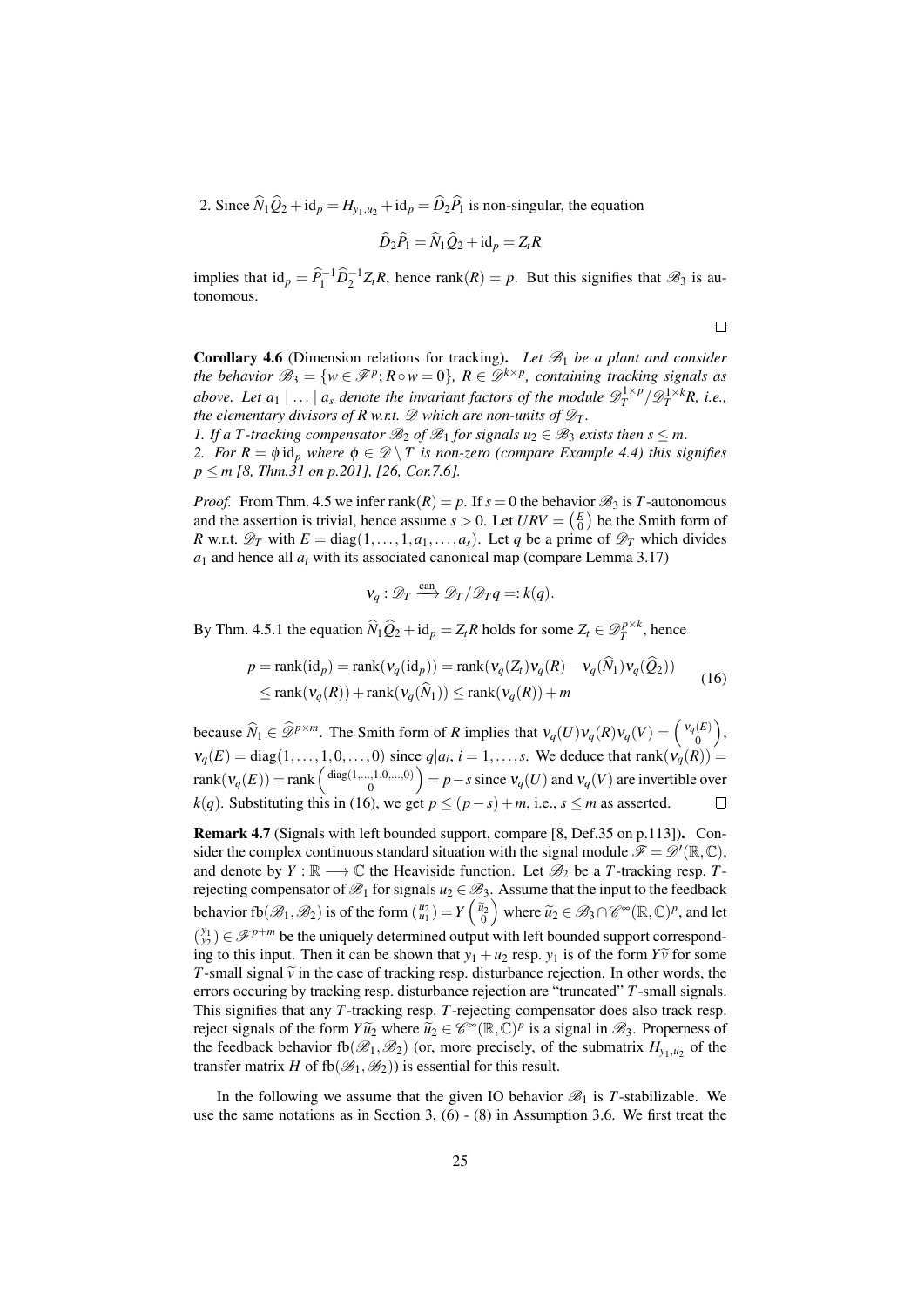*existence* of a *T*-tracking resp. a *T*-rejecting compensator  $\mathcal{B}_2$  for signals  $u_2 \in \mathcal{B}_3$  and then *parametrize* all such compensators.

By Theorem [4.5](#page-23-3) and Theorem [3.27](#page-19-2) there exists a *T*-tracking resp. *T*-rejecting compensator if and only if the equation

$$
M = \hat{N}_1 X \hat{P}_1 + ZR
$$
\n
$$
M := \begin{cases} \hat{N}_1 \hat{Q}_2^0 + id_p & \text{in the case of tracking} \\ \hat{N}_1 \hat{Q}_2^0 & \text{in the case of disturbance rejection} \end{cases}
$$
\n(17)

has a solution  $(X, Z) \in \mathcal{S}^{m \times p} \times \mathcal{D}_T^{p \times k}$  such that

 $w$  he

<span id="page-25-0"></span>
$$
\left(-\widehat{Q}_2,\widehat{P}_2\right):=\left(-\widehat{Q}_2^0,\widehat{P}_2^0\right)+X\left(\widehat{P}_1,-\widehat{Q}_1\right)
$$

has the correct IO structure and proper transfer matrix, i.e.,

$$
\det \left( \mathbf{v}_{\sigma}(\widehat{P}_2) \right) = \det \left( \widehat{P}_2^0(0) - \mathbf{v}_{\sigma}(X) \widehat{Q}_1(0) \right) \neq 0.
$$

This condition can be checked algorithmically due to the following considerations:

Assume that [\(17\)](#page-25-0) has a solution  $(X^0, Z^0) \in \mathcal{S}^{m \times p} \times \mathcal{D}_T^{p \times k}$ . Note that (17) is an inhomogeneous linear equation in the entries of *X* and *Z*, i.e., it can be rewritten as an equation of the form  $(\underline{x}, \underline{z})\left(\frac{A}{B}\right) = \underline{m}$  where  $\underline{x} \in \mathscr{S}^{1 \times (mp)}$  resp.  $\underline{z} \in \mathscr{D}_T^{1 \times (pk)}$  $T^{1 \wedge (\mu \kappa)}$  contains the entries of  $X \in \mathcal{S}^{m \times p}$  resp. of  $Z \in \mathcal{D}_T^{p \times k}$  etc. Consequently, Algorithm [7.1](#page-0-0) and Algorithm [7.2](#page-33-0) allow to check solvability of [\(17\)](#page-25-0) first in  $\mathscr{D}_T^{m \times p} \times \mathscr{D}_T^{p \times k}$ , then in  $\mathscr{S}^{m \times p} \times$  $\mathscr{D}_T^{p\times k}$ , and to compute such a matrix  $(X^0, Z^0)$ .

Now consider the associated homogeneous equation

<span id="page-25-1"></span>
$$
\hat{N}_1 X \hat{P}_1 + Z R = 0 \tag{18}
$$

and its solution module over  $\widehat{\mathscr{D}}$ 

<span id="page-25-2"></span>
$$
\left\{ (X,Z) \in \widehat{\mathscr{D}}^{m \times p} \times \widehat{\mathscr{D}}^{p \times k}; (18) \right\} = \sum_{i=1}^{\mu} \widehat{\mathscr{D}}(X^{h,i}, Z^{h,i}). \tag{19}
$$

Again, since [\(18\)](#page-25-1) is a linear equation in the entries of *X* and *Z*, Algorithm [7.1](#page-0-0) (over the ring  $R = \widehat{\mathscr{D}}$  can be applied in order to compute the matrices  $(X^{h,i}, Z^{h,i}) \in \widehat{\mathscr{D}}^{m \times p} \times \widehat{\mathscr{D}}^{m \times p}$  $\widehat{\mathscr{D}}^{p\times k}$  appearing in [\(19\)](#page-25-2).

Equation [\(19\)](#page-25-2) implies that

$$
\mathscr{X}^h := \left\{ X \in \widehat{\mathscr{D}}^{m \times p}; \, \exists Z \in \widehat{\mathscr{D}}^{p \times k} : (18) \right\} = \sum_{i=1}^{\mu} \widehat{\mathscr{D}} X^{h,i}
$$

and, since localization preserves exactness, that

$$
\mathcal{D}_T \mathcal{X}^h = \left\{ X \in \mathcal{D}_T^{m \times p}; \exists Z \in \mathcal{D}_T^{p \times k} : (18) \right\} = \sum_{i=1}^{\mu} \mathcal{D}_T X^{h,i}.
$$
 (20)

By means of Algorithm [7.4,](#page-35-1) again after arranging the entries of the matrices  $X^{h,i}$  ∈  $\widehat{\mathscr{D}}^{m \times p}$  as rows  $\underline{x}^{h,i} \in \widehat{\mathscr{D}}^{1 \times (mp)}$ , we determine  $B^{(1)}, \ldots, B^{(\nu)} \in \widehat{\mathscr{D}}^{m \times p}$  such that

<span id="page-25-4"></span><span id="page-25-3"></span>
$$
\widehat{\mathscr{D}}_{\sigma} \mathscr{X}^h \cap \widehat{\mathscr{D}}^{m \times p} = \bigoplus_{j=1}^{\nu} \widehat{\mathscr{D}} B^{(j)}.
$$
\n(21)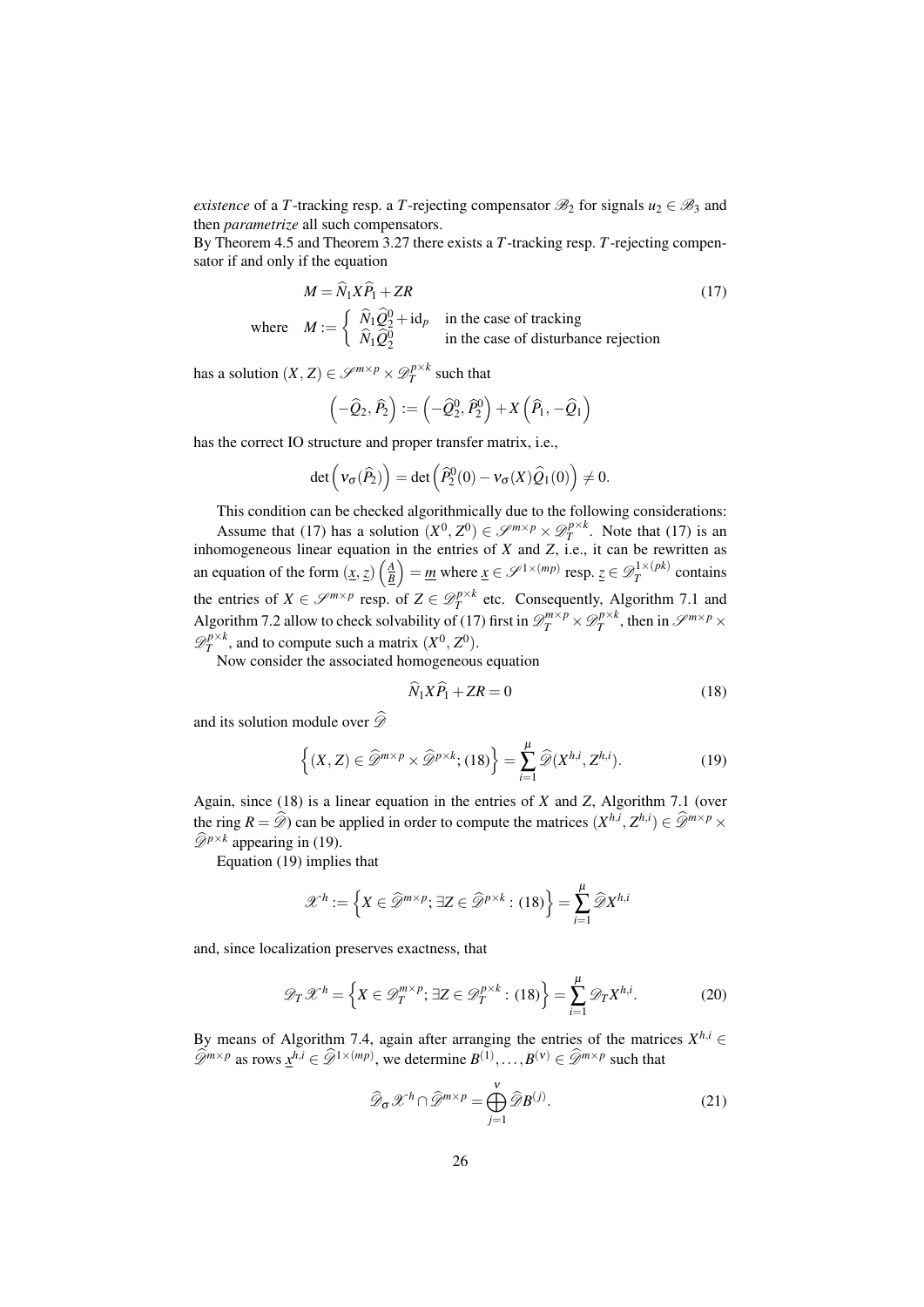Note that the  $B^{(j)} \in \mathcal{D}^{m \times p}$  are computed by means of  $\widehat{N}_1$ ,  $\widehat{P}_1$ , and *R*, i.e., the  $B^{(j)}$  depend on  $\mathcal{B}_1$  and  $\mathcal{B}_3$ , but not on *T*.

Equation [\(20\)](#page-25-3) and application of  $(-)_{\hat{T}}$  (where  $\mathscr{D}_{\hat{T}} = \mathscr{S}$  and  $(\mathscr{D}_{\sigma})_{\hat{T}} = \mathscr{D}_{T}$ ) to [\(21\)](#page-25-4) imply

$$
\left\{ X \in \mathcal{S}^{m \times p}; \exists Z \in \mathcal{D}_T^{p \times k} : (18) \right\} = \mathcal{D}_T \mathcal{X}^h \cap \mathcal{S}^{m \times p} = \bigoplus_{j=1}^{\nu} \mathcal{S} B^{(j)}.
$$
 (22)

Consequently, considering again the inhomogeneous equation [\(17\)](#page-25-0) with its solution  $(X^0, Z^0) \in \mathcal{S}^{m \times p} \times \mathcal{D}_T^{p \times k}$ , we get the result

$$
\left\{ X \in \mathcal{S}^{m \times p}; \exists Z \in \mathcal{D}_T^{p \times k} : (17) \right\} = X^0 + \left( \mathcal{D}_T \mathcal{X}^h \cap \mathcal{S}^{m \times p} \right) = X^0 + \bigoplus_{j=1}^{\nu} \mathcal{S} B^{(j)}.
$$
\n(23)

Let now  $X := X^0 + \sum_{j=1}^V \eta_j B^{(j)}$ ,  $\eta = (\eta_1, \dots, \eta_V) \in \mathscr{S}^\mathcal{V}$  arbitrarily, be any element of  $X^0 + (\mathscr{D}_T \mathscr{X}^h \cap \mathscr{S}^{m \times p})$ . Then the matrix  $\left(-\widehat{Q}_2, \widehat{P}_2\right) := \left(-\widehat{Q}_2^0, \widehat{P}_2^0\right) + X\left(\widehat{P}_1, -\widehat{Q}_1\right)$ defines a *T*-tracking resp. *T*-rejecting compensator if and only if det  $(\nu_{\sigma}(\widehat{P}_2)) \neq 0$ , i.e.,

$$
\det \left( v_{\sigma}(\widehat{P}_2) \right) = \det \left( \widehat{P}_2^0(0) - v_{\sigma}(X) \widehat{Q}_1(0) \right)
$$
  
= 
$$
\det \left( \widehat{P}_2^0(0) - \left[ v_{\sigma}(X^0) + \sum_{j=1}^{\nu} v_{\sigma}(\eta_j) B^{(j)}(0) \right] \widehat{Q}_1(0) \right) \neq 0.
$$

Remember that  $v_{\sigma}(\hat{f}) = \hat{f}(0)$  for  $\hat{f} \in \hat{\mathscr{D}}$ , and  $v_{\sigma}(r) = v_{\sigma}(\frac{\hat{f}}{\hat{g}})$  $\widehat{g}$  $= \frac{\widehat{f}(0)}{\widehat{g}(0)}$  $\frac{f(0)}{\widehat{g}(0)}$  for  $r \in F(s)$ <sub>pr</sub>,  $\widehat{f}, \widehat{g} \in \widehat{\mathscr{D}}, \widehat{g}(0) \neq 0$ . Define the polynomial

<span id="page-26-0"></span>
$$
g(\Xi) := \det \left( \widehat{P}_2^0(0) - \left[ \mathbf{v}_{\sigma}(X^0) + \sum_{j=1}^{\nu} \Xi_j B^{(j)}(0) \right] \widehat{Q}_1(0) \right) \in F[\Xi]
$$
 (24)

in the indeterminates  $\Xi = (\Xi_1, \dots, \Xi_v)$ . Notice that the polynomial *g* depends on  $X^0$ and the  $B^{(j)}$  which in turn depend on  $\mathscr{B}_1$  and  $\mathscr{B}_3$ , but not on *T*. This will be important for the discussion of spectral assignability.

We summarize the preceding considerations in the following theorems:

<span id="page-26-1"></span>Theorem 4.8 (Existence of *T*-tracking and *T*-rejecting compensators). *For a plant*  $\mathscr{B}_1$  and a signal generator  $\mathscr{B}_3$  with the notations from above the following conditions *are equivalent:*

- *1. There exists a T-tracking resp. T-rejecting compensator*  $\mathcal{B}_2$  *of*  $\mathcal{B}_1$  *for signals in* B3*.*
- 2. (a)  $\mathscr{B}_1$  *is T*-stabilizable, i.e.,  $(P_1, -Q_1)$  has a right inverse matrix in  $\mathscr{D}_T^{(p+m)\times m}$  $T^{(P+m)\times m}$ , *(b) the equation* [\(17\)](#page-25-0)

$$
M = \hat{N}_1 X \hat{P}_1 + ZR
$$
\n
$$
where \quad M := \begin{cases} \hat{N}_1 \hat{Q}_2^0 + \mathrm{id}_p & \text{in the case of tracking} \\ \hat{N}_1 \hat{Q}_2^0 & \text{in the case of disturbance rejection} \end{cases} \tag{25}
$$

*has a solution*  $(X^0, Z^0) \in \mathscr{S}^{m \times p} \times \mathscr{D}_T^{p \times k}$ *, and*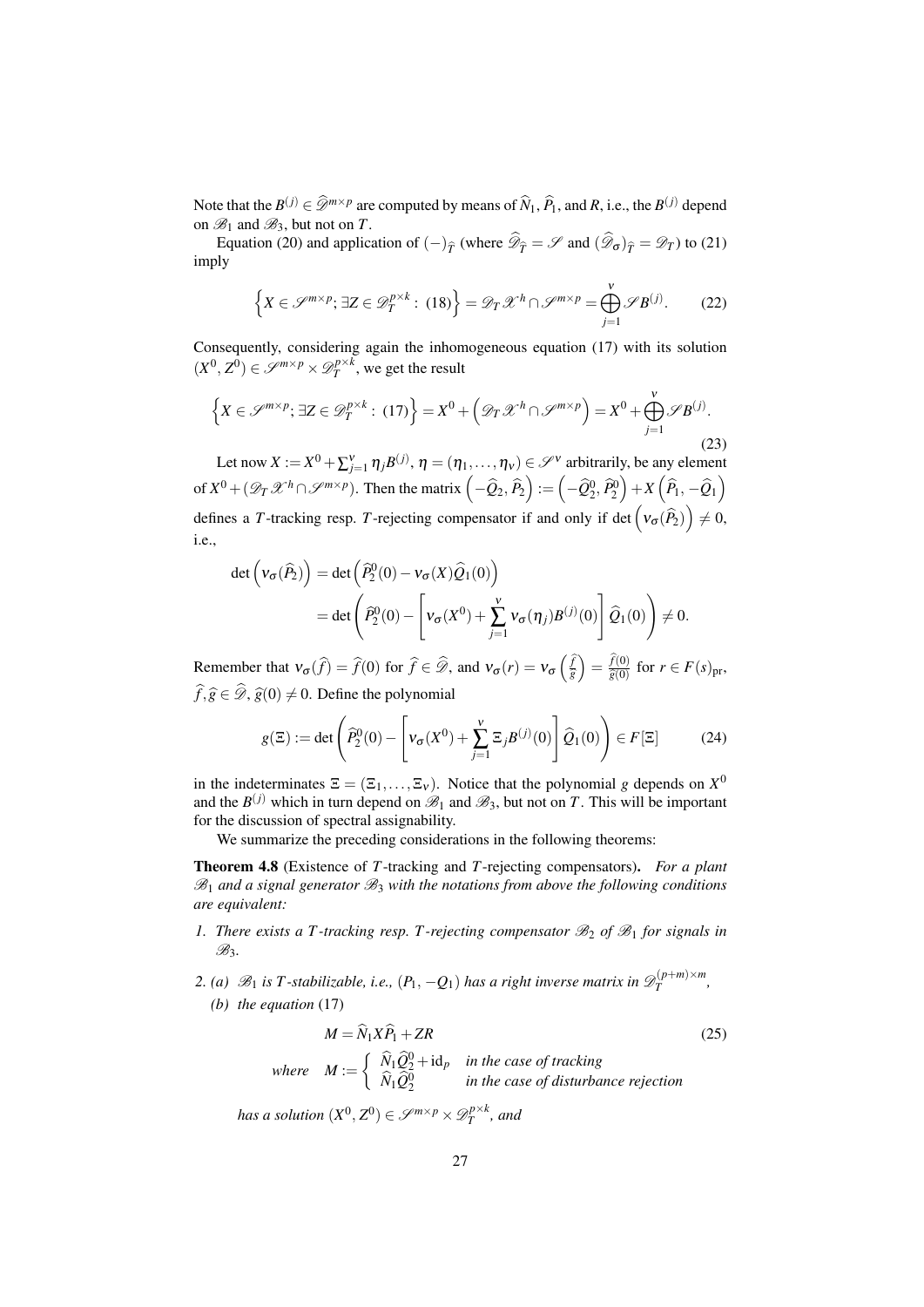#### *(c) the polynomial g from* [\(24\)](#page-26-0) *is non-zero.*

*Proof.* The assertion follows directly from Section [3,](#page-6-0) Theorem [4.5,](#page-23-3) and the considerations from above.  $\Box$ 

<span id="page-27-0"></span>Theorem 4.9 (Constructive parametrization of *T*-tracking and *T*-rejecting compensators). *Assume that the conditions of the previous theorem are satisfied. Then all T -tracking resp. T -rejecting compensators are obtained in the following fashion:*

- *1. Let*  $\xi = (\xi_1, \ldots, \xi_v) \in F^v$  *be a non-zero of the polynomial g, i.e.,*  $g(\xi_1, \ldots, \xi_v) \neq 0$ *. Note that, since*  $g \neq 0$  *and F is an infinite field, almost all*  $\xi \in F^v$  *satisfy this condition.*
- *2. Choose arbitrary*  $\zeta_1, \ldots, \zeta_v \in \mathcal{S}$  *and define*

$$
\eta_j := \xi_j + \sigma \zeta_j, \quad j = 1, \dots, v, \quad X := X^0 + \sum_{j=1}^v \eta_j B^{(j)}, \quad \text{and}
$$

$$
\left(-\widehat{Q}_2, \widehat{P}_2\right) := \left(-\widehat{Q}_2^0, \widehat{P}_2^0\right) + X\left(\widehat{P}_1, -\widehat{Q}_1\right).
$$

 $\mathcal{F}$ *Ihen* det  $(\mathcal{V}_{\sigma}(\widehat{P}_2)) = g(\xi_1,\ldots,\xi_\mathcal{V}) \neq 0$ , hence  $\widehat{P}_2 \in \mathrm{Gl}_m(F(s)_{\mathrm{pr}})$  and

$$
H_2 := \widehat{P}_2^{-1} \widehat{Q}_2 \in F(s)_{\text{pr}}^{m \times p}.
$$

*3.* Let  $H_2 = P_{2,\text{cont}}^{-1}Q_{2,\text{cont}}$  be a left coprime factorization of  $H_2$  over  $\mathscr{D}$ , choose A  $\in$  $\mathscr{D}^{m \times m}$  with  $\det(A) \in T$ , and define  $(-Q_2, P_2) := A(-Q_{2,\text{cont}}, P_{2,\text{cont}})$ *. Then*  $\mathscr{B}_2 :=$  $\{(\begin{smallmatrix} u_2 \\ y_2 \end{smallmatrix}) \in \mathscr{F}^{p+m}; P_2 \circ y_2 = Q_2 \circ u_2\}$  *is a T-tracking resp. T-rejecting compensator of*  $\mathscr{B}_1$  *for u*<sub>2</sub>  $\in \mathscr{B}_3$ *, and all such compensators can be obtained in this fashion.* 

*In other terms: The T -tracking resp. T -rejecting compensators are parametrized by the triples*  $(\xi, \zeta, A) \in F^{\vee} \times \mathcal{S}^{\vee} \times \mathcal{D}^{m \times m}$  *with*  $g(\xi) \neq 0$  *and* det(*A*)  $\in T$ .

*Proof.* Follows directly from the above considerations.

 $\Box$ 

Corollary 4.10. *Theorem [3.27](#page-19-2)[.4](#page-20-0) implies that the requirement that g is non-zero resp. that* ξ *is a non-zero of g in Theorem [4.8](#page-26-1) resp. [4.9](#page-27-0) is automatically satisfied if the plant*  $\mathscr{B}_1$  *is* strictly proper.

*In the following we treat the problem of pole placement or spectral assignability for tracking and disturbance rejection.*

<span id="page-27-2"></span>Theorem 4.11 (Pole placement for tracking and disturbance rejection). *Consider a plant*  $\mathcal{B}_1$  *and the signal generator*  $\mathcal{B}_3$  *with the notations from above. Choose*  $\alpha \in F$ *and define*  $\sigma := (s - \alpha)^{-1}$  *and*  $\widehat{\mathscr{D}} := F[\sigma]$  *as always. Let*  $e_p \in \mathscr{D} = F[s]$  *be the greatest elementary divisor of*  $R_1 = (P_1, -Q_1)$  *w.r.t.*  $\mathscr D$  *as in* [\(13\)](#page-14-1)*.* 

<span id="page-27-1"></span>*1.* Assume that [\(17\)](#page-25-0) has a solution in  $F(s)_{\text{pr}}^{m \times p} \times F(s)^{p \times k}$ ; this can be checked by *means of Algorithms [7.1](#page-0-0) and [7.2](#page-33-0) with T* = *F*[*s*]\ {0}*. Then Algorithm [7.1](#page-0-0)[.2](#page-33-1) yields a "minimal" polynomial*  $t_2 \in \mathcal{D} = F[s]$  *such that* [\(17\)](#page-25-0) *has a solution in*  $\mathcal{D}_{t_2}^{m \times p} \times \mathcal{D}_{t_2}^{p \times k}$ . *Let*  $t_{\min} := (s - \alpha)e_p t_2$ ,  $T_{\min}$  the saturated monoid of all divisors of powers of  $\tilde{t}_{\min}$ , *i.e.*

$$
T_{\min} = \left\{\beta \prod_q q^{m(q)} \in F[s]; 0 \neq \beta \in F, m(q) \geq 0, q \text{ an irreducible factor of } t_{\min} \right\},\
$$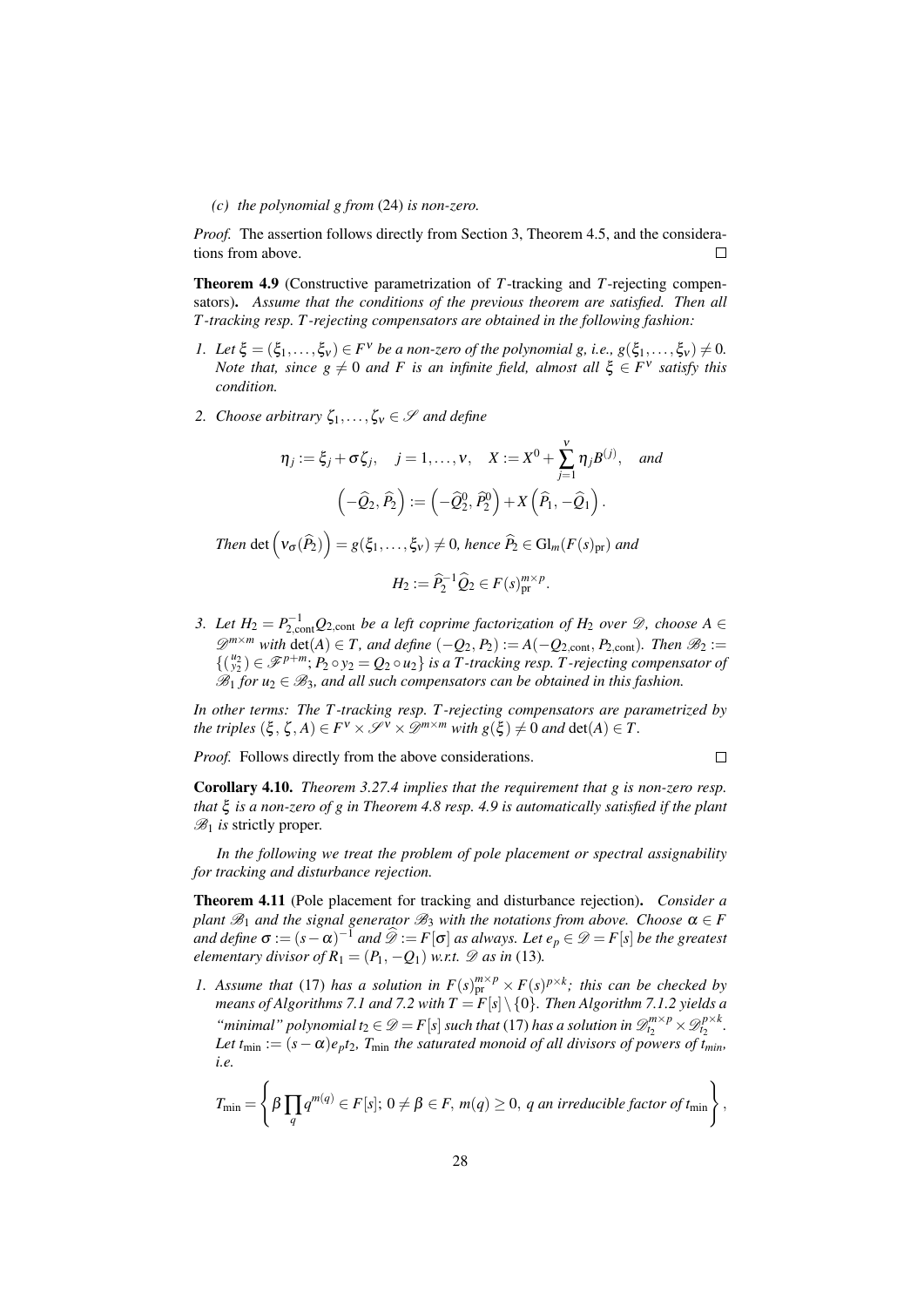$and$   $\mathscr{S}_{\min} := \mathscr{D}_{T_{\min}} \cap F(s)_{\text{pr}}$ *. Algorithm* [7.2](#page-33-0) *furnishes a solution*  $(X^0, Z^0) \in \mathscr{S}_{\min}^{m \times p} \times$  $\mathscr{D}^{p\times k}_{T_{\min}}$  $T_{\text{min}}^{p \times k}$  *of* [\(17\)](#page-25-0). Define the polynomial g from [\(24\)](#page-26-0) *with this*  $X^0$ *. Then*  $\mathscr{B}_1$  *admits a*  $T_{\min}^{\min}$ -tracking resp.  $T_{\min}$ -rejecting compensator if and only if  $g \neq 0$ .

- <span id="page-28-2"></span>*2. If*  $T \subseteq \mathcal{D} \setminus \{0\}$  *is any saturated monoid containing*  $(s - \alpha)$  *then*  $\mathcal{B}_1$  *admits a T -tracking resp. T -rejecting compensator if and only if* [\(17\)](#page-25-0) *has a solution in*  $F(s)_{\text{pr}}^{m \times p} \times F(s)^{p \times k}$ , the polynomial g from item [1](#page-27-1) is non-zero, and  $T_{\text{min}} \subseteq T$ . In par*ticular, T*<sub>min</sub> *is the least saturated monoid T containing*  $(s - \alpha)$  *with a T-tracking resp. rejecting compensator for*  $\mathcal{B}_1$ *. All such compensators can be constructed via Thm. [4.9](#page-27-0) with X*<sup>0</sup> *and g from item [1.](#page-27-1)*
- <span id="page-28-0"></span>*3.* If [\(17\)](#page-25-0) has a solution in  $F(s)_{pr}^{m \times p} \times F(s)^{p \times k}$ , the polynomial g from item [1](#page-27-1) is non*zero,*  $t_3 \in F[s]$  *is any multiple of*  $(s - \alpha)e_p t_2$ *, and hence the saturated monoid*  $T_3$ *of all divisors of powers of t*<sup>3</sup> *contains T*min*, then there are T*3*-tracking resp. T*3 *rejecting compensators of*  $\mathcal{B}_1$  *and all such compensators can be constructed via Thm. [4.9](#page-27-0) applied to T*<sup>3</sup> *with the data from item [1.](#page-27-1)*
- <span id="page-28-1"></span>*4.* For  $F = \mathbb{R}$  and  $\mathcal{D} = \mathbb{R}[s]$  in item [3](#page-28-0) the poles of all feedback behaviors with the *compensators from item [3](#page-28-0) are contained in the finite set of complex numbers*

$$
V_{\mathbb{C}}(t_3) \supseteq V_{\mathbb{C}}(t_{\min}) = \{\alpha\} \cup V_{\mathbb{C}}(e_p) \cup V_{\mathbb{C}}(t_2) = \{\alpha\} \cup ch(\mathscr{B}_1) \cup V_{\mathbb{C}}(t_2).
$$

*Proof.* 1. follows directly from Theorem [4.8](#page-26-1) applied to  $\mathcal{B}_1$ ,  $\mathcal{B}_3$ , and  $T_{\text{min}}$ .

2.  $\Rightarrow$ : Assume that a *T*-tracking resp. rejecting compensator of  $\mathscr{B}_1$  exists. In partic-ular, equation [\(17\)](#page-25-0) has a solution in  $(\mathscr{D}_T \cap F(s)_{pr})^{m \times p} \times \mathscr{D}_T^{p \times k} \subseteq F(s)_{pr}^{m \times p} \times F(s)^{p \times k}$ . This implies that the data  $T_{\min}$ ,  $(X^0, Z^0) \in (\mathscr{D}_{T_{\min}} \cap F(s)_{\text{pr}})^{m \times p} \times \mathscr{D}_{T_{\min}}^{p \times k}$  $T_{\min}^{p \times \kappa}$ , and *g* from item [1](#page-27-1) can be constructed. Since the monoid *T*min is the least saturated one such that  $(s - \alpha) \in T_{\min}$ ,  $\mathscr{B}_1$  is  $T_{\min}$ -stabilizable, and [\(17\)](#page-25-0) has a solution in  $\mathscr{D}^{m \times p}_{T_{\min}}$  $\mathbb{Z}_{T_{\text{min}}}^{m \times p} \times \mathscr{D}_{T_{\text{min}}}^{p \times k}$  $T_{\min}^{p \times \kappa}$  we conclude that  $T_{\min} \subseteq T$ . Also  $(X^0, Z^0) \in (\mathscr{D}_T \cap F(s)_{\text{pr}})^{m \times p} \times \mathscr{D}_T^{p \times k}$ . Hence the data  $(X^0, Z^0)$  and *g* can be used both for  $T_{\text{min}}$  and for *T* in Theorem [4.8.](#page-26-1) The existence of a *T*-tracking resp. rejecting compensator and Theorem [4.8](#page-26-1) then imply  $g \neq 0$ .

 $\Leftarrow$ : According to item [1](#page-27-1) there is a  $T_{\text{min}}$ -tracking resp. rejecting compensator. Because of  $T_{\text{min}} \subseteq T$  this is also a *T*-tracking resp. rejecting compensator.

3. The assertions in item [3](#page-28-0) and [4](#page-28-1) follow directly from item [2.](#page-28-2)

 $\Box$ 

Finally, we study the problem of *simultaneously T*-tracking signals in one behavior  $\mathcal{B}_t$  and *T*-rejecting signals in another behavior  $\mathcal{B}_d$ . We also admit disturbances at the input  $u_1$  of the plant.

<span id="page-28-3"></span>**Corollary 4.12** (Simultaneous tracking and disturbance rejection). Assume that  $\mathcal{B}_1$  is *T -stabilizable and three behaviors*

$$
\mathcal{B}_{1,d} = \{u_1 \in \mathcal{F}^m; R_{1,d} \circ u_1 = 0\},\n\mathcal{B}_{2,d} = \{u_2 \in \mathcal{F}^p; R_{2,d} \circ u_2 = 0\}, and\n\mathcal{B}_{2,t} = \{u_2 \in \mathcal{F}^p; R_{2,t} \circ u_2 = 0\}.
$$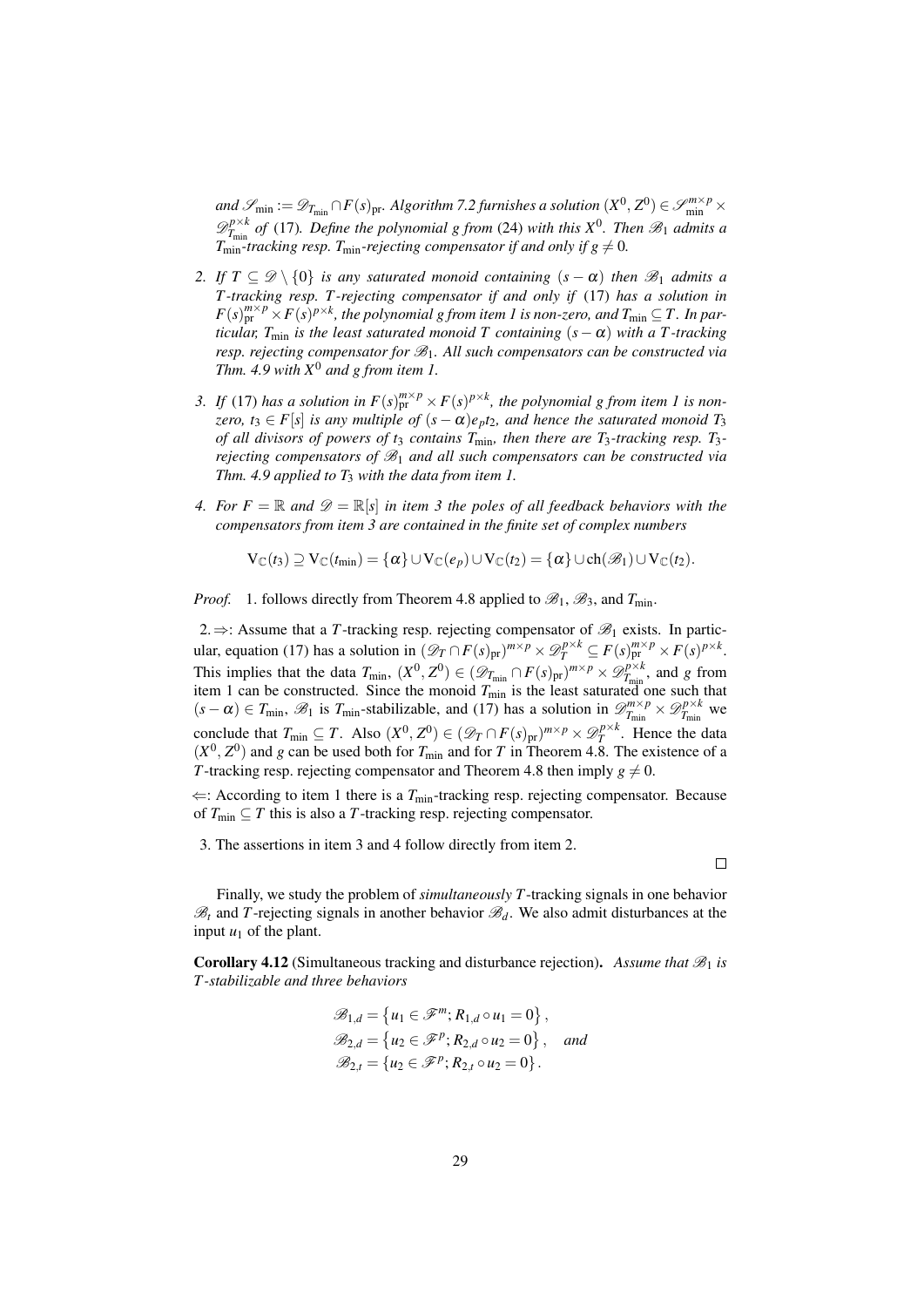*Then there is a T -stabilizing compensator which simultaneously rejects disturbances*  $u_1 \in \mathscr{B}_{1,d}$  at the input and  $u_2 \in \mathscr{B}_{2,d}$  at the output and tracks signals  $u_2 \in \mathscr{B}_{2,t}$  if and *only if the inhomogeneous linear system*

$$
\widehat{D}_2^0 \widehat{Q}_1 = \widehat{N}_1 X \widehat{Q}_1 + Z_{1,d} R_{1,d},
$$
  

$$
\widehat{N}_1 \widehat{Q}_2^0 = \widehat{N}_1 X \widehat{P}_1 + Z_{2,d} R_{2,d},
$$
  

$$
\widehat{D}_2^0 \widehat{P}_1 = \widehat{N}_1 X \widehat{P}_1 + Z_{2,d} R_{2,d},
$$

*is solvable such that*  $X \in \mathcal{S}^{m \times p}$  *and the*  $Z_k$  *have entries in*  $\mathcal{D}_T$  *and the ensuing polynomial corresponding to g from* [\(24\)](#page-26-0) *is non-zero. All preceding results and proofs of this section are applicable to this more general situation.*

### 5 Model matching

Consider three IO behaviors

$$
\mathcal{B}_1 = \left\{ \begin{pmatrix} y_1 \\ u_1 \end{pmatrix} \in \mathcal{F}^{p+m}; P_1 \circ y_1 = Q_1 \circ u_1 \right\},
$$
  

$$
\mathcal{B}_2 = \left\{ \begin{pmatrix} u_2 \\ v_2 \end{pmatrix} \in \mathcal{F}^{p+m}; P_2 \circ y_2 = Q_2 \circ u_2 \right\}, \text{ and}
$$
  

$$
\mathcal{B}_m = \left\{ \begin{pmatrix} y_m \\ u_2 \end{pmatrix} \in \mathcal{F}^{p+p}; P_m \circ y_m = Q_m \circ u_2 \right\}, H_m := P_m^{-1} Q_m.
$$

Definition 5.1 (Model matching *T*-compensators). Under Assumption [4.1](#page-22-2) we call  $\mathscr{B}_2$  a *model matching T-compensator* of  $\mathscr{B}_1$  for the model behavior  $\mathscr{B}_m$  if *y*<sub>1</sub> − *y<sub>m</sub>* is *T*-small whenever  $\begin{pmatrix} y_1 \\ y_2 \\ u_2 \\ 0 \end{pmatrix}$  $\Big) \in \text{fb}(\mathcal{B}_1, \mathcal{B}_2)$  and  $\binom{y_m}{u_2} \in \mathcal{B}_m$ .

<span id="page-29-0"></span>Theorem 5.2 (Characterization of model matching *T*-compensators). *Under assumption* [4.1](#page-22-2) the compensator  $\mathcal{B}_2$  *is a model matching* T-compensator of  $\mathcal{B}_1$  for  $\mathcal{B}_m$  *if and only if*  $\mathcal{B}_m$  *is*  $T$ -stable and  $H_m = H_{y_1,u_2}$ .

*Proof.* 1. Assume that  $\mathcal{B}_2$  is such a compensator. For any  $y_m \in \mathcal{B}_m^0$  the equations  $P \circ {0 \choose 0} = Q \circ {0 \choose 0}$  and  $P_m \circ y_m = Q_m \circ 0$  imply that  $y_m = y_m - 0$  is *T*-small. But this signifies that  $\mathscr{B}_m$  is *T*-stable, i.e.,  $P_m \in \mathrm{Gl}_p(\mathscr{D}_T)$  and  $H_m = P_m^{-1}Q_m \in \mathscr{D}_T^{p \times p}$ .

2. We now show the equivalence of the two conditions under the assumption that  $\mathcal{B}_m$ is *T*-stable, i.e.,  $P_m \in Gl_p(\mathcal{D}_T)$ . By definition  $\mathcal{B}_2$  is a model matching *T*-compensator of  $\mathscr{B}_1$  for  $\mathscr{B}_m$  if and only if

$$
\left\{ y_1 - y_m \in \mathcal{F}^p; y_1, y_m \in \mathcal{F}^p, \exists u_2 \in \mathcal{F}^p \exists y_2 \in \mathcal{F}^m \text{ with }
$$

$$
P \circ \begin{pmatrix} y_1 \\ y_2 \end{pmatrix} = Q \circ \begin{pmatrix} u_2 \\ 0 \end{pmatrix}, P_m \circ y_m = Q_m \circ u_2 \right\}
$$

is *T*-autonomous. This is equivalent to

 $\overline{\phantom{a}}$ 

$$
\left\{ y_1 - y_m \in \mathcal{F}_T^p; y_1, y_m \in \mathcal{F}_T^p, \exists u_2 \in \mathcal{F}_T^p \exists y_2 \in \mathcal{F}_T^m \text{ with }
$$

$$
P \circ \begin{pmatrix} y_1 \\ y_2 \end{pmatrix} = Q \circ \begin{pmatrix} u_2 \\ 0 \end{pmatrix}, P_m \circ y_m = Q_m \circ u_2 \right\} = 0.
$$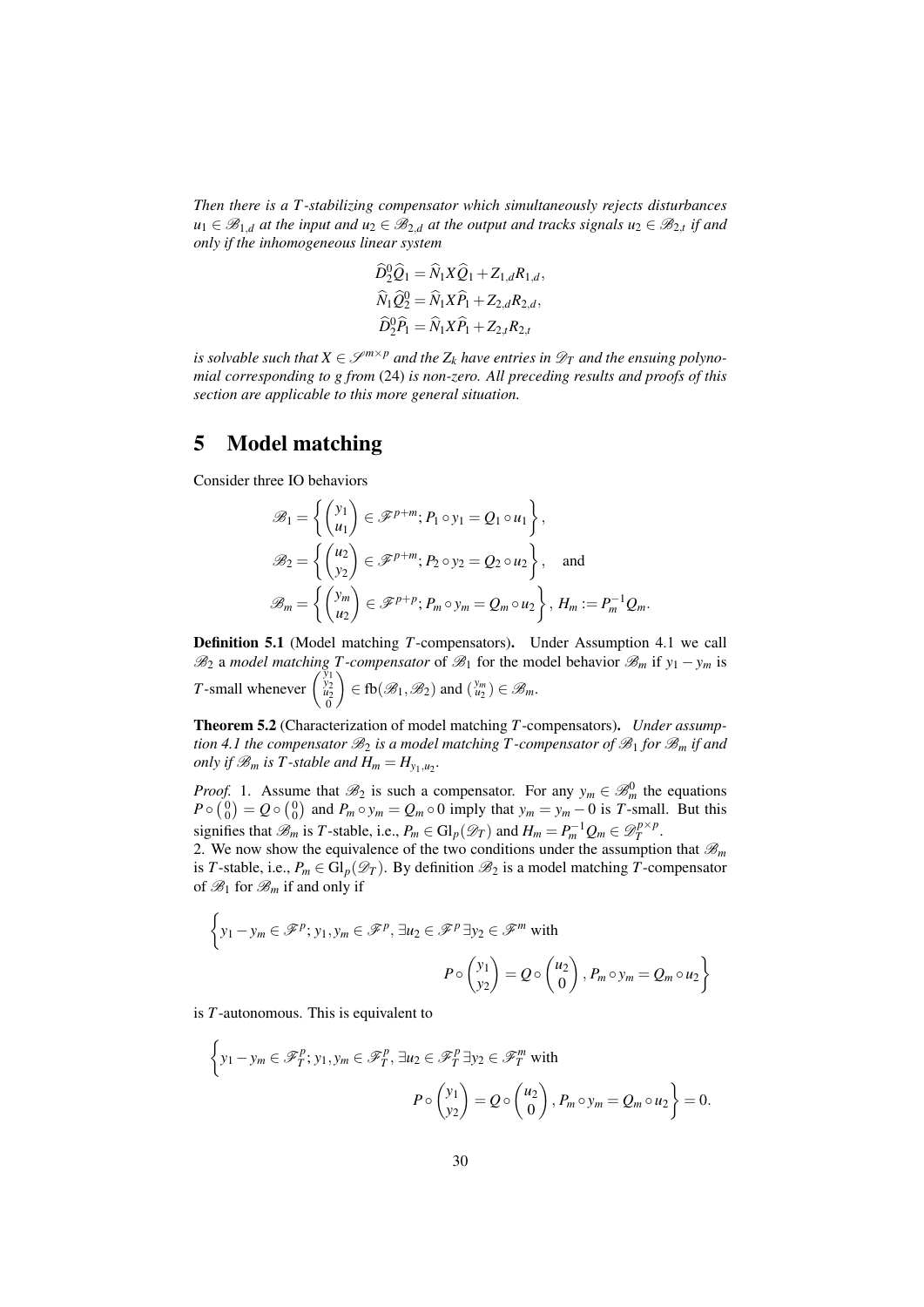Since  $P \in \mathrm{Gl}_{p+m}(\mathcal{D}_T)$  and  $P_m \in \mathrm{Gl}_p(\mathcal{D}_T)$ , we can rewrite this as

$$
\left\{y_1 - y_m \in \mathscr{F}_T^p; \exists u_2 \in \mathscr{F}_T^p : \begin{pmatrix}y_1\\y_2\end{pmatrix} = H \circ \begin{pmatrix}u_2\\0\end{pmatrix}, y_m = H_m \circ u_2\right\} = 0,
$$

or, equivalently, as

$$
\{y_1 - y_m \in \mathscr{F}_T^p; \exists u_2 \in \mathscr{F}_T^p : y_1 = H_{y_1, u_2} \circ u_2, y_m = H_m \circ u_2\} = 0, \quad \text{i.e.,}
$$

$$
(H_{y_1, u_2} - H_m) \circ u_2 = 0 \quad \text{for} \quad u_2 \in \mathscr{F}_T^p.
$$

Since  $\mathcal{F}_T$  is an injective cogenerator over  $\mathcal{D}_T$  this is equivalent to  $H_{y_1,u_2} = H_m$ .  $\Box$ 

<span id="page-30-5"></span>Theorem 5.3 (Existence of model matching *T*-compensators). *For given IO behaviors*

*1. There exists a model matching T-compensator*  $\mathcal{B}_2$  *of*  $\mathcal{B}_1$  *for the model behavior* B*m.*

- <span id="page-30-2"></span><span id="page-30-1"></span><span id="page-30-0"></span>2. (a) The matrix  $(P_1, -Q_1)$  has a right inverse matrix in  $\mathscr{D}_T^{(p+m)\times p}$  $T$ <sup> $j(T^{p+m)\times p}$ </sup>, i.e.,  $\mathscr{B}_1$  is T*stabilizable,*
	- *(b)*  $\mathscr{B}_m$  *is T*-stable, *i.e.*,  $P_m \in \mathrm{Gl}_p(\mathscr{D}_T)$ ,
	- *(c) with the notations from Assumption [3.6](#page-8-0) the equation*

 $\mathscr{B}_1$  and  $\mathscr{B}_m$  the following two conditions are equivalent:

<span id="page-30-4"></span>
$$
\widehat{N}_1 \widehat{Q}_2^0 - H_m = \widehat{N}_1 X \widehat{P}_1 \tag{26}
$$

 $\Box$ 

 $has\ a\ solution\ X^0\in \mathscr S^{m\times p},\ and$ 

<span id="page-30-3"></span>*(d) the polynomial*

<span id="page-30-6"></span>
$$
g(\Xi) := \det \left( \widehat{P}_2^0(0) - \left[ \mathbf{v}_{\sigma}(X^0) + U(0)\Xi \right] \widehat{Q}_1(0) \right) \in F[\Xi] \tag{27}
$$

*in the indeterminates*  $\Xi = (\Xi_{ij})_{1 \leq i \leq m-r, 1 \leq j \leq p}$  *is non-zero where*  $r := \text{rank}(\widehat{N}_1)$ *and*  $U$  ∈  $\widehat{\mathscr{D}}^{m \times (m-r)}$  *denotes a universal right annihilator of*  $\widehat{N}_1$  (*cf. [\[5,](#page-38-6) Def. and Lem.2.7]).*

*Proof.* By Thm. [5.2](#page-29-0) we assume the necessary conditions [2a](#page-30-0) and [2b](#page-30-1) and have to look for compensators  $\mathcal{B}_2$  with  $H_{y_1,u_2} = H_m$  among those parametrized in Theorem [3.27,](#page-19-2) i.e., with

$$
\left(-\widehat{Q}_2, \widehat{P}_2\right) := \left(-\widehat{Q}_2^0, \widehat{P}_2^0\right) + X\left(\widehat{P}_1, -\widehat{Q}_1\right), X \in \mathscr{S}^{m \times p},
$$
  

$$
H_m = H_{y_1, u_2} = \widehat{N}_1 \widehat{Q}_2 = \widehat{N}_1 \widehat{Q}_2^0 - \widehat{N}_1 X \widehat{P}_1, \text{ det}\left(\mathbf{v}_{\sigma}(\widehat{P}_2)\right) = \text{det}\left(\widehat{P}_2^0(0) - \mathbf{v}_{\sigma}(X)\widehat{Q}_1(0)\right) \neq 0.
$$

These equations and inequalities are solvable if and only if conditions [2c](#page-30-2) and [2d](#page-30-3) are satisfied. Since  $det(\widehat{P}_1) \neq 0$  all solutions of [\(26\)](#page-30-4) are of the form

$$
X = X^0 + US, S \in \mathcal{S}^{(m-r) \times p}, \text{ hence } v_{\sigma}(X) = v_{\sigma}(X^0) + U(0)v_{\sigma}(S).
$$

<span id="page-30-7"></span>Theorem 5.4 (Constructive parametrization of model matching *T*-compensators). *Assume that the conditions of Thm. [5.3](#page-30-5) are satisfied and use X*<sup>0</sup> *and g from that theorem. Then all model matching T -compensators are obtained in the following fashion:*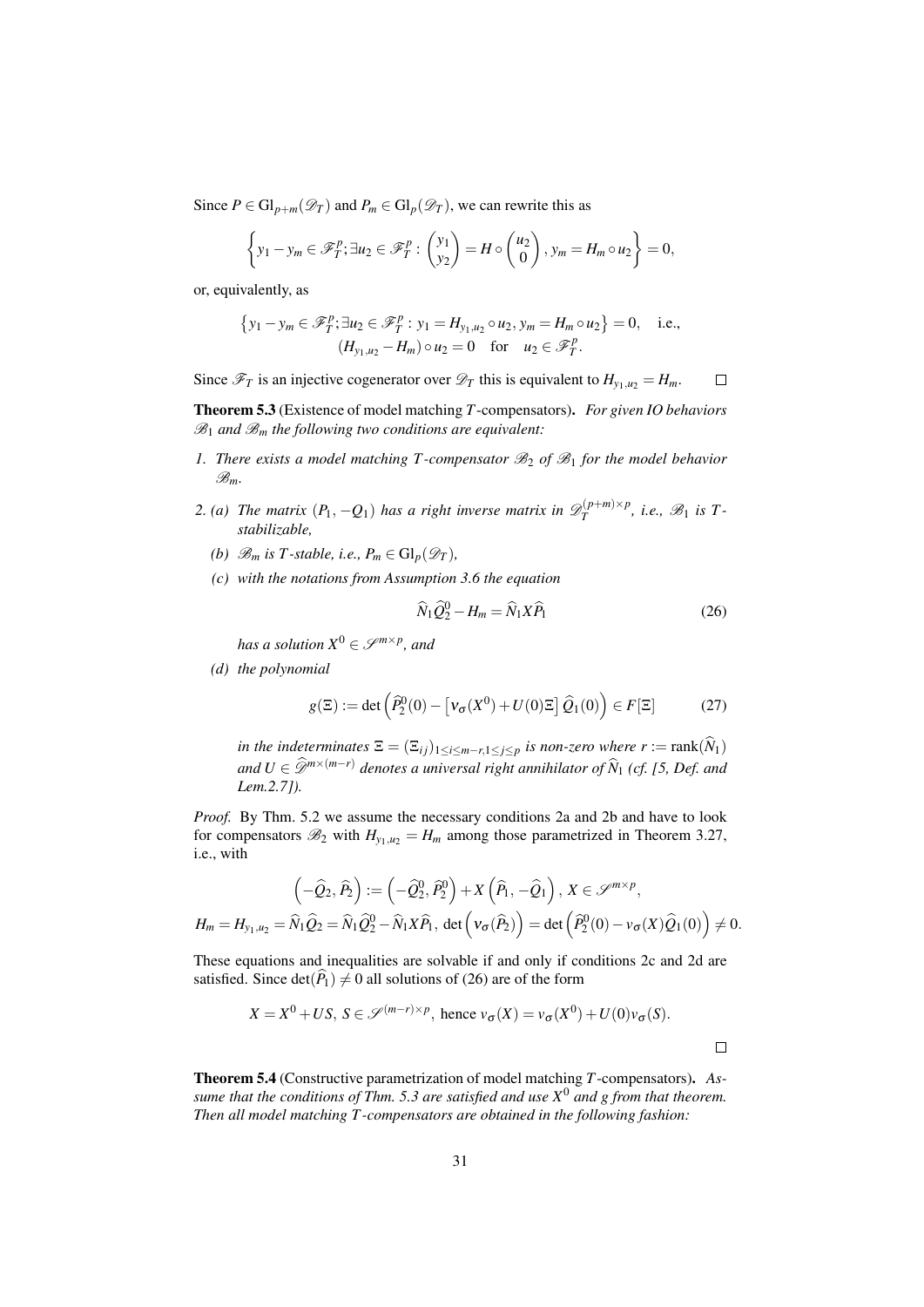- *1. Let*  $\xi = (\xi_{ij})_{1 \leq i \leq m-r, 1 \leq j \leq p} \in F^{(m-r) \times p}$  *be a non-zero of the polynomial g from* [\(27\)](#page-30-6)*. Note that, since g*  $\neq$  0 *and F is an infinite field, almost all*  $\xi$   $\in$   $F^{(m-r)\times p}$  *satisfy this condition.*
- *2. Choose an arbitrary matrix*  $\zeta \in \mathcal{S}^{(m-r)\times p}$  *and define*

$$
S := \xi + \sigma \zeta \in \mathcal{S}^{(m-r)\times p}, X := X^0 + US \text{ and}
$$

$$
\left(-\hat{Q}_2, \hat{P}_2\right) := \left(-\hat{Q}_2^0, \hat{P}_2^0\right) + X\left(\hat{P}_1, -\hat{Q}_1\right). \text{ Then}
$$

$$
\det\left(\nu_{\sigma}(\hat{P}_2)\right) \neq 0, \ \hat{P}_2 \in \text{Gl}_m(F(s)_{\text{pr}}), \text{ and } H_2 := \hat{P}_2^{-1}\hat{Q}_2 \in F(s)_{\text{pr}}^{m \times p}.
$$

*3. Let*  $R_{2,\text{cont}} := (-Q_{2,\text{cont}}, P_{2,\text{cont}})$  *be the controllable realization of*  $H_2$  *over*  $\mathcal{D}$ *, choose an arbitrary matrix A*  $\in \mathcal{D}^{m \times m}$  *with* det(*A*)  $\in T$ *, and define*  $R_2 := (-Q_2, P_2) :=$ *AR*<sub>2,cont</sub>. Then  $\mathscr{B}_2 := \{(\begin{smallmatrix} u_2 \\ y_2 \end{smallmatrix}) \in \mathscr{F}^{p+m}; P_2 \circ y_2 = Q_2 \circ u_2\}$  is a model matching T*compensator of*  $\mathcal{B}_1$  *for the model behavior*  $\mathcal{B}_m$ *, and all such compensators can be obtained in this fashion.*

*In other terms: The model matching T -compensators are parametrized by the triples*  $(\xi, \zeta, A) \in F^{(m-r)\times p} \times \mathcal{S}^{(m-r)\times p} \times \mathcal{D}^{m \times m}$  *with*  $g(\xi) \neq 0$  *and* det(*A*)  $\in T$ .

*Proof.* The assertions follow directly from Thm. [5.3.](#page-30-5)

 $\Box$ 

.

Remark 5.5. The two previous theorems are constructive: The conditions [2a](#page-30-0) and [2c](#page-30-2) in Theorem [5.3](#page-30-5) can be checked by means of Algorithm [7.1](#page-0-0) (by transposing the occuring equations, in the case of [\(26\)](#page-30-4) after multiplying with  $\hat{P}_1^{-1}$  from the right), the universal right annihilator  $U$  can be computed as described in [\[5,](#page-38-6) Def. and Lem.2.7] (again by transposing).

Finally, we treat the question of pole placement or spectral assignability for model matching. The following result is an analogue of Theorem [4.11.](#page-27-2)

Theorem 5.6 (Pole placement for model matching). *Consider the plant and model*

$$
\mathscr{B}_1 = \left\{ \begin{pmatrix} y_1 \\ u_1 \end{pmatrix} \in \mathscr{F}^{p+m}; P_1 \circ y_1 = Q_1 \circ u_1 \right\} \text{ and } \mathscr{B}_m = \left\{ \begin{pmatrix} y_m \\ u_2 \end{pmatrix} \in \mathscr{F}^{p+p}; P_m \circ y_m = Q_m \circ u_2 \right\}
$$

*Choose*  $\alpha \in F$  *and define*  $\sigma := (s - \alpha)^{-1}$  *and*  $\widehat{\mathscr{D}} := F[\sigma]$  *as always. Let*  $e_p^1$  *be the greatest elementary divisor of*  $R_1 = (P_1, -Q_1)$  *w.r.t.*  $\mathscr{D}$  *as in* [\(13\)](#page-14-1) *and*  $e_p^m \in \mathscr{D}$  *the greatest elementary divisor of*  $P_m$ *, i.e., minimally such that*  $\mathscr{B}_m$  *is*  $\langle e_p^m \rangle$ *-stable.* 

- <span id="page-31-0"></span>*1.* Assume that [\(26\)](#page-30-4) has a solution in  $F(s)_{pr}^{m \times p}$ . Then Algorithm [7.1](#page-0-0)[.2](#page-33-1) yields a "min*imal" polynomial*  $t_2 \in \mathcal{D} = F[s]$  *such that* [\(26\)](#page-30-4) *has a solution in*  $\mathcal{D}_{t_2}^{m \times p}$ *. Define*  $t_{\min} := (s - \alpha)e_p^1e_p^m t_2$ ,  $T_{\min}$  as the saturated monoid of all divisors of powers of *t*<sub>min</sub> *and*  $\mathcal{S}_{min}$  :=  $\mathcal{D}_{T_{min}} \cap F(s)_{pr}$ *. Then Algorithms* [7.1](#page-0-0) *and* [7.2](#page-33-0) *furnish a solution*  $X^0 \in \mathcal{S}_{\min}^{m \times p}$  *of* [\(26\)](#page-30-4) *which gives rise to the polynomial g from* [\(27\)](#page-30-6)*.*
- 2. Let T be any saturated monoid containing  $(s \alpha)$ . Then  $\mathcal{B}_1$  admits a model match*ing T-compensator if and only if* [\(26\)](#page-30-4) *has a solution in*  $F(s)_{pr}^{m \times p}$ *, the polynomial g* from item [1](#page-31-0) is non-zero, and  $T_{\text{min}} \subseteq T$ . In particular,  $T_{\text{min}}$  is the least saturated *monoid T which contains*  $(s - \alpha)$  *with a model matching T-compensator.*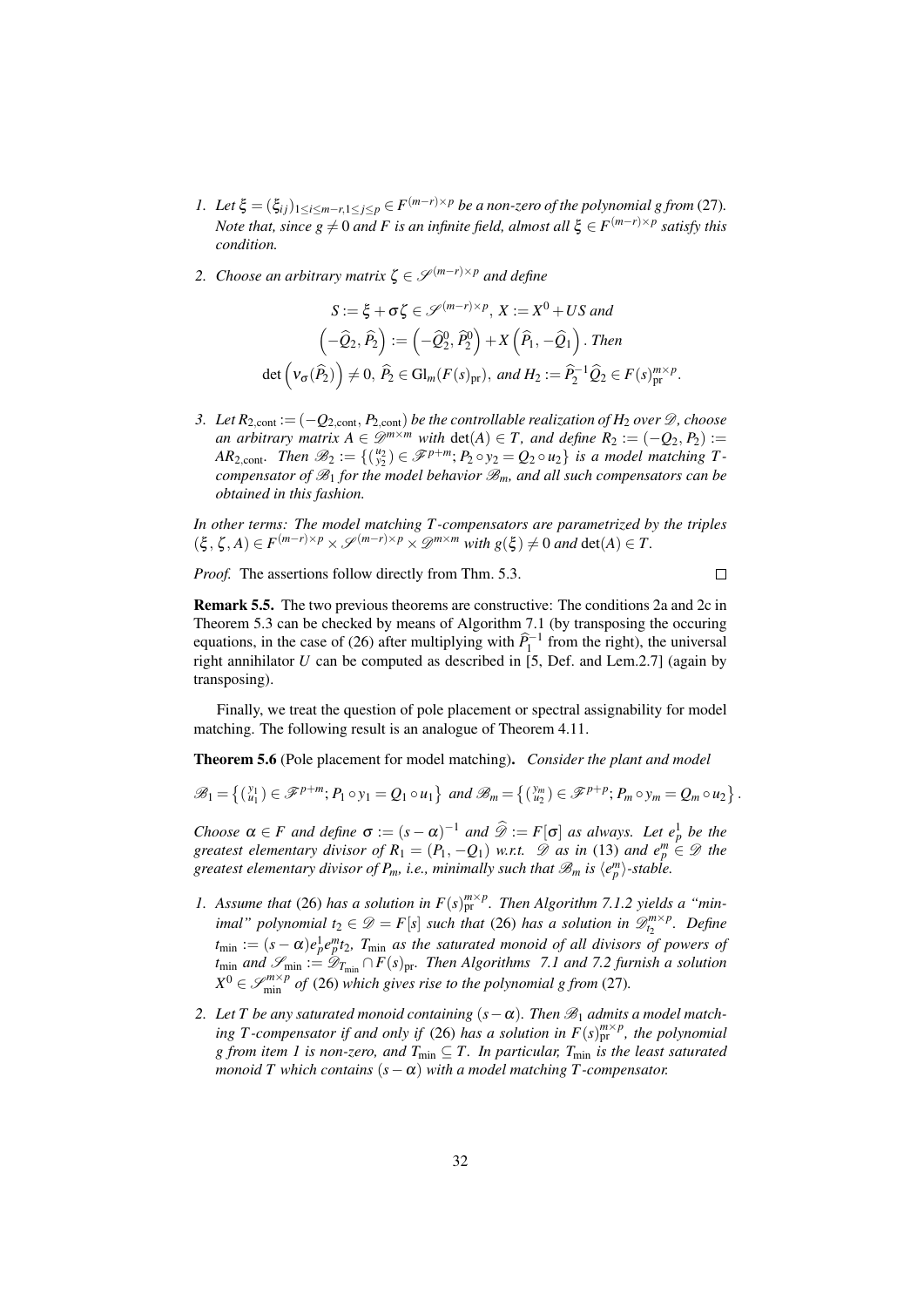- <span id="page-32-2"></span>*3.* Assume that [\(26\)](#page-30-4) has a solution in  $F(s)_{pr}^{m \times p}$ , the polynomial g from item [1](#page-31-0) is non*zero, t*<sup>3</sup> *is any multiple of t*min *and T*<sup>3</sup> *is the saturated monoid of all divisors of powers of t<sub>3</sub> and hence*  $T_3 \supseteq T_{\text{min}}$ *. Then there are T<sub>3</sub>-model matching compensators of*  $\mathscr{B}_1$  *for the model*  $\mathscr{B}_m$  *and all these can be constructed via Thm.* [5.4](#page-30-7) *applied to T*<sup>3</sup> *with X*<sup>0</sup> *and g from item [1.](#page-31-0)*
- *4.* If in item [3](#page-32-2)  $F = \mathbb{R}$  and  $\mathcal{D} = \mathbb{R}[s]$ , then all poles of feedback behaviors constructed *with the T*3*-model matching compensators are zeros of t*3*.*

*Proof.* The proof proceeds parallel to that of Theorem [4.11.](#page-27-2)

 $\Box$ 

# <span id="page-32-0"></span>6 Decoupling

We consider IO behaviors  $\mathcal{B}_1$  and  $\mathcal{B}_2$  as in Assumption [4.1.](#page-22-2)

**Definition 6.1** (Decoupling *T*-compensators). The compensator  $\mathcal{B}_2$  is called a *decoupling T-compensator* of  $\mathcal{B}_1$  if  $H_{y_1,u_2}$  is diagonal. Recall  $H_{y_1,u_2} = N_1 Q_2$  from Theorem [3.14.](#page-13-1)

Obviously, there exists a decoupling *T*-compensator  $\mathcal{B}_2$  of a given *T*-stabilizable behavior  $\mathscr{B}_1$  if and only if there is a matrix  $X \in \mathscr{S}^{m \times p}$  such that  $\widehat{N}_1 \widehat{Q}_2^0 - \widehat{N}_1 X \widehat{P}_1$  is a diagonal matrix and  $\left(-\hat{Q}_2, \hat{P}_2\right) := \left(-\hat{Q}_2^0, \hat{P}_2^0\right) + X\left(\hat{P}_1, -\hat{Q}_1\right)$  has the correct IO structure and proper transfer matrix, i.e., det  $(\nu_{\sigma}(\widehat{P}_2)) \neq 0$ . Diagonality of  $\widehat{N}_1 \widehat{Q}_2^0$  –  $\widehat{N}_1 X \widehat{P}_1$  signifies that  $\widehat{N}_1 \widehat{Q}_2^0 - \widehat{N}_1 X \widehat{P}_1 = \text{diag}(Z_1, \dots, Z_p)$  for some  $(Z_1, \dots, Z_p) \in \mathscr{D}_T^{1 \times p}$ .

The problem of decoupling can hence be treated completely along the lines of the theory on tracking and disturbance rejection displayed in Section [4:](#page-22-0) Substitute Equation  $(17)$  by

<span id="page-32-3"></span>
$$
\widehat{N}_1 \widehat{Q}_2^0 = \widehat{N}_1 X \widehat{P}_1 + \text{diag}(Z) \tag{28}
$$

where  $X \in \mathcal{S}^{m \times p}$  and  $Z = (Z_1, ..., Z_p) \in \mathcal{D}_T^{1 \times p}$ . Since [\(28\)](#page-32-3) is again an inhomogeneous linear equation in the entries of *X* and  $Z_1, \ldots, Z_p$ , the existence of solutions  $(X, Z) \in \mathscr{S}^{m \times p} \times \mathscr{D}_T^{1 \times p}$  of [\(28\)](#page-32-3) can be checked and one such solution  $(X^0, Z^0)$  can be computed by means of Algorithm [7.1](#page-0-0) and Algorithm [7.2.](#page-33-0) Analogously to the derivations in Section [4,](#page-22-0) a parametrization of all  $X \in \mathcal{S}^{m \times p}$  satisfying [\(28\)](#page-32-3) for some diag( $Z_1, \ldots, Z_p$ )  $\in \mathcal{D}_T^{p \times p}$  can be obtained, leading to the appropriate definition of a polynomial  $g(\tilde{\Xi}) \in F[\Xi], \Xi = (\Xi_1, \ldots, \Xi_{\nu}).$ 

The characterization of the existence of *T*-tracking resp. *T*-rejecting compensators in Theorem [4.8](#page-26-1) and the constructive parametrization of all such compensators in Theorem [4.9](#page-27-0) hold mutatis mutandis for the case of decoupling *T*-compensators. Also the results on pole placement remain valid.

#### <span id="page-32-1"></span>7 Algorithms

<span id="page-32-4"></span>Algorithm 7.1. *1. We cite from [\[4,](#page-38-4) Alg.3.1] (cf. also [\[27,](#page-40-0) p.152, Lem.4]): Let R be a principal ideal domain with*  $\text{quot}(R) =: K$  *and let*  $A \in K^{a \times d}$ ,  $M \in K^{c \times d}$ . The *following algorithm determines whether there exists a matrix*  $X \in R^{c \times a}$  *such that*  $XA = M$  and, if this is the case, parametrizes all such matrices. Let

$$
\begin{pmatrix} E & 0 \\ 0 & 0 \end{pmatrix} = UAV, \quad E = \begin{pmatrix} e_1 & 0 \\ 0 & \ddots \\ 0 & e_r \end{pmatrix}, \quad r = \text{rank}(A),
$$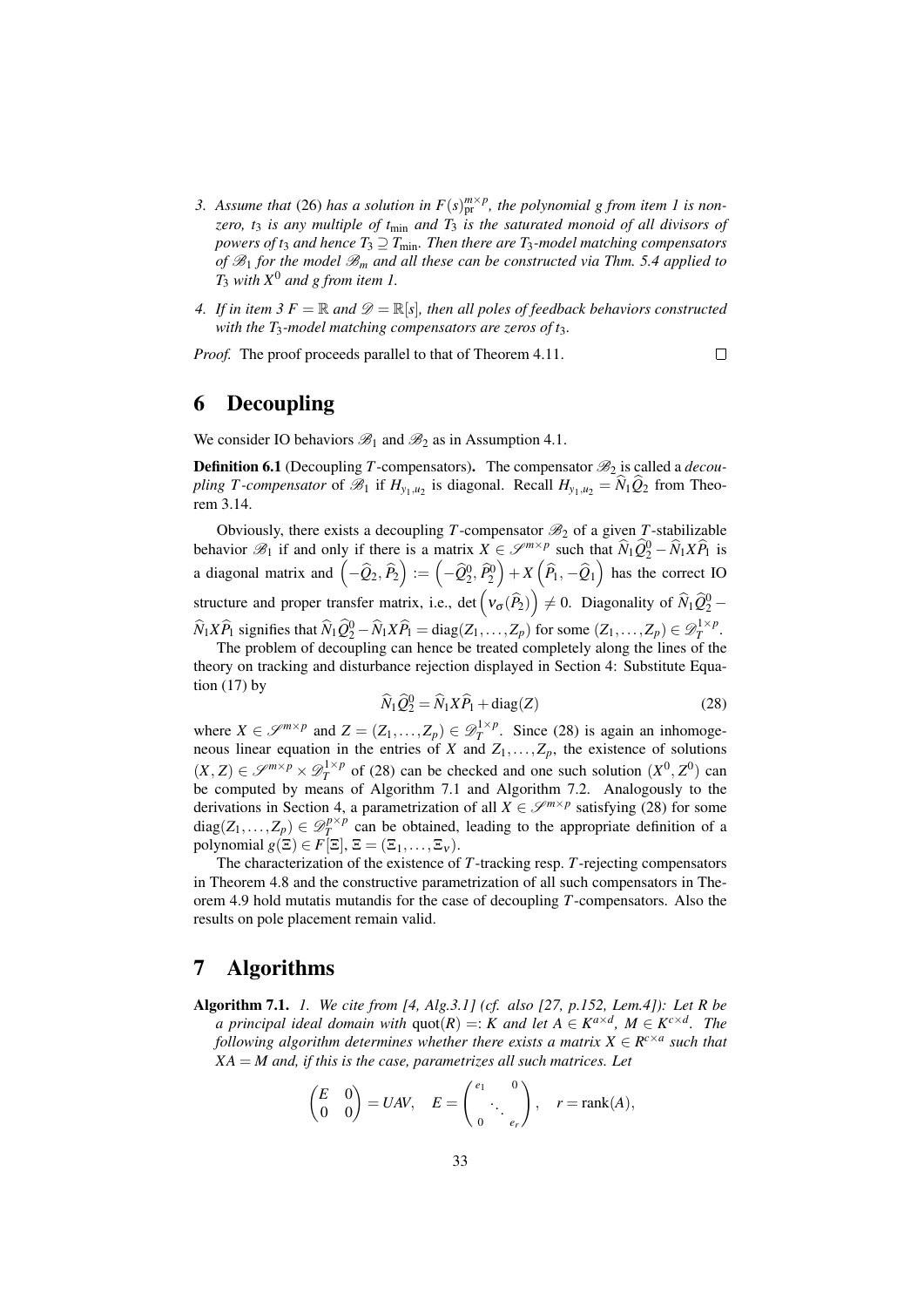*be the Smith form of A with respect to R. Then the following equivalences hold:*

$$
\exists X \in R^{c \times a}: \quad XA = M
$$
\n
$$
\Leftrightarrow \quad \exists X \in R^{c \times a}: \quad \underbrace{XU^{-1}}_{=: \tilde{X}} \underbrace{UAV}_{:=: \tilde{X}} = \underbrace{MV}_{:= \tilde{M}}
$$
\n
$$
\Leftrightarrow \quad \exists \, \tilde{X} \in R^{c \times a}: \quad \tilde{X} \begin{pmatrix} E & 0 \\ 0 & 0 \end{pmatrix} = \tilde{M}
$$
\n
$$
\Leftrightarrow \quad \exists \, \tilde{X} \in R^{c \times a}: \quad \widetilde{M}_{ij} = \begin{cases} \tilde{X}_{ij}e_j & \text{for} \quad 1 \le j \le r, \\ 0 & \text{for} \quad r < j \le d, \end{cases} \quad 1 \le i \le c.
$$
\n
$$
\Leftrightarrow \quad \forall \, i \in \{1, \ldots, c\} \forall \, j \in \{1, \ldots, r\}: \quad \tilde{M}_{ij}e_j^{-1} \in R,
$$
\n
$$
\forall \, i \in \{1, \ldots, c\} \forall \, j \in \{r+1, \ldots, d\}: \quad \tilde{M}_{ij} = 0.
$$

*If this is the case, define*  $\widetilde{X}^1 \in R^{c \times a}$  *by* 

$$
\widetilde{X}_{ij}^1 := \left\{ \begin{array}{ll} \widetilde{M}_{ij}e_j^{-1} & \text{for} \quad 1 \leq j \leq r, \\ 0 & \text{for} \quad r < j \leq a, \end{array} \right. 1 \leq i \leq c.
$$

*Then*  $X^1 := \widetilde{X}^1 U \in R^{c \times a}$  satisfies

$$
X^{1}A = M \text{ and } \{X \in R^{c \times a}; XA = M\} = X^{1} + R^{c \times (a-r)}U_{2}
$$

where  $U =: \begin{pmatrix} U_1 \ U_2 \end{pmatrix} \in R^{(r + (a - r)) \times a}$ , i.e.,  $U_2$  is a universal left annihilator of A.

<span id="page-33-1"></span>*2. In part [1](#page-32-4) consider*  $\mathcal{D} = F[s] \subset \mathcal{K} = F(s)$  *and the Smith form of A w.r.t.*  $\mathcal{D}$ *. Assume that*  $XA = M$  *has a solution in*  $\mathcal{K}^{c \times a}$ *, i.e.*,

$$
\widetilde{M}_{ij} = 0 \text{ for } 1 \le i \le c, r < j \le d. \text{ For } 1 \le i \le c, 1 \le j \le r \text{ write}
$$
\n
$$
\widetilde{M}_{ij}e_j^{-1} = \frac{f_{ij}}{g_{ij}} \in F(s), \ f_{ij}, g_{ij} \in F[s], \ \gcd(f_{ij}, g_{ij}) = 1, \ \text{and define } t_2 := \text{lcm}_{i,j} g_{ij}.
$$

*Then there is a solution of*  $XA = M$  *in*  $\mathscr{D}_{t_2}^{c \times a}$ *, and the saturated monoid*  $T_2$  *of all divisors of powers of* (*s* − α)*t*<sup>2</sup> *(compare* [\(13\)](#page-14-1)*) is the least saturated monoid T containing*  $s - \alpha$  *for which there is a solution*  $X \in \mathscr{D}_T^{c \times a}$  *of*  $XA = M$ .

*Proof.* Compare Algorithm 3.1 in [\[4\]](#page-38-4).

 $\Box$ 

<span id="page-33-0"></span>Algorithm 7.2. *Consider the ring*  $\mathscr{D}_T$  *for a multiplicatively closed saturated set*  $T \subseteq$  $\mathscr{D}\setminus\{0\}$ . Assume that T contains an element of the form  $(s - \alpha)$  for some  $\alpha \in F$ , *define*  $\sigma := (s - \alpha)^{-1}$  *and*  $\widehat{\mathscr{D}} := F[\sigma]$ *. Let*  $A \in F(s)^{a \times d}$ *,*  $B \in F(s)^{b \times d}$ *,*  $M \in F(s)^{c \times d}$ *and assume that the equation*

<span id="page-33-2"></span>
$$
XA + ZB = M \tag{29}
$$

*has a solution*  $(X^1, Z^1) \in \mathscr{D}_T^{c \times (a+b)}$ *T . Then, by Algorithm [7.1,](#page-0-0) the set of all solutions*  $(X, Z) \in \mathscr{D}_T^{c \times (a+b)}$  $T_T^{c \times (a+b)}$  *of* [\(29\)](#page-33-2) *is given by*  $(X^1, Z^1) + \mathscr{D}_T^{c \times s}(C, D)$  *where*  $s := a + b$ rank  $\binom{A}{B}$  and  $(C, D) \in \widehat{\mathcal{D}}^{s \times (a+b)}$  denotes a universal left annihilator of  $\binom{A}{B}$  w.r.t.  $\widehat{\mathcal{D}}$ *and hence also w.r.t.*  $\mathscr{D}_T$ *. Hence,* 

$$
\left\{ X \in \mathscr{D}_T^{c \times a}; \, \exists Z \in \mathscr{D}_T^{c \times b} : (29) \right\} = X^1 + \mathscr{D}_T^{c \times s} C.
$$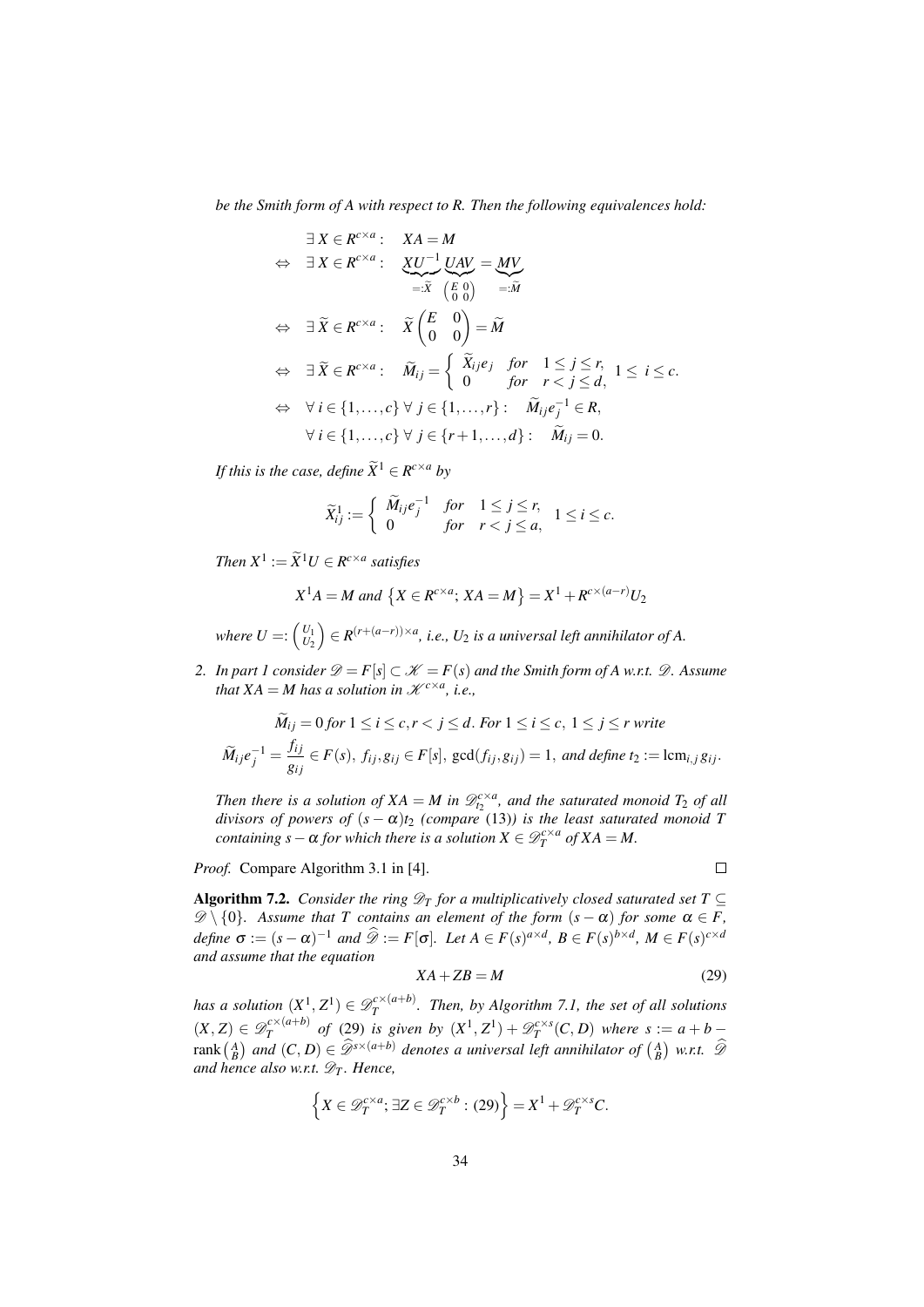<span id="page-34-1"></span>*1. The existence of*  $Y \in \mathcal{D}_T^{c \times s}$  *such that*  $X^1 + YC$  *is proper, i.e., contained in*  $\mathcal{S}^{c \times a}$  =  $(\mathscr{D}_T \cap F(s)_{\text{pr}})^{c \times a}$ , can be checked as follows (compare [\[5,](#page-38-6) Cor.3.9 - Cor.3.14], [\[4,](#page-38-4) *Alg.3.2]): Let*

$$
\begin{pmatrix} E & 0 \\ 0 & 0 \end{pmatrix} = UCV, \quad E = \begin{pmatrix} e_1 & 0 \\ 0 & \ddots \\ 0 & e_r \end{pmatrix}, \quad r = \text{rank}(C),
$$

*be the Smith form of C with respect to*  $\widehat{\mathcal{D}}$ *. From* 

$$
U \in \mathrm{Gl}_s(\widehat{\mathscr{D}}) \subseteq \mathrm{Gl}_s(\mathscr{D}_T) \text{ and } V \in \mathrm{Gl}_a(\widehat{\mathscr{D}}) \subseteq \mathrm{Gl}_a(\mathscr{S})
$$

*we conclude the following equivalences:*

$$
\exists Y \in \mathcal{D}_T^{c \times s} \text{ with } X^1 + YC \in \mathcal{S}^{c \times a} \Leftrightarrow
$$

$$
\exists \widetilde{Y} := YU^{-1} \in \mathcal{D}_T^{c \times s} \text{ with } X^1V + YCV = X^1V + \widetilde{Y} \left(\begin{smallmatrix} E & 0 \\ 0 & 0 \end{smallmatrix}\right) \in \mathcal{S}^{c \times a} \Leftrightarrow
$$

$$
(X^1V)_{ij} \in \begin{cases} \mathcal{S} + \mathcal{D}_T e_j & \text{for } 1 \leq j \leq r \\ \mathcal{S} & \text{for } r < j \leq a \end{cases}, 1 \leq i \leq c \Leftrightarrow
$$

$$
(X^1V)_{ij} \in \mathcal{S} \text{ for } 1 \leq i \leq c, r < j \leq a
$$

*where the last equivalence holds by Lemma 3.10 in [\[5\]](#page-38-6) or Algorithm [7.3](#page-34-0) below. Note that in the next to last line of item 1 in Algorithm 3.2 in [\[4\]](#page-38-4) it is incorrectly* asserted that  $(X^1V)_{ij} = 0$  instead of  $(X^1V)_{ij} \in \mathscr{S}$  for  $r < j$ .

*If this condition is satisfied Algorithm [7.3](#page-34-0) below yields representations*

$$
(X^1V)_{ij} = \widetilde{X}_{ij}^0 - \widetilde{Y}_{ij}e_j \in \mathscr{S} + \mathscr{D}_T e_j \text{ for } 1 \le i \le c, \ 1 \le j \le r.
$$

*Enlarge the set of entries*  $\widetilde{X}_{ij}^0$  *and*  $\widetilde{Y}_{ij}$  *to matrices*  $\widetilde{X}^0\in\mathscr{S}^{c\times a}$  *and*  $\widetilde{Y}\in\mathscr{D}^{c\times s}_T$  *by* 

$$
(\widetilde{X}^0)_{ij} := (X^1 V)_{ij} \text{ and } \widetilde{Y}_{ij} := 0 \text{ for } 1 \le i \le c, r < j. \text{ Then}
$$
  

$$
\widetilde{X}^0 = X^1 V + \widetilde{Y} \begin{pmatrix} E & 0 \\ 0 & 0 \end{pmatrix} \text{ and } X^0 := \widetilde{X}^0 V^{-1} = X^1 + Y C \in \mathcal{S}^{c \times a} \text{ with } Y = \widetilde{Y} U \in \mathcal{D}_T^{c \times s}.
$$

2. Assume that [\(29\)](#page-33-2) has a solution in  $\mathscr{K}^{c \times (a+b)}$ , let  $T_2$  be constructed as in Algorithm *[7.1](#page-0-0)[.2,](#page-33-1)* and let  $(X^1, Z^1)$  be a solution of [\(29\)](#page-33-2) in  $\mathscr{D}_{T_2}^{c \times (a+b)}$  $T_2^{(c \times (a+b))}$ . Then [\(29\)](#page-33-2) has also a *solution*  $(X, Z) \in (\mathscr{D}_{T_2} \cap F(s)_{pr})^{c \times a} \times \mathscr{D}^{c \times b}_{T_2}$  *if and only if there exists a matrix Y in F*(*s*)<sup>*c*×*s*</sup> such that  $X^1 + YC$  is proper, i.e., that in part [1](#page-34-1)  $(X^1V)_{ij}$  is proper for  $1 \leq$  $i \leq c$ ,  $r < j \leq a$ . Moreover  $T_2$  is then also the least saturated monoid T containing  $s - \alpha$  *such that* [\(29\)](#page-33-2) *has a solution*  $(X,Z) \in (\mathscr{D}_T \cap F(s)_{pr})^{c \times a} \times \mathscr{D}_T^{c \times b}$ .

<span id="page-34-0"></span>**Algorithm 7.3.** Let  $r \in \mathcal{D}_T$  and  $0 \neq e \in \widehat{\mathcal{D}} = F[\sigma]$ . The following algorithm yields  $x \in \mathscr{S}$  *and*  $y \in \mathscr{D}_T$  *such that*  $r = x + ye \in \mathscr{S} + \mathscr{D}_T e$ .

*Find representations r* =  $\widehat{h}\widehat{t}^{-1}\sigma^{-n} \in \mathscr{D}_T = \mathscr{S}_{\sigma} = (\widehat{\mathscr{D}}_{\widehat{T}})_{\sigma}, \widehat{h} \in \widehat{\mathscr{D}}, \widehat{t} \in \widehat{T} \subseteq \widehat{\mathscr{D}}, \widehat{t}(0) \neq$  $0, n \in \mathbb{N}$ , and  $e = e_1 \sigma^{\ell} \in \widehat{\mathscr{D}}, e_1 \in \widehat{\mathscr{D}}, e_1(0) \neq 0, \ell \in \mathbb{N}$ . Since  $gcd(\sigma^n, e_1) = 1$  by  $constraint$ , there exist  $a, b \in \mathcal{D}$  such that  $1 = a\sigma^n + b\epsilon_1$ . Hence

$$
r=1\cdot\widehat{h}\widehat{t}^{-1}\sigma^{-n}=a\widehat{h}\widehat{t}^{-1}\sigma^{-n+n}+b\widehat{h}\widehat{t}^{-1}\sigma^{-n}e_1=a\widehat{h}\widehat{t}^{-1}+b\widehat{h}\widehat{t}^{-1}\sigma^{-n-\ell}e\in\mathscr{S}+\mathscr{D}_T e.
$$

*Defining x* :=  $a\widehat{ht}^{-1} \in \widehat{\mathscr{D}}_{\widehat{T}} = \mathscr{S}$  and y :=  $b\widehat{ht}^{-1}\sigma^{-n-\ell} \in (\widehat{\mathscr{D}}_{\widehat{T}})_{\sigma} = \mathscr{D}_T$  yields the asserted *representation of r.*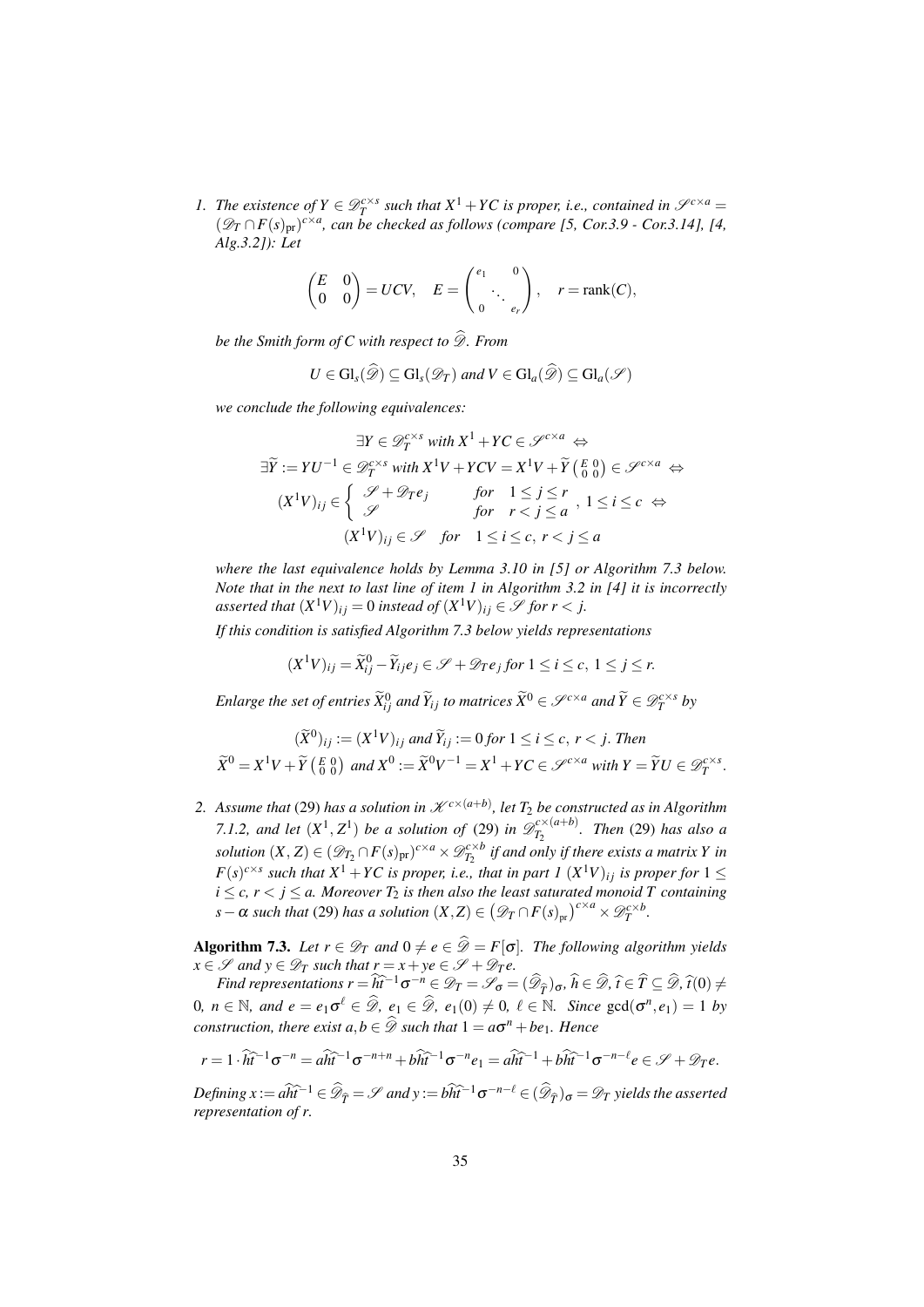<span id="page-35-1"></span>**Algorithm 7.4.** *Assume a matrix*  $R \in \widehat{Q}^{k \times l}$ . *The following algorithm determines a*<br> $R' \in \widehat{Q}^{k \times k}$  *and*  $\widehat{Q}^{k \times k}$  *alorgeneral alorgeneral alorgeneral alorgeneral alorgeneral alorgeneral alo*  $\hat{M}$   $R' \in \hat{\mathcal{D}}^{r \times \ell}$  such that  $\hat{\mathcal{D}}^{1 \times k}_{\sigma} R \cap \hat{\mathcal{D}}^{1 \times \ell} = \hat{\mathcal{D}}^{1 \times r} R'$  and  $\text{rank}(R') = r$ . Localization *w.r.t. T* (with  $\mathscr{D}_{\widehat{T}} = \mathscr{S}$ , compare [\(5\)](#page-8-4)) then yields

$$
\mathscr{D}_T^{1\times k}R\cap \mathscr{S}^{1\times \ell}=\mathscr{S}^{1\times r}R'.
$$

*Let*

$$
\begin{aligned}\n\left(\begin{matrix} E & 0 \\ 0 & 0 \end{matrix}\right) &= XRY & \text{be the Smith form of } R \text{ w.r.t. } \widehat{\mathscr{D}}, \\
E &= \begin{pmatrix} e_1 & 0 \\ \cdot & \cdot \\ 0 & e_r \end{pmatrix}, \quad r = \text{rank}(R), \quad e_i \in \widehat{\mathscr{D}}, \quad e_1 | \dots | e_r, \\
e_i &= : e_i' \cdot \sigma^{a_i}, \quad a_i \in \mathbb{N}, e_i' \in \widehat{\mathscr{D}} \setminus \widehat{\mathscr{D}} \sigma, \\
E' &:= \begin{pmatrix} e_1' & 0 \\ \cdot & \cdot \\ 0 & e_r' \end{pmatrix}, \qquad R' := (E', 0)Y^{-1}.\n\end{aligned}
$$

*Then*  $R' \in \widehat{\mathscr{D}}^{r \times \ell}$  *and*  $\widehat{\mathscr{D}}_{\sigma}^{1 \times k} R \cap \widehat{\mathscr{D}}^{1 \times \ell} = \widehat{\mathscr{D}}^{1 \times r} R'.$ 

*Proof.* We study the modules  $\widehat{\mathscr{D}}_{\sigma}^{1 \times k}R$  and  $\widehat{\mathscr{D}}^{1 \times r}R'$ :

$$
\widehat{\mathscr{D}}_{\sigma}^{1 \times k} R = \widehat{\mathscr{D}}_{\sigma}^{1 \times k} \left( \begin{smallmatrix} E & 0 \\ 0 & 0 \end{smallmatrix} \right) Y^{-1} = \bigoplus_{i=1}^{r} \widehat{\mathscr{D}}_{\sigma} e_{i} (Y^{-1})_{i-}
$$
\n
$$
= \bigoplus_{i=1}^{r} \widehat{\mathscr{D}}_{\sigma} \sigma^{a_{i}} e'_{i} (Y^{-1})_{i-} = \bigoplus_{i=1}^{r} \widehat{\mathscr{D}}_{\sigma} e'_{i} (Y^{-1})_{i-},
$$
\n
$$
\widehat{\mathscr{D}}^{1 \times r} R' = \widehat{\mathscr{D}}^{1 \times r} (E', 0) Y^{-1} = \bigoplus_{i=1}^{r} \widehat{\mathscr{D}} e'_{i} (Y^{-1})_{i-}.
$$

It is obvious that  $\widehat{\mathscr{D}}^{1\times r}R' \subseteq \widehat{\mathscr{D}}_{\sigma}^{1\times k}R \cap \widehat{\mathscr{D}}^{1\times \ell}$ .

On the other hand, let  $\xi = \sum_{i=1}^r \eta_i e_i'(Y^{-1})_{i-1} \in \widehat{\mathcal{Q}}_0^{1 \times k} R \cap \widehat{\mathcal{D}}^{1 \times \ell}, \ \eta_i \in \widehat{\mathcal{Q}}_0$ . Since  $\xi \in \widehat{\mathcal{Q}}_0$  $\widehat{\mathscr{D}}^{1\times\ell}$  and  $Y \in Gl_{\ell}(\widehat{\mathscr{D}})$ , we deduce that  $\xi Y \in \widehat{\mathscr{D}}^{1\times\ell}$ ,  $\xi Y = \sum_{i=1}^r \eta_i e_i' \delta_i$  where  $\delta_i \in F^{1\times\ell}$ ,  $(\delta_i)_j := \delta_{ij}$ . Consequently  $\eta_i e'_i \in \widehat{\mathscr{D}}$  for  $1 \le i \le r$ , and hence  $\eta_i \in \widehat{\mathscr{D}}_{\sigma} \cap \widehat{\mathscr{D}}_{\overline{e'_i}} \subseteq \widehat{\mathscr{D}}_{\sigma} \cap$  $\widehat{\mathscr{D}}_{\widehat{\mathscr{D}}\setminus\widehat{\mathscr{D}}}\sigma = \widehat{\mathscr{D}}$  since  $e'_i \in \widehat{\mathscr{D}} \setminus \widehat{\mathscr{D}}\sigma$  by construction. It follows that  $\xi \in \widehat{\mathscr{D}}^{1\times k}R'.$  $\Box$ 

#### <span id="page-35-0"></span>8 Example

We conclude this paper with an example illustrating the application of the techniques described in the preceding sections.

**Example 8.1.** We consider the continuous standard case, i.e.,  $F = \mathbb{R}, \mathcal{D} = \mathbb{R}[s], \mathcal{F} =$  $\mathscr{C}^{\infty}(\mathbb{R}, \mathbb{R})$  with  $T := \{t \in \mathbb{R}[s]; \, \text{V}_{\mathbb{C}}(t) \subseteq \Lambda\}$  where  $\Lambda := \{\lambda \in \mathbb{C}; \, \Re(\lambda) < 0\}$ , i.e., a signal in  $\mathscr F$  is  $T$ -small if and only if it is polynomial exponential and converges to zero for *t* tending to infinity. Assume the behaviors  $\mathscr{B}_1 := \{(\begin{smallmatrix} y_1 \\ u_1 \end{smallmatrix}) \in \mathscr{F}^{1+2} : P_1 \circ y_1 = Q_1 \circ u_1\}$ ,  $\mathscr{B}_t := \{ w \in \mathscr{F}^1 : R_t \circ w = 0 \}$ , and  $\mathscr{B}_d := \{ w \in \mathscr{F}^1 : R_d \circ w = 0 \}$  where

$$
P_1 := (s^2 - 4), \quad Q_1 := (-(s+2)^2, \quad -s^2(s+2)), \quad R_t := (s), \quad R_d := (s^2 + 1).
$$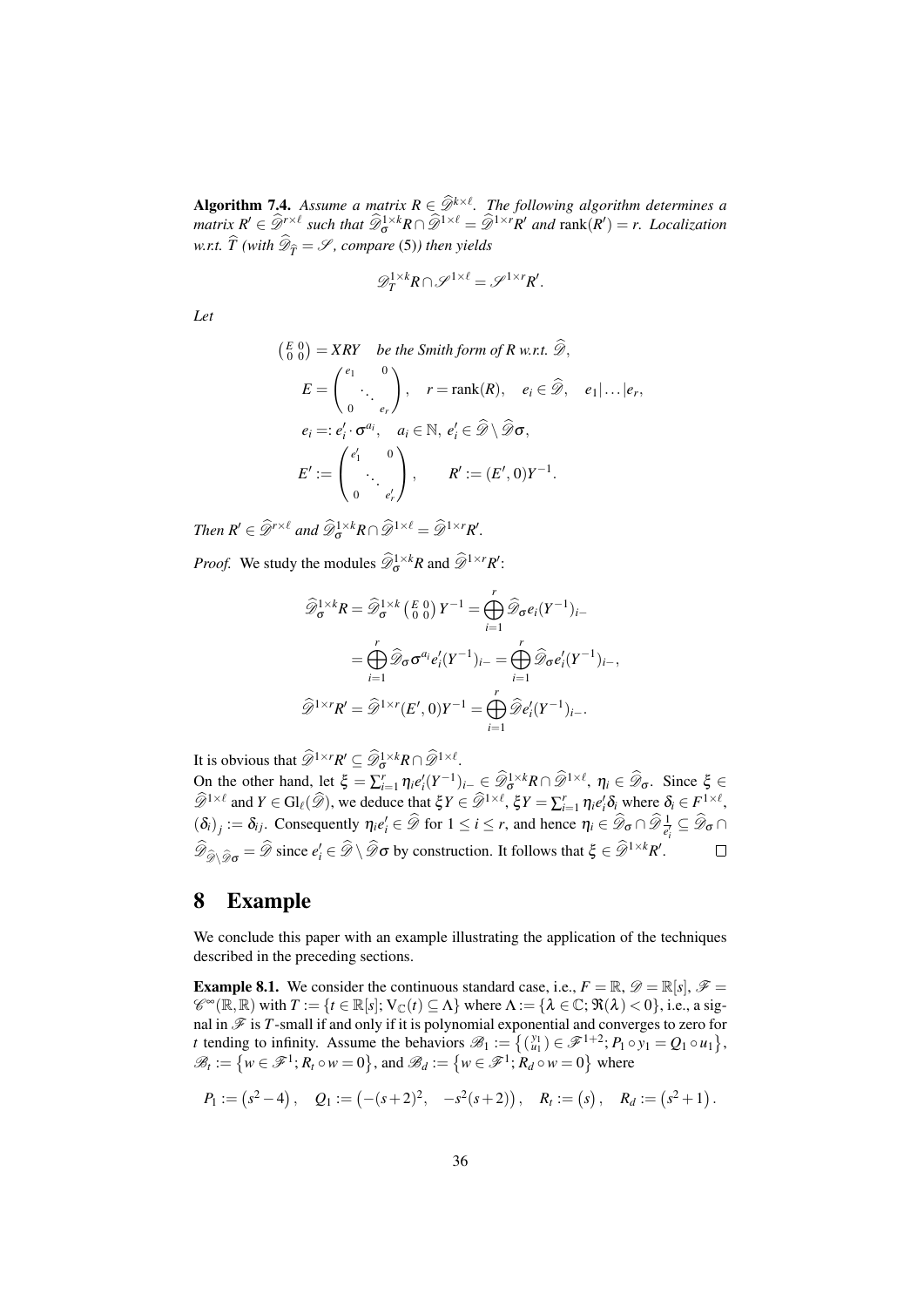Our goal is to construct a *T*-stabilizing compensator that simultaneously *T*-tracks signals  $u_2 \in \mathcal{B}_t$  and *T*-rejects signals  $u_2 \in \mathcal{B}_d$ . This signifies that any constant signal is admissible as tracking signal whereas any signal of the form  $u_2(t) = a \sin(t) + b \cos(t)$ (for arbitrary constants *a* and *b*) is considered as disturbance and shall not have any significant influence onto the output  $y_1$  of the full feedback behavior. Of course we require both the feedback behavior and the compensator to be proper.

Note that  $\mathscr{B}_1$  is not *T*-stable since the greatest elementary divisor  $(s^2 - 4)$  of  $P_1$  has zeroes 2 and -2 and is consequently not contained in  $T \mathcal{B}_1$  is also not controllable, but *T*-stabilizable since the greatest elementary divisor of  $R_1 = (P_1, -Q_1)$  is  $(s+2)$  with zero  $-2 \in \Lambda$ . Note moreover that the transfer matrix

$$
H_1 = P_1^{-1} Q_1 = \left(-\frac{s+2}{s-2}, -\frac{s^2}{s-2}\right)
$$

is *not* proper. It is convenient to choose  $\alpha := -2$  for the definition of  $\sigma := (s - \alpha)^{-1}$ and  $\widehat{\mathscr{D}} := \mathbb{R}[\sigma]$ . Then

$$
H_1=\left(\tfrac{1}{4\sigma-1},\tfrac{(2\sigma-1)^2}{\sigma(4\sigma-1)}\right).
$$

Now we can construct the matrices introduced in Section [3,](#page-6-0) Assumption [3.6:](#page-8-0) a left coprime factorization  $H_1 = \hat{P}_1^{-1} \hat{Q}_1$  of  $H_1$  over  $\hat{\mathscr{D}}$  can be obtained via the controllable realization  $(\widehat{P}_1, -\widehat{Q}_1)$  of  $H_1$  over  $\widehat{\mathscr{D}}$ , i.e., via the computation of a universal left annihilator of  $\binom{H_1}{\text{id}_2}$ , compare e.g. [\[5,](#page-38-6) Res.2.10, Def. and Lem.2.7]. A right coprime factorization  $H_1 = \widehat{N}_1 \widehat{D}_1^{-1}$  over  $\widehat{\mathscr{D}}$  can be computed in a similar fashion. In our case we get:

$$
\widehat{P}_1 = (-16\sigma^2 + 4\sigma), \qquad \widehat{Q}_1 = (-4\sigma, -16\sigma^2 + 16\sigma - 4), \n\widehat{N}_1 = (0, -1), \qquad \widehat{D}_1 = \begin{pmatrix} -4\sigma^2 + 4\sigma - 1 & -4\sigma + 1 \\ \sigma & 0 \end{pmatrix}.
$$

A left inverse  $\widehat{R}_2^0 = \left(-\widehat{Q}_2^0, \widehat{P}_2^0\right) \in \widehat{\mathscr{D}}^{2 \times (1+2)}$  of  $\begin{pmatrix} \widehat{N}_1 \\ \widehat{D}_1 \end{pmatrix}$ computed by Algorithm [7.1](#page-0-0) is

$$
\widehat{P}_2^0 = \begin{pmatrix} -1 & -4\sigma + 4 \\ 0 & 0 \end{pmatrix}, \quad \widehat{Q}_2^0 = \begin{pmatrix} -4\sigma + 1 \\ 1 \end{pmatrix}.
$$

According to Corollary [4.12](#page-28-3) we have to solve the equation

<span id="page-36-0"></span>
$$
\begin{pmatrix} \widehat{N}_1 \widehat{Q}_2^0 + \mathrm{id}_p \\ \widehat{N}_1 \widehat{Q}_2^0 \end{pmatrix} = \begin{pmatrix} \widehat{N}_1 \\ \widehat{N}_1 \end{pmatrix} X \widehat{P}_1 + \begin{pmatrix} Z_t & 0 \\ 0 & Z_d \end{pmatrix} \begin{pmatrix} R_t \\ R_d \end{pmatrix} . \tag{30}
$$

This can be achieved by means of Algorithm [7.1](#page-0-0) after rearranging the entries of the occuring matrices, compare the considerations after Remark [4.7.](#page-24-1) Here we obtain

$$
\{X \in \mathscr{D}_{T}^{2 \times 1}; \exists Z_{t} \in \mathscr{D}_{T}^{1 \times 1}, \exists Z_{d} \in \mathscr{D}_{T}^{1 \times 1} : (30)\} = X^{0} + \sum_{i=1}^{\mu} \mathscr{D}_{T} X^{h,i}
$$
\nwith\n
$$
X^{0} = \begin{pmatrix} 0 \\ -\frac{s(278s - 29)}{20(s + 2)^{4}} \end{pmatrix} = \begin{pmatrix} 0 \\ -\frac{\sigma^{2}}{20}(2\sigma - 1)(585\sigma - 278) \end{pmatrix} \in \mathscr{S}^{2 \times 1},
$$
\n
$$
\mu = 2, \quad X^{h,1} = \begin{pmatrix} 1 \\ 0 \end{pmatrix}, \quad X^{h,2} = \begin{pmatrix} 0 \\ \frac{s(s^{2} + 1)}{(s + 2)^{3}} \end{pmatrix} = \begin{pmatrix} 0 \\ -(2\sigma - 1)(5\sigma^{2} - 4\sigma + 1) \end{pmatrix}.
$$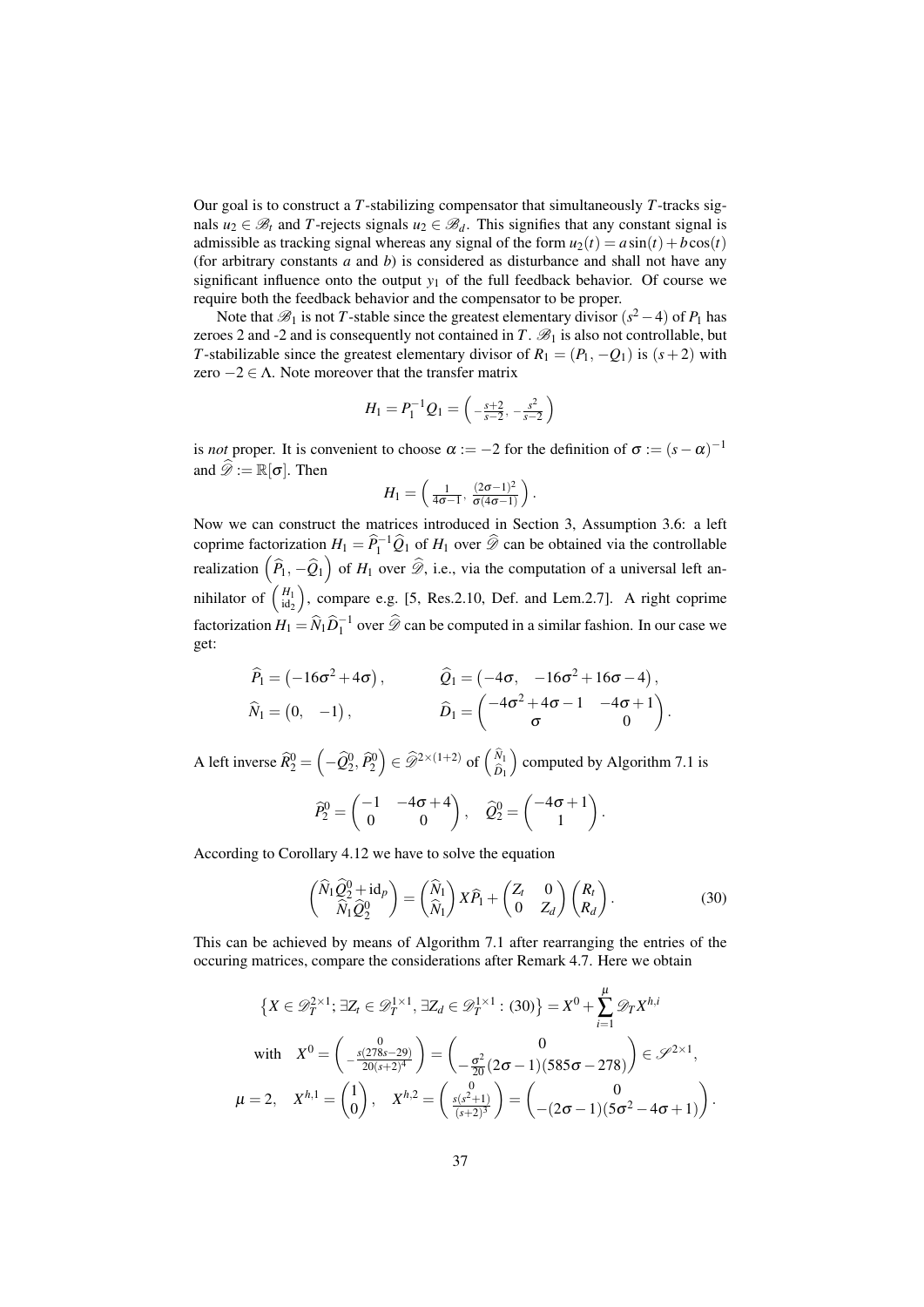with the notations from after Remark [4.7.](#page-24-1) The smallest saturated monoid  $T_2$  such that [\(30\)](#page-36-0) has solutions  $(X, Z_t, Z_d)$  with entries in  $\mathscr{D}_{T_2}$  $\mathscr{D}_{T_2}$  $\mathscr{D}_{T_2}$  according to Algorithm [7.1.](#page-0-0)2 is the saturated monoid

$$
T_2:=\left\{\beta(s+2)^k; \beta\in F\setminus\{0\}, k\geq 0\right\}
$$

generated by  $t_2 := (s+2)$ .

It is easily seen that Algorithm [7.4](#page-35-1) yields  $B^{(j)} := X^{h,j} \in \widehat{\mathscr{D}}^{2 \times 1}$  for  $j = 1, 2$ . Hence, we get

$$
\left\{X\in\mathscr{S}^{2\times 1};\,\exists Z_t\in\mathscr{D}_T^{1\times 1},\,\exists Z_d\in\mathscr{D}_T^{1\times 1}:\,(30)\right\}=X^0+\sum_{j=1}^2\mathscr{S}B^{(j)}.
$$

For  $X = X^0 + \sum_{j=1}^2 \eta_j B^{(j)}$  with  $\eta_j \in \mathscr{S}$ , the matrix

$$
\left(-\widehat{Q}_{2},\widehat{P}_{2}\right)=\left(-\widehat{Q}_{2}^{0},\widehat{P}_{2}^{0}\right)+X\left(\widehat{P}_{1},-\widehat{Q}_{1}\right)
$$

gives rise to a proper *T*-stabilizing compensator if and only if it has the right IO structure and proper transfer matrix, i.e.,  $\det(v_{\sigma}(P_2)) \neq 0$ . Writing  $\eta_j =: \xi_j + \sigma \zeta_j$ ,  $\xi_j \in F$ ,  $\zeta_j \in \mathscr{S}$ , and defining the polynomial  $g(\Xi)$  from [\(24\)](#page-26-0),

$$
g(\Xi) := \det \left( \widehat{P}_2^0(0) - \left[ \mathbf{v}_{\sigma}(X^0) + \sum_{j=1}^2 \Xi_j B^{(j)}(0) \right] \widehat{Q}_1(0) \right) = -4\Xi_2 \in F[\Xi_1, \Xi_2],
$$

this is the case iff  $g(\xi_1, \xi_2) \neq 0$ . This signifies that  $\xi_2 \neq 0$ . We could just choose  $\eta_1 := 0$ ,  $\eta_2 := 1$ . However, the resulting compensator gets simpler if we make an ansatz for  $\eta_1$ ,  $\eta_2$  as polynomials in  $F[\sigma] = \widehat{\mathscr{D}} \subseteq \mathscr{S}$  with indetermined coefficients and assign the coefficients such that the degrees (w.r.t.  $\sigma$ ) of the entries of  $(-\hat{Q}_2, \hat{P}_2)$  get as low as possible. One possible solution is the following:

$$
\eta_1:=0, \quad \eta_2:=-\tfrac{19}{10}-\tfrac{117}{20}\sigma.
$$

This yields

$$
X = X^{0} + \sum_{j=1}^{2} \eta_{j} B^{(j)} = \begin{pmatrix} 0 \\ -\frac{1}{20} (2\sigma - 1)(35\sigma - 38) \end{pmatrix}
$$

and, by  $\left(-\widehat{Q}_2, \widehat{P}_2\right) := \left(-\widehat{Q}_2^0, \widehat{P}_2^0\right) + X\left(\widehat{P}_1, -\widehat{Q}_1\right),$  $\widehat{P}_2 = \begin{pmatrix} -1 & -4\sigma+4 \\ -\frac{\sigma}{5}(2\sigma-1)(35\sigma-38) & -\frac{1}{5}(2\sigma-1)^3(35\sigma-38) \end{pmatrix}, \quad \widehat{Q}_2 = \begin{pmatrix} -4\sigma+1 \\ -\frac{1}{5}(56\sigma^2-58\sigma-5)(5\sigma^2-4\sigma+1) \end{pmatrix}.$ 

It can easily be checked by means of Algorithm [7.1](#page-0-0) that there really exist  $Z_t$  resp.  $Z_d$  in  $\mathscr{D}_T^{1\times 1}$  satisfying  $\widehat{N}_1\widehat{Q}_2 + id_1 = Z_tR_t$  resp.  $\widehat{N}_1\widehat{Q}_2 = Z_dR_d$ .

Now we compute the transfer matrix  $H_2 = \hat{P}_2^{-1} \hat{Q}_2$ :

$$
H_2 = \begin{pmatrix} \frac{280\sigma^3 - 514\sigma^2 + 283\sigma - 58}{(2\sigma - 1)(35\sigma - 38)} \\ -\frac{5}{(2\sigma - 1)(35\sigma - 38)} \end{pmatrix} = \begin{pmatrix} -\frac{58s^3 + 65s^2 + 78s + 80}{s(s+2)(38s+41)} \\ -\frac{5}{s(38s+41)} \end{pmatrix}.
$$

Note that  $H_2$  is by construction proper. A left coprime factorization  $H_2 = P_2^{-1}Q_2$  over  $\mathscr{D} = F[s]$  is given by

$$
P_2 = \begin{pmatrix} -s - 2 & 4s + 4 \\ -38s^2 - 79s - 6 & 12 \end{pmatrix}, \quad Q_2 = \begin{pmatrix} s - 2 \\ 58s^2 + 7s + 74 \end{pmatrix}.
$$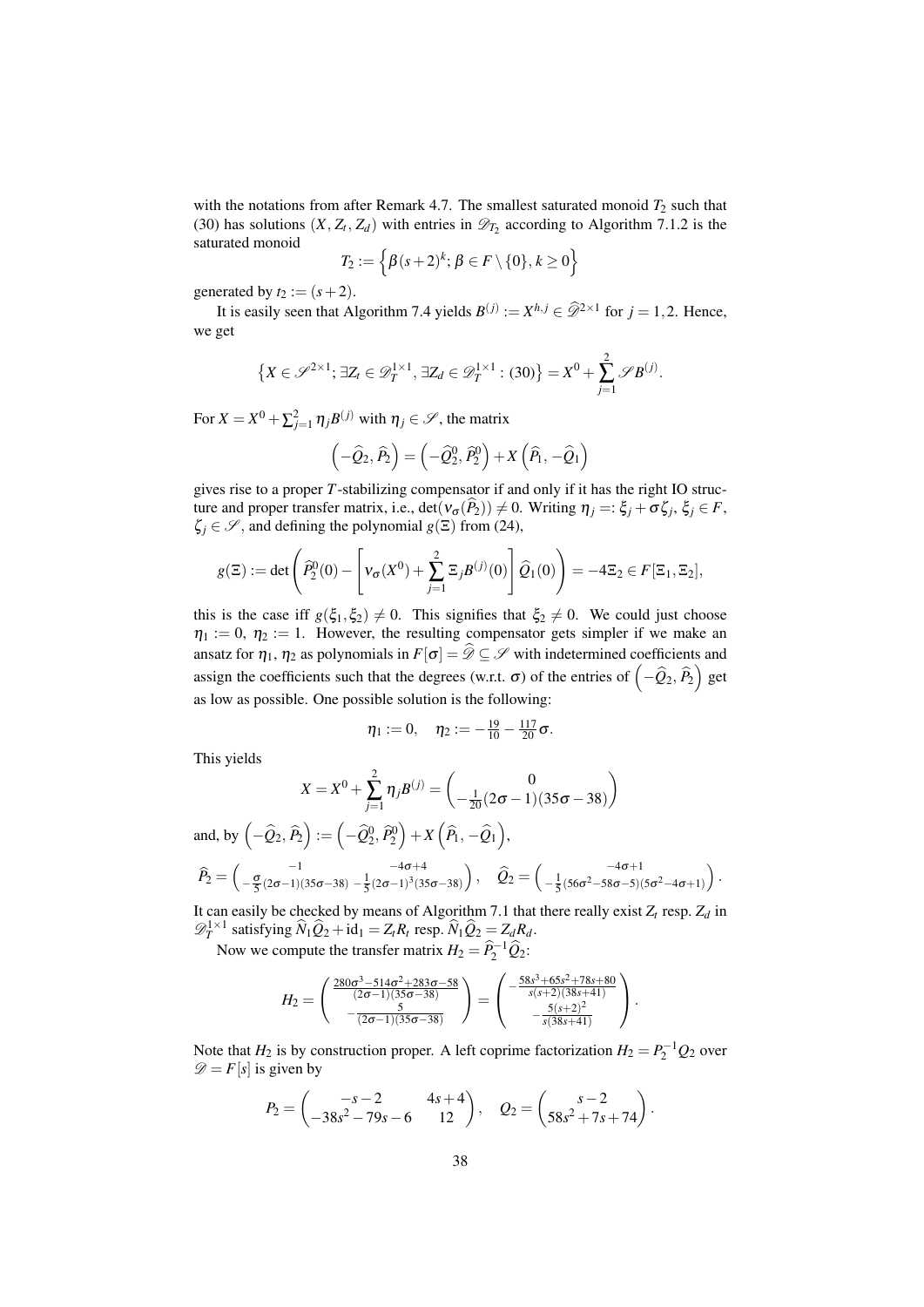The matrices obtained from the algorithm described above are somewhat more complicated, some elementary row operations yield the (row equivalent) matrices stated here.

The behavior  $\mathscr{B}_2 = \{(\begin{smallmatrix} u_2 \\ y_2 \end{smallmatrix}) \in \mathscr{F}^{1+2}; P_2 \circ y_2 = Q_2 \circ u_2\}$  is by construction a *T*-stabilizing compensator of  $\mathscr{B}_1$  that *T*-tracks signals  $u_2 \in \mathscr{B}_t$  and *T*-rejects signals  $u_2 \in \mathscr{B}_d$ . Moreover, both  $\mathcal{B}_2$  and  $fb(\mathcal{B}_1,\mathcal{B}_2)$  are proper, i.e., have proper transfer matrices.

We can check these properties by computing the feedback behavior fb( $\mathscr{B}_1,\mathscr{B}_2$ ) and the error behaviors

$$
\mathscr{B}_{err,t} := \left\{ y_1 + u_2 \in \mathscr{F}^p; y_1 \in \mathscr{F}^p, u_2 \in \mathscr{B}_t, \exists y_2 \in \mathscr{F}^m : \begin{pmatrix} y_1 \\ y_2 \\ u_2 \\ 0 \end{pmatrix} \in \text{fb}(\mathscr{B}_1, \mathscr{B}_2) \right\}
$$
  
resp. 
$$
\mathscr{B}_{err,d} := \left\{ y_1 \in \mathscr{F}^p; \exists u_2 \in \mathscr{B}_d \exists y_2 \in \mathscr{F}^m : \begin{pmatrix} y_1 \\ y_2 \\ u_2 \\ 0 \end{pmatrix} \in \text{fb}(\mathscr{B}_1, \mathscr{B}_2) \right\}
$$

describing the deviation of  $-y_1$  from the tracking signal  $u_2 \in \mathcal{B}_t$  resp. the error  $y_1$ caused by a disturbance input  $u_2 \in \mathcal{B}_d$ . These computations are not carried out in detail here, but we find that  $fb(\mathcal{B}_1,\mathcal{B}_2)$  is really proper and *T*-stable and  $\mathcal{B}_{err,t}$  and  $\mathcal{B}_{err,d}$  are really *T*-autonomous. More precisely:

 $\text{ch}(\text{fb}(\mathcal{B}_1, \mathcal{B}_2)^0) = \{-2\}, \quad \text{ch}(\mathcal{B}_{\text{err},t}) = \{-2\}, \quad \text{and} \quad \text{ch}(\mathcal{B}_{\text{err},d}) = \{-2\}$ 

in accordance with Theorem [4.11.](#page-27-2)

#### Acknwledgements

We thank the reviewers for their efforts, questions and suggestions which have influenced the revised version of the paper.

#### References

- <span id="page-38-1"></span>[1] P. J. Antsaklis and A. N. Michel. *Linear Systems*. Birkhäuser, Boston, MA, 2006.
- <span id="page-38-5"></span>[2] M. N. Belur and H. L. Trentelman. Stabilization, pole placement, and regular implementability. *IEEE Trans. Automat. Control*, 47(5):735–744, 2002.
- <span id="page-38-2"></span>[3] H. Blomberg and R. Ylinen. *Algebraic theory for multivariable linear systems*. Academic Press Inc., Orlando, FL, 1983.
- <span id="page-38-4"></span>[4] I. Blumthaler. Functional T-observers. *Linear Algebra and its applications*, 432:1560–1577, 2010.
- <span id="page-38-6"></span>[5] I. Blumthaler and U. Oberst. T-observers. *Linear Algebra and its applications*, 430(8–9):2416–2447, 2009.
- <span id="page-38-0"></span>[6] I. Blumthaler and U. Oberst. The design and parametrization of stabilizing feedback compensators via injective cogenerator quotient signal modules. *Proceedings of the 19th International Symposium on Mathematical Theory of Networks & Systems*, pages 83–90, 2010.
- <span id="page-38-3"></span>[7] Henri Bourlès. *Systèmes linéaires*. Hermes Science Publications, Paris, 2006.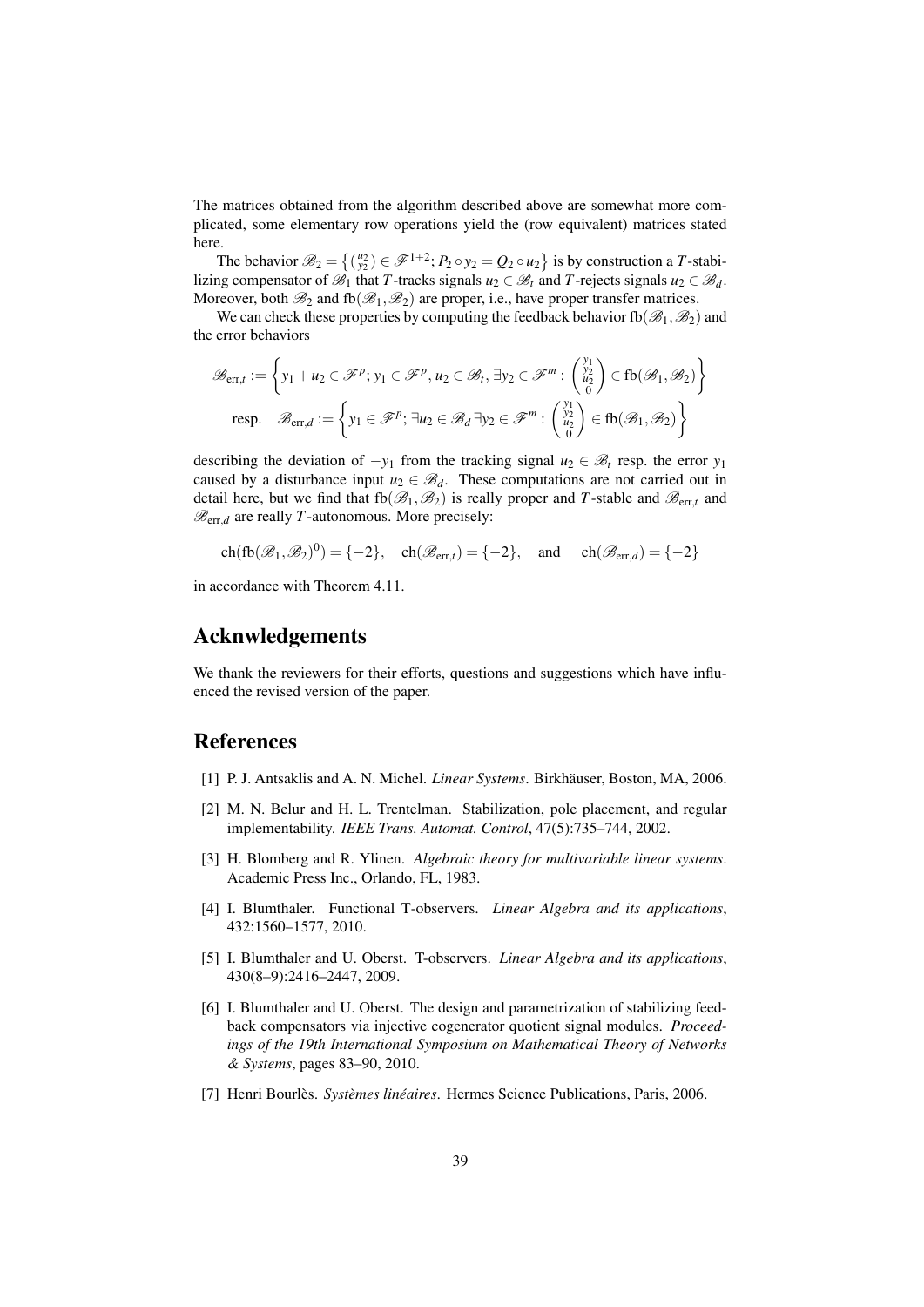- <span id="page-39-0"></span>[8] F. M. Callier and C. A. Desoer. *Multivariable Feedback Systems*. Springer, New York, 1982.
- <span id="page-39-1"></span>[9] C.-T. Chen. *Linear System Theory and Design*. Harcourt Brace, FortWorth, 1984.
- <span id="page-39-2"></span>[10] A. Feintuch and R. Saeks. *System Theory. A Hilbert space approach*. Academic Press Inc., New York, 1982.
- <span id="page-39-11"></span>[11] S. Fiaz, K. Takaba, and H. L. Trentelman. Tracking and regulation in the behavioral framework. *Proceedings of the 19th International Symposium on Mathematical Theory of Networks & Systems*, pages 1925–1932, 2010.
- <span id="page-39-7"></span>[12] P. A. Fuhrmann. Observer theory. *Linear Algebra Appl.*, 428(1):44–136, 2008.
- <span id="page-39-3"></span>[13] T. Kailath. *Linear Systems*. Prentice-Hall Inc., Englewood Cliffs, N.J., 1980.
- <span id="page-39-4"></span>[14] V. Kučera. *Discrete Linear Control. The polynomial equation approach.* John Wiley & Sons Ltd., Chichester, 1979.
- <span id="page-39-17"></span>[15] S. Lang. *Algebra*. Addison-Wesley Publishing Co., Inc., Reading, Mass., 1965.
- <span id="page-39-14"></span>[16] S. Mac Lane. *Homology*. Springer, Berlin, 1963.
- <span id="page-39-18"></span>[17] U. Oberst. Multidimensional constant linear systems. *Acta Appl. Math.*, 20:1– 175, 1990.
- <span id="page-39-8"></span>[18] U. Oberst. Stability and stabilization of multidimensional input/output systems. *SIAM J. Control Optim.*, 45(4):1467–1507, 2006.
- <span id="page-39-5"></span>[19] L. Pernebo. An algebraic theory for the design of controllers for linear multivariable systems. Feedback realizations and feedback design. *IEEE Trans. Automat. Control*, 26(1):171–194, 1981.
- <span id="page-39-12"></span>[20] J. W. Polderman and J. C. Willems. *Introduction to Mathematical Systems Theory. A behavioral approach*. Springer-Verlag, New York, 1998.
- <span id="page-39-10"></span>[21] C. Praagman, H. L. Trentelman, and R. Zavala Yoe. On the parametrization of all regularly implementing and stabilizing controllers. *SIAM J. Control Optim.*, 45(6):2035–2053 (electronic), 2007.
- <span id="page-39-15"></span>[22] A. Quadrat. A lattice approach to analysis and synthesis problems. *Math. Control Signals Systems*, 18(2):147–186, 2006.
- <span id="page-39-16"></span>[23] A. Quadrat. On a generalization of the Youla-Kučera parametrization. II. The lattice approach to MIMO systems. *Math. Control Signals Systems*, 18(3):199– 235, 2006.
- <span id="page-39-9"></span>[24] P. Rocha and J. Wood. Trajectory control and interconnection of 1D and *n*D systems. *SIAM J. Control Optim.*, 40(1):107–134, 2001.
- <span id="page-39-13"></span>[25] M. Scheicher and U. Oberst. Proper stabilisation of multidimensional input/output behaviours. *Multidimens. Syst. Signal Process.*, 20(3):185–216, 2009.
- <span id="page-39-6"></span>[26] A. I. G. Vardulakis. *Linear Multivariable Control. Algebraic analysis and synthesis methods*. John Wiley & Sons Ltd., Chichester, 1991.